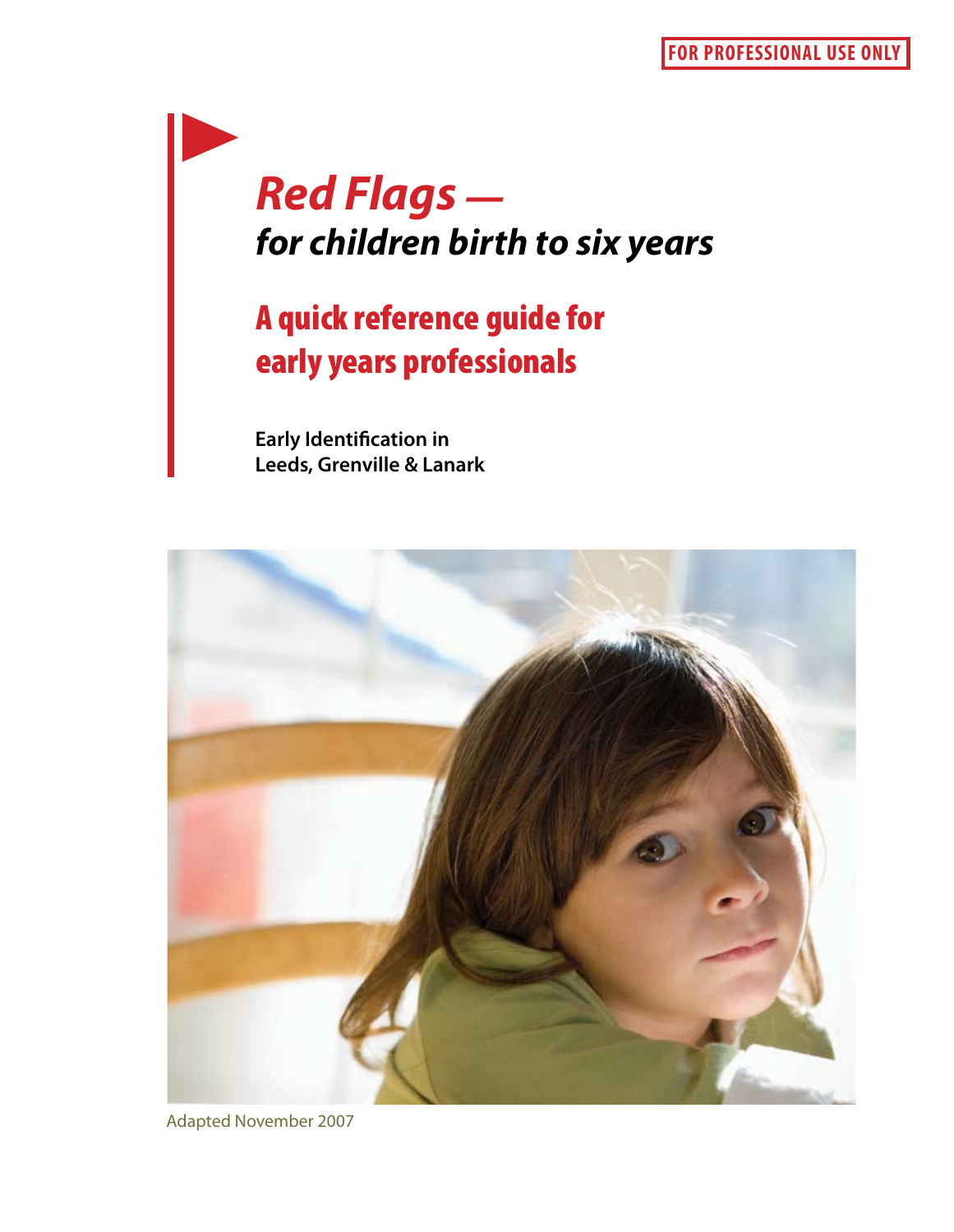# **RED FLAGS: Table of Contents**

| Red Flags Introduction              |  |
|-------------------------------------|--|
|                                     |  |
|                                     |  |
|                                     |  |
|                                     |  |
|                                     |  |
|                                     |  |
|                                     |  |
| Growth & Development:               |  |
|                                     |  |
|                                     |  |
|                                     |  |
|                                     |  |
|                                     |  |
|                                     |  |
|                                     |  |
|                                     |  |
|                                     |  |
|                                     |  |
| <b>Nutrition &amp; Oral Health:</b> |  |
|                                     |  |
|                                     |  |
|                                     |  |
| Abuse:                              |  |
|                                     |  |
|                                     |  |
|                                     |  |
|                                     |  |
|                                     |  |
| <b>Special Needs:</b>               |  |
|                                     |  |
|                                     |  |
|                                     |  |
|                                     |  |
|                                     |  |
| <b>Other Factors:</b>               |  |
|                                     |  |
|                                     |  |
|                                     |  |
|                                     |  |
|                                     |  |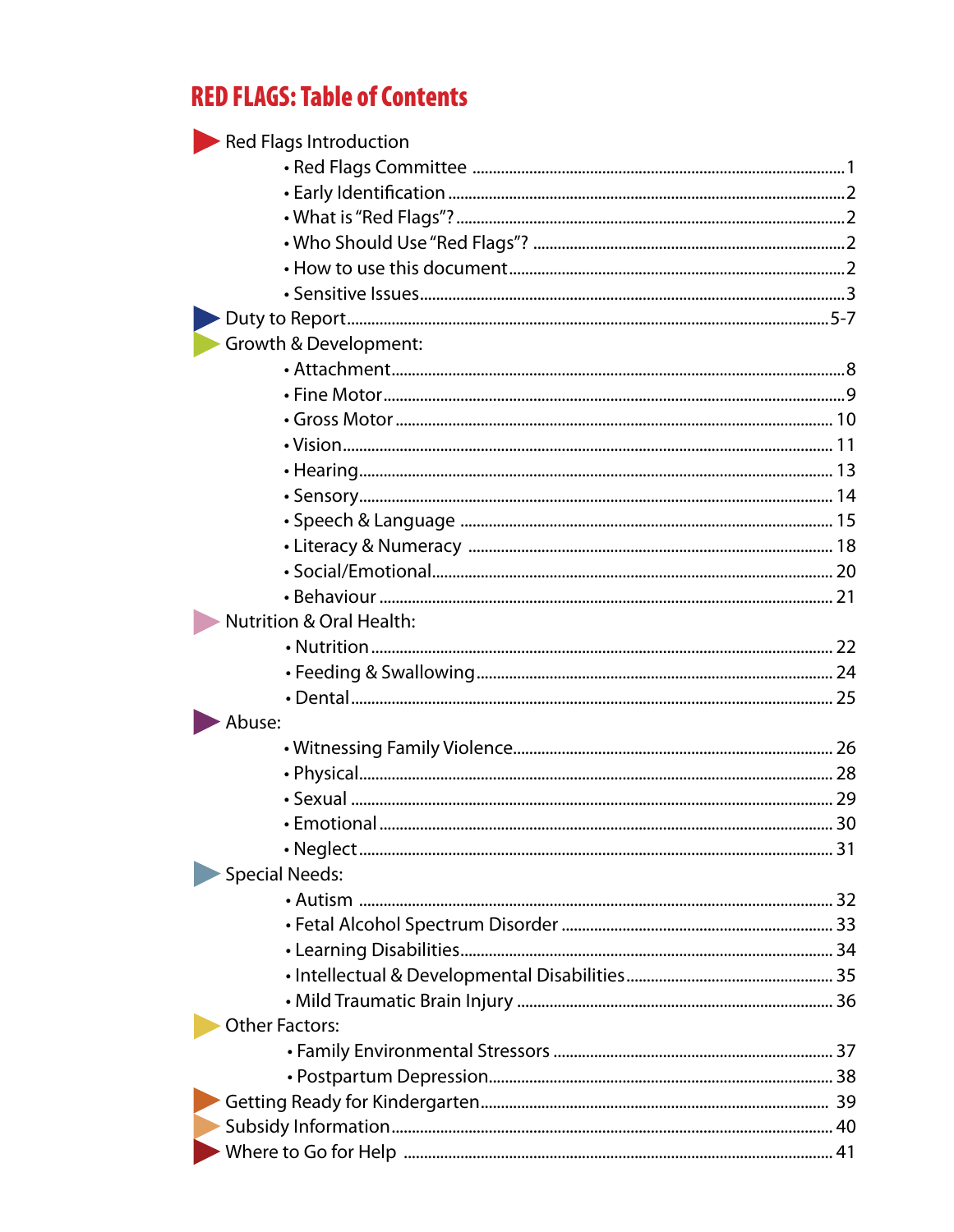# Disclaimer Notice

Red Flags is a Quick Reference Guide designed to assist early years professionals in deciding whether to refer for additional services. **It is not a formal screening or diagnostic tool.**

The information contained in "Red Flags for children, birth to six years" (this document) has been provided as a public service. Although every attempt has been made to ensure accuracy, no warranties or representations, expressed or implied, are made concerning the accuracy, reliability or completeness of the information contained in this document. The information in this document is provided on an "as is" basis without warranty or condition.

This document cannot substitute for the advice and/or treatment of professionals trained to properly assess the development and progress of children, birth to six years. Although this document may be helpful to determine when to seek out advice and/or treatment, this document should not be used to diagnose or treat perceived developmental limitations and/ or other health care needs.

This document also refers to websites and other documents that are created or operated by independent bodies. These references are provided as a public service and do not imply the investigation or verification of the websites or other documents. No warranties or representations, expressed or implied, are made concerning the products, services and information found on those websites or documents.

This document is being provided for your personal non-commercial use. This document, or the information contained herein, shall not be modified, copied, distributed, reproduced, published, licensed, transferred or sold for a commercial purpose, in whole or in part, without the prior written consent of the Red Flags Committee, which consent may be withheld at the sole discretion of Red Flags Committee or be given subject to such terms and conditions as Red Flags Committee may, in its sole discretion, impose.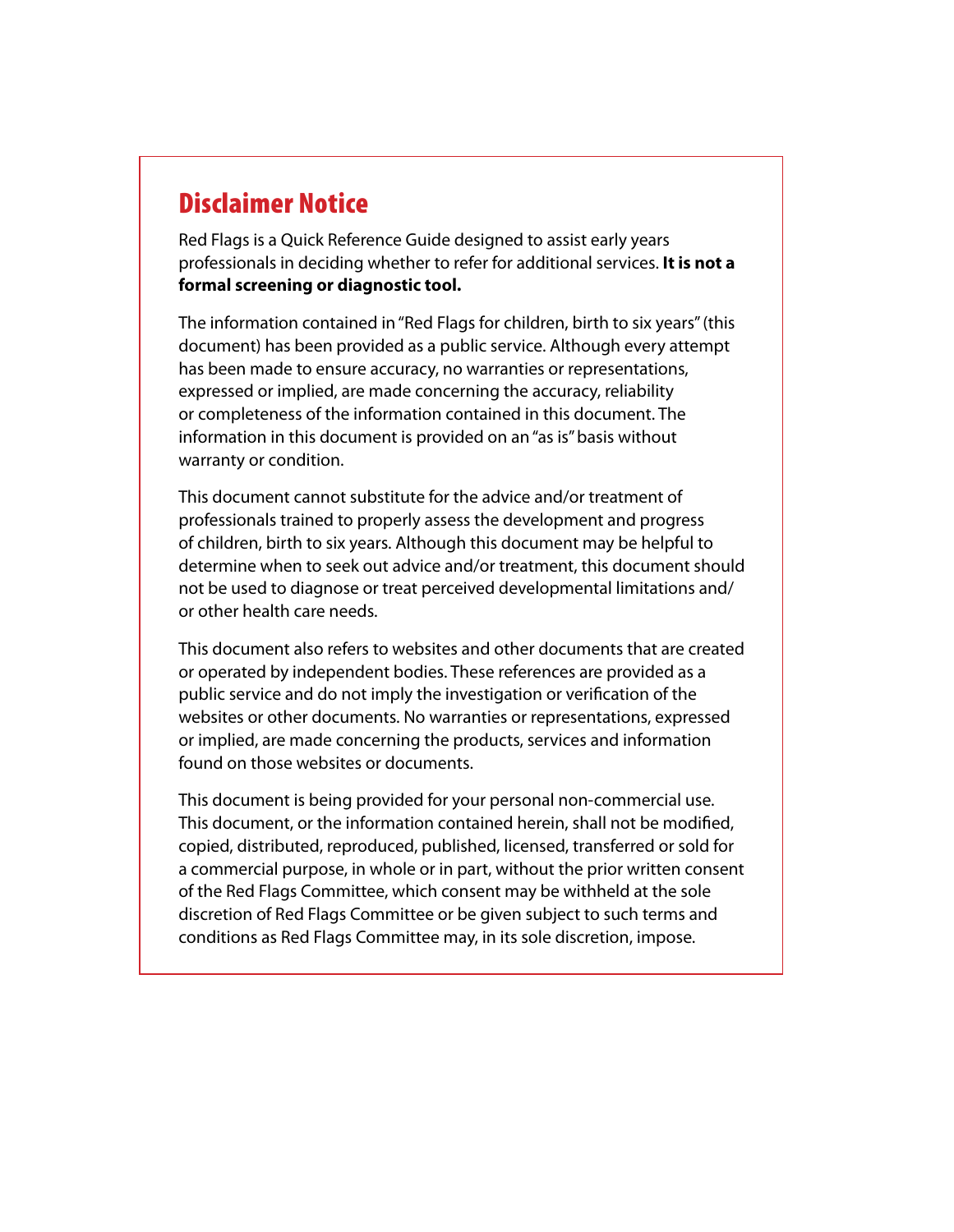# INTRODUCTION TO RED FLAGS

### RED FLAGS COMMITTEE

The original Red Flags document was developed by the Simcoe County Early Intervention Council and piloted in 2002. It was printed and disseminated by the Healthy Babies Healthy Children program, Simcoe County District Health Unit as *Red Flags - Let's Grow With Your Child* in March 2003.

Since that time York Region Early Identification Planning Coalition and the Kingston, Frontenac and Lennox & Addington Red Flags Committees have reviewed and revised the original document.

With permission of the Kingston, Frontenac and Lennox & Addington (KFLA) Red Flags Committee, the KFL&A Red Flags document was reviewed and revised by the School Readiness Sub-Committee of the Healthy Babies Healthy Children Coalition of the Leeds, Grenville and Lanark District Health Unit and other early years professionals who serve children in Leeds, Grenville and Lanark. The School Readiness Committee consists of members from:

Brockville and Area YMCA; Catholic District School Board of Eastern Ontario; Children's Resource on Wheels; Connections Program; Developmental Services of Leeds and Grenville-Inclusive Child Care Program; Healthy Babies Healthy Children Program; Infant & Child Development Programs; Lanark County Childcare Providers; Lanark Early Integration Program; Lanark Ontario Early Years Centres-Early Literacy Specialist and Data Analysis Coordinator; Leeds, Grenville and Lanark District Health Unit; North Lanark County Community Health Center; Open Doors for Lanark Children and Youth; The Language Express © Preschool Speech-Language Service System; United Counties of Leeds and Grenville-Ontario Early Years Centres, Early Literacy Specialist and Data Analysis Coordinator; and the Upper Canada District School Board.

#### *Acknowledgments:*

The Leeds, Grenville and Lanark District Health Unit would like to acknowledge the following for their contributions to the resource:

Angèle Blaskie, Lanark Early Integration Program

Kathy Boelsma, Early Literacy Specialist, Lanark

Shannon Brown, Early Literacy Specialist, Ontario Early Years Centre, United Counties of Leeds and Grenville

Jill Brulé, Home Visiting Coordinator, Connections Program, Lanark

Rebecca Carnochan, Open Doors for Lanark Children and Youth

Emily Cassell, Data Analysis Coordinator, Lanark

Jessica Deschamp-Baird, Data Analysis Coordinator, United Counties of Leeds and Grenville

Darleen Desgens, Healthy Babies Healthy Children Program Assistant, Leeds, Grenville and Lanark District Health Unit

Fiona Dufour, Public Health Nurse, Leeds, Grenville and Lanark District Health Unit

France Dupuis, Catholic District School Board of Eastern Ontario

Laurie Ann Glenn, Nurse Practitioner, Primary Health Care, North Lanark County Community Health Center

Jane Hess, Director of Family Health, Leeds, Grenville and Lanark District Health Unit

Rebecca Langin, Administrative Coordinator, The Language Express© Preschool Speech - Language Service System

Dixie O'Reilly, Infant & Child Development Program, Leeds and Grenville

Catherine Robinson, Clinical Coordinator, The Language Express© Preschool Speech-Language Service System

Rosemary Sheahan, Healthy Babies Healthy Children Coordinator, Leeds Grenville and Lanark District Health Unit

Oksana Shewchenko, Production Artist, Leeds Grenville and Lanark District Health Unit

Shona Stewart, Inclusive Child Care Program-Developmental Services of Leeds and Grenville

### *Funding:*

Healthy Babies Healthy Children, Leeds, Grenville and Lanark District Health Unit

In-Kind-Committee community partner agencies listed above

For further information, additional copies, to suggest revisions to this document, or for information on sources used, please contact the Leeds, Grenville and Lanark District Health Unit at 613-345-5685 or 1-800-660-5853 or forward an email to: redflags@healthunit.org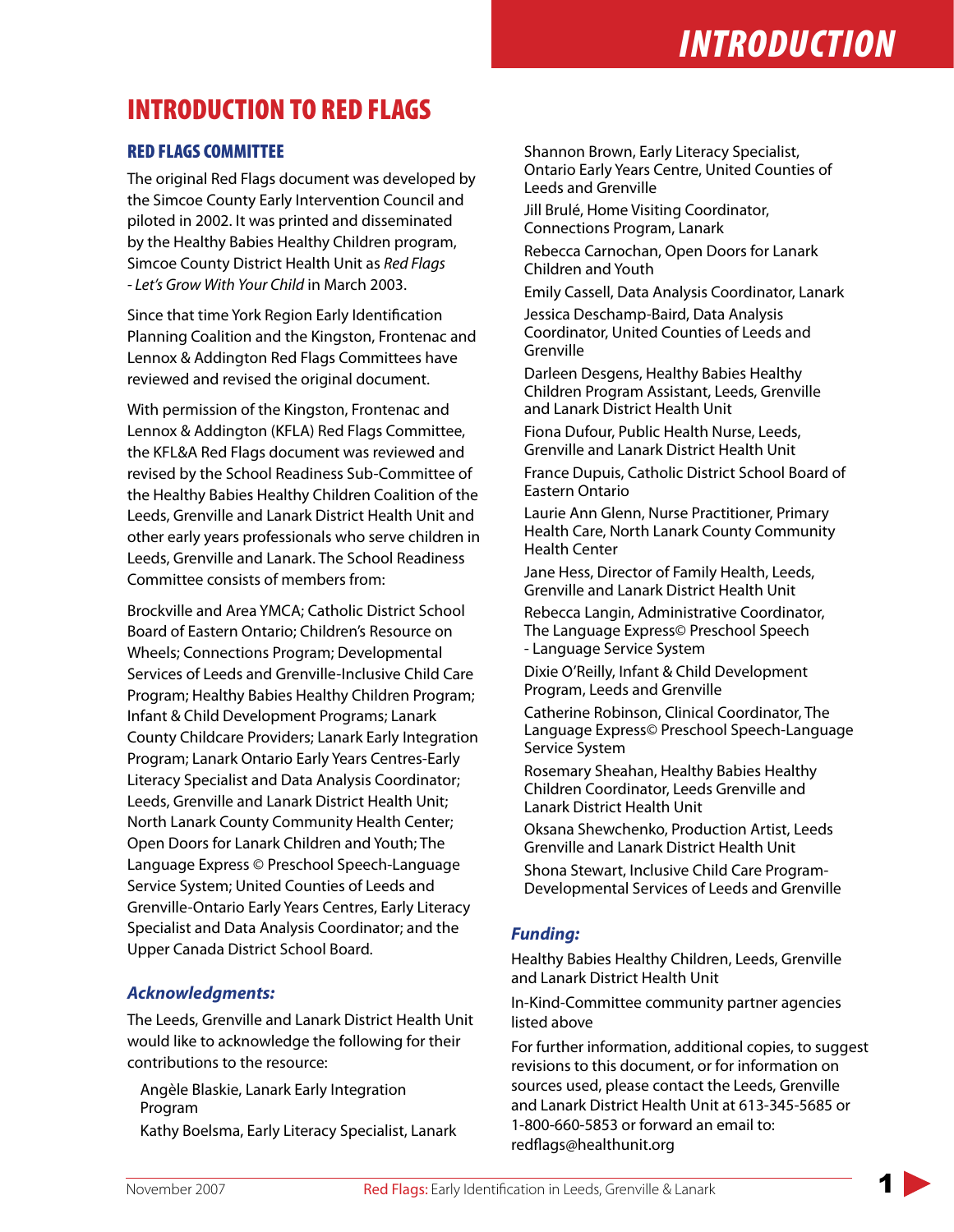## Early Identification

Thanks to Dr. Fraser Mustard and other scientists, most professionals working with young children are aware of the considerable evidence about early brain development and how brief some of the "windows of opportunity" are for optimal development of neural pathways. The early years of development from conception to age six, particularly for the first three years, set the base for competence and coping skills that will affect learning, behaviour and health throughout life **<sup>1</sup>** .

It follows, then, that children who may need additional services and supports to ensure healthy development must be identified as quickly as possible and referred to appropriate programs and services. Early intervention during the period of the greatest development of neural pathways, when alternative coping pathways are most easily built, is critical to ensure the best outcomes for the child. Time is of the essence!

## What is Red Flags?

Red Flags is a quick reference guide for Early Years professionals. It can be used in conjunction with a validated screening tool, such as Nipissing District Developmental Screens (the Nipissing Screen **<sup>2</sup>** ) or Ages and Stages Questionnaire (ASQ). Red Flags outlines a range of functional indicators or domains commonly used to monitor healthy child development, as well as potential problem areas for child development. It is intended to assist in the determination of when and where to refer for additional advice, formal assessment and/or treatment.

## Who should use Red Flags?

This quick reference guide is intended to be used by any professional working with young children and their families. A basic knowledge of healthy child development is assumed. Red Flags will assist professionals in identifying when a child could be at risk of not meeting his health and/or developmental milestones, triggering an alert for the need for further investigation by the appropriate discipline.

### How to use this document

This is a quick reference to look at child development by domain, reviewing each domain from birth to six years (unlike screening tools that look at a particular child's development across many areas of development at a specific age). It includes other areas that may impact child health, growth and development due to the dynamics of parent-child interaction, such as postpartum depression, abuse, etc.

Red Flags allows professionals to review and better understand domains on a continuum that are traditionally outside their own area of expertise. This increased awareness will help professionals better understand when and where to refer for further investigation or treatment.

Use Red Flags in conjunction with a screening tool, such as Nipissing District Developmental Screens or Ages Stages Questionnaire (ASQ) to review developmental milestones and problem signs in a particular domain or indicator. Some information is cross-referenced to other domains, such as speech with hearing, to assist the screener in pursuing questions or 'gut feelings'.

If children are not exhibiting the milestones for their age, further investigation is needed. If using Nipissing District Developmental Screens, remember that the screening tools are ageadjusted; therefore, the skills in each screen are

#### Footnotes

2. Nipissing District Developmental Screens refer to 13 parent checklists available to assist parents to record and monitor development of children from birth to age 6. The screens cover development related to vision, hearing, communication, gross and fine motor, social/emotional and self-help and offers suggestions to parents for age appropriate activities to enhance child development. Parents are encouraged to call the Health Action Line of the Leeds, Grenville and Lanark District Health Unit at 1-800-660- 5853 if two or more items are checked 'No'. A public health nurse will review the results of the screen and suggest next steps. It is particularly important for a screen to be reviewed by a professional if a problem is identified. For additional information about Nipissing District Developmental Screens or to obtain copies, visit the website at www.ndds.ca

Early Years Study: reversing the real brain drain, Hon. Margaret McCain and Fraser Mustard, April, 1999. See report at www.eldis.org/ .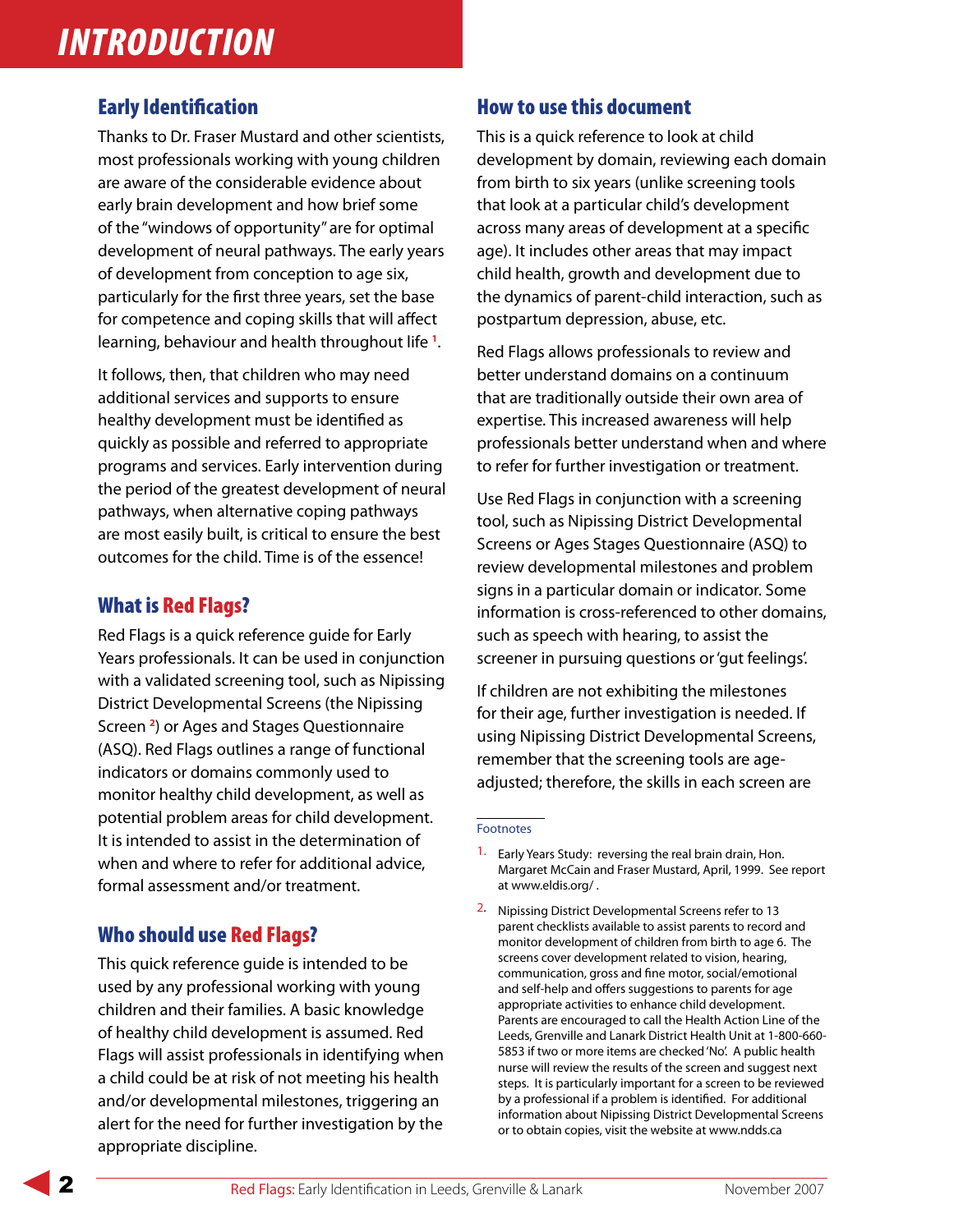expected to be mastered by most children at the age shown. If there are two or more "No" responses, refer to a professional for assessment.

Refer for further assessment even if you are uncertain if the flags noted are a reflection of a cultural variation or a real concern.

Note that some of the indicators focus on the parent/guardian, or the interaction between the parent and the child, rather than solely on the child.

Contact information is indicated at the end of the document in the "Where to Go for Help" section.

If a child appears to have multiple domains requiring formal investigation by several disciplines, screeners are encouraged to refer to the agencies that can coordinate a collaborative and comprehensive assessment process.

If referrals are made to private sector agencies, alert families that fees will not be funded by OHIP.

## *How to Use Red Flags*

Service providers may contact any agency for general information. If a specific case will be discussed, ensure consent to share information is obtained in accordance with the Ontario Privacy of Personal Information Act.

- Step 1: Identify area of concern.
- Step 2: Speak to parents about your concerns.
- Step 3: Call agency in the "Where to Go for Help" section for additional advice.
- Step 4: Encourage parents to call agency in the "Where to Go for Help" section to initiate a referral.

### Sensitive Issues

One of the most difficult parts of recognizing a potential difficulty in a child's development is sharing these concerns with the parents/ guardians. It is important to be sensitive when suggesting that there may be a reason to have further assessment done. You want parents/ guardians to feel capable and to be empowered to make decisions. There is no one way that always works best, but there are some things to keep in mind when addressing concerns.

- ► Be sensitive to a parent/guardian's readiness for information. If you give too much information when people aren't ready, they may feel overwhelmed or inadequate. You might start by probing how they feel their child is progressing. Some parents/guardians have concerns, but have not yet expressed them. Having a parent use a tool such as the Nipissing District Developmental Screen may help open the way for discussion. It may help to specify that the screening tool is given to parents to help them look at their child's development more easily and to learn about new activities that encourage growth and development.
- ► Be sure to value the parent's/guardian's knowledge. The ultimate decision about what to do is theirs. Express what it is that you have to offer and what they have to offer as well. You may say something like: "I have had training in child development, but you know your child. You are the expert on your child". When you try to be more of a resource than an "authority", parents/guardians feel less threatened. It is best to have the parents/guardians discover how their child is doing and decide whether or not extra help would be beneficial. You may want to offer information you have by asking parents/ guardians what they would like to know.
- ► Have the family participate fully in the final decision about what to do next. The final decision is theirs. You provide only information, support and guidance.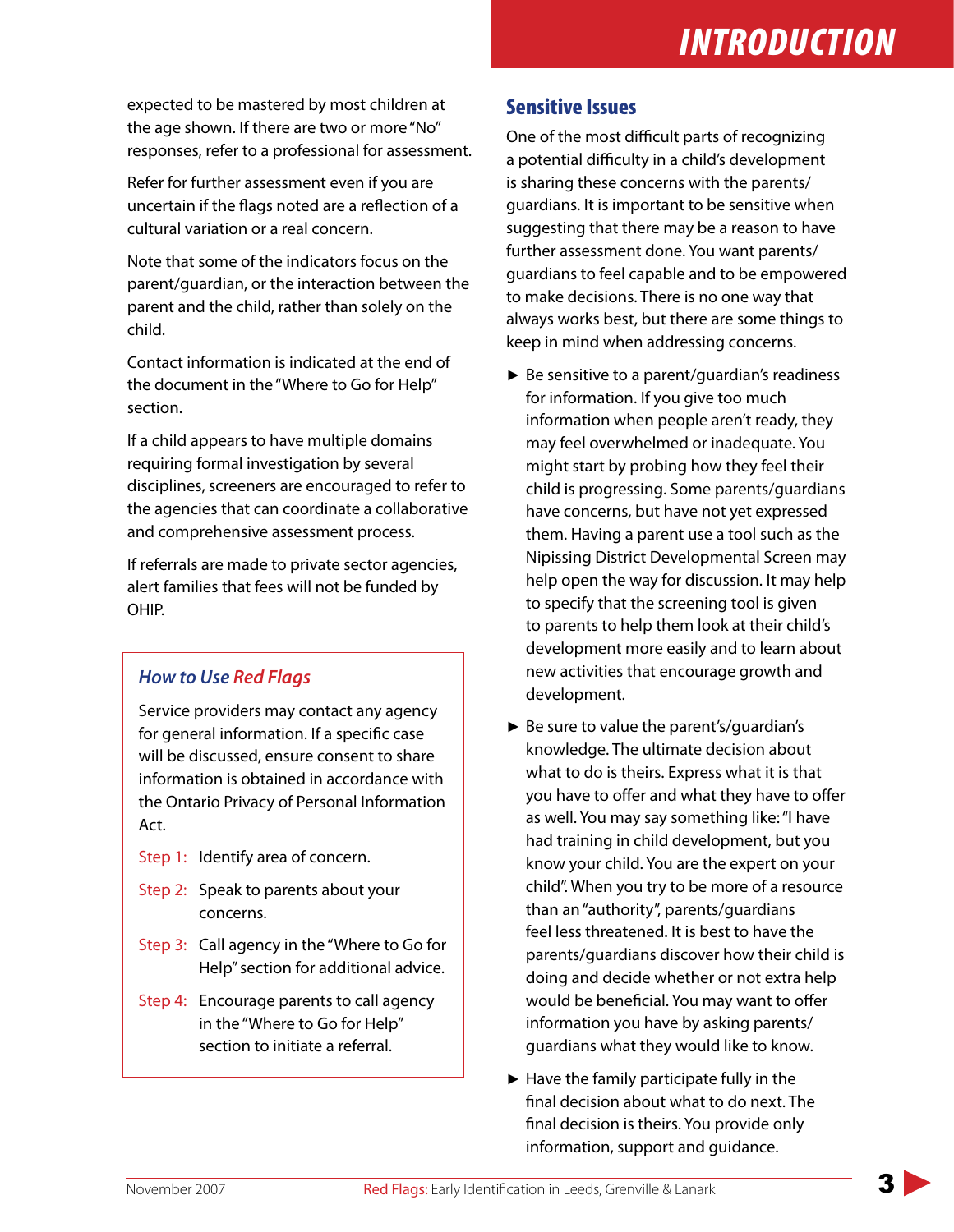- ► Give the family time to talk about how they feel, if they choose to. If you have only a limited time to listen, make this clear to them, and offer another appointment if needed.
- ► Be genuine and caring. You are raising concerns because you want their child to do the best that he can, not because you want to point out "weaknesses" or "faults". Approach the opportunity for extra help positively; "You can get extra help for your child so he will be as ready as he can be for school". Also try to balance the concerns you raise with genuine positives about the child (e.g., Johnny is a real delight. He is so helpful when things need tidying up. I have noticed that he seems to have some trouble . . .).
- ► Your body language is important; parents may already be fearful of the information.
- ▶ Don't entertain too many "what if" questions. A helpful response could be, "Those are good questions. The professionals who will assess your child will be able to answer them. This is a first step to indicate if an assessment is needed".
- ► Finally, it is helpful to offer reasons why it is not appropriate to "wait and see":
	- □ Early intervention can dramatically improve a child's development and prevent additional concerns such as behaviour issues.
	- □ The wait and see approach may delay addressing a medical concern that has a specific treatment.
	- □ Early intervention helps parents understand child behaviour and health issues, which will increase confidence that everything possible is being done to ensure that the child reaches his full potential.

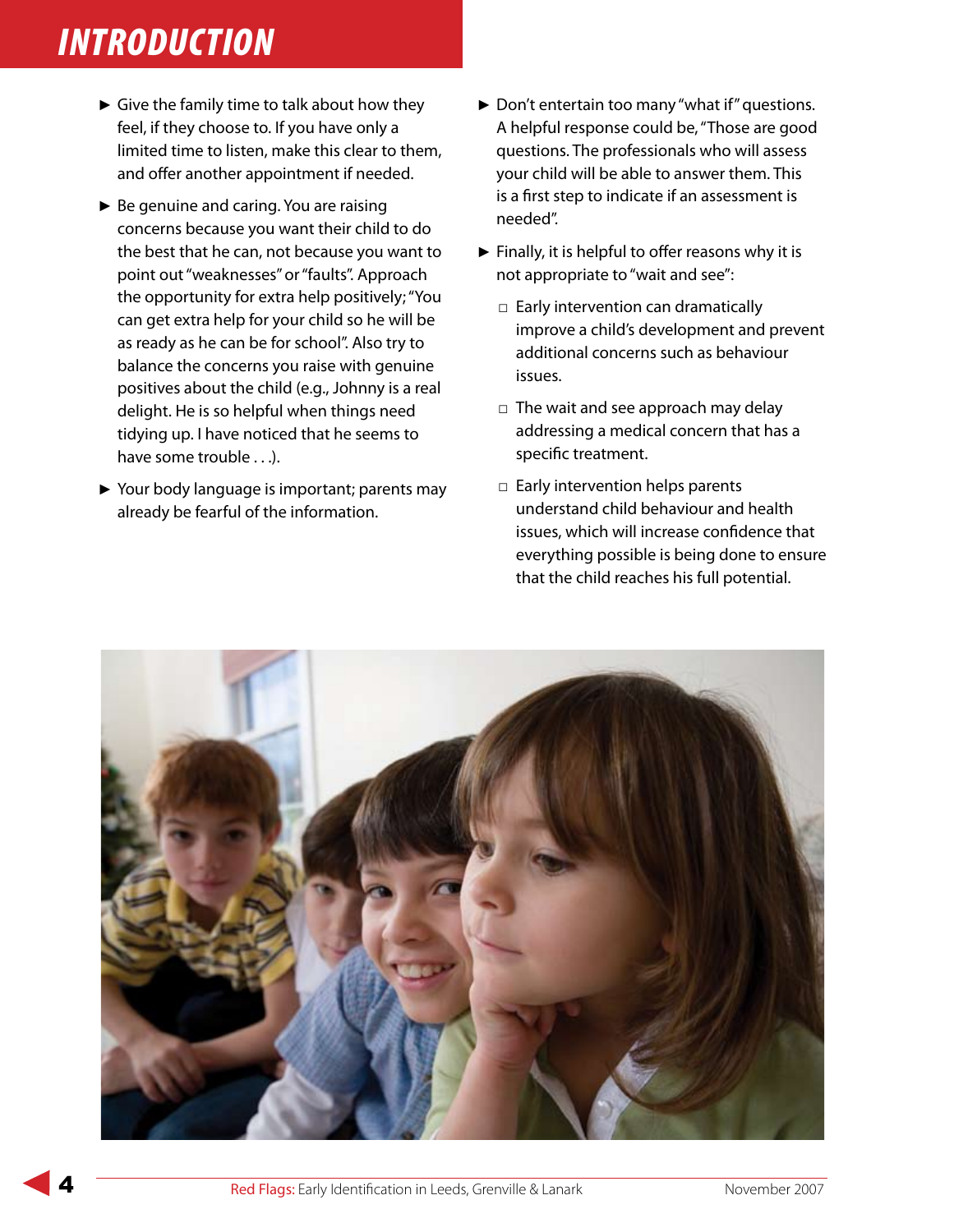# **DUTY TO REPORT**

# DUTY TO REPORT

Ontario's *Child and Family Services Act* (CFSA) provides for a broad range of services for families and children, including children who are or may be victims of child abuse or neglect.

- ► The paramount purpose of the Act is to promote the best interests, protection and well being of children.
- ► The Act recognizes that each of us has a responsibility for the welfare of children. It states clearly that members of the public, including professionals who work with children, have an obligation to report promptly to a children's aid society if they suspect that a child is or may be in need of protection.
- ► The Act defines the term "child in need of protection" and sets out what must be reported to a children's aid society. This definition (CFSA s.72(1)) is set out in detail on the following pages. It includes physical, sexual and emotional abuse, neglect and risk of harm.

This section summarizes reporting responsibilities under Ontario's Child and Family Services Act. It is not meant to give specific legal advice. If you have questions about a given situation, you should consult a lawyer or your local children's aid society.

## Duty to Report

### *Responsibility to report a child in need of protection CFSAs.72(1)*

If a person has reasonable grounds to suspect that a child is or may be in need of protection, the person must promptly report the suspicion and the information upon which it is based to a children's aid society.

The situations that must be reported are listed in detail below.

### *Child and Family Services Act CFSA s.72(1)*

Despite the provisions of any other Act, if a person, including a person who performs professional or official duties with respect to children, has reasonable grounds to suspect one of the following, the person shall forthwith report the suspicion and the information on which it is based to a society.

The child has suffered physical harm, inflicted by the person having charge of the child or caused by or resulting from that person's failure to adequately care for, provide for, supervise or protect the child, or pattern of neglect in caring for, providing for, supervising or protecting the child.

There is a risk that the child is likely to suffer physical harm inflicted by the person having charge of the child or caused by or resulting from that person's failure to adequately care for, provide for, supervising or protecting the child.

The child has been sexually molested or sexually exploited, by the person having charge of the child or by another person where the person having charge of the child knows or should know of the possibility of sexual molestation or sexual exploitation and fails to protect the child.

There is a risk that the child is likely to be sexually molested or sexually exploited as described in paragraph 3.

The child requires medical treatment to cure, prevent or alleviate physical harm or suffering and the child's parent or the person having charge of the child does not provide, or refuses or is unavailable or unable to consent to, the treatment.

The child has suffered emotional harm, demonstrated by serious

- □ anxiety,
- □ depression,
- □ withdrawal,
- □ self-destructive or aggressive behaviour, or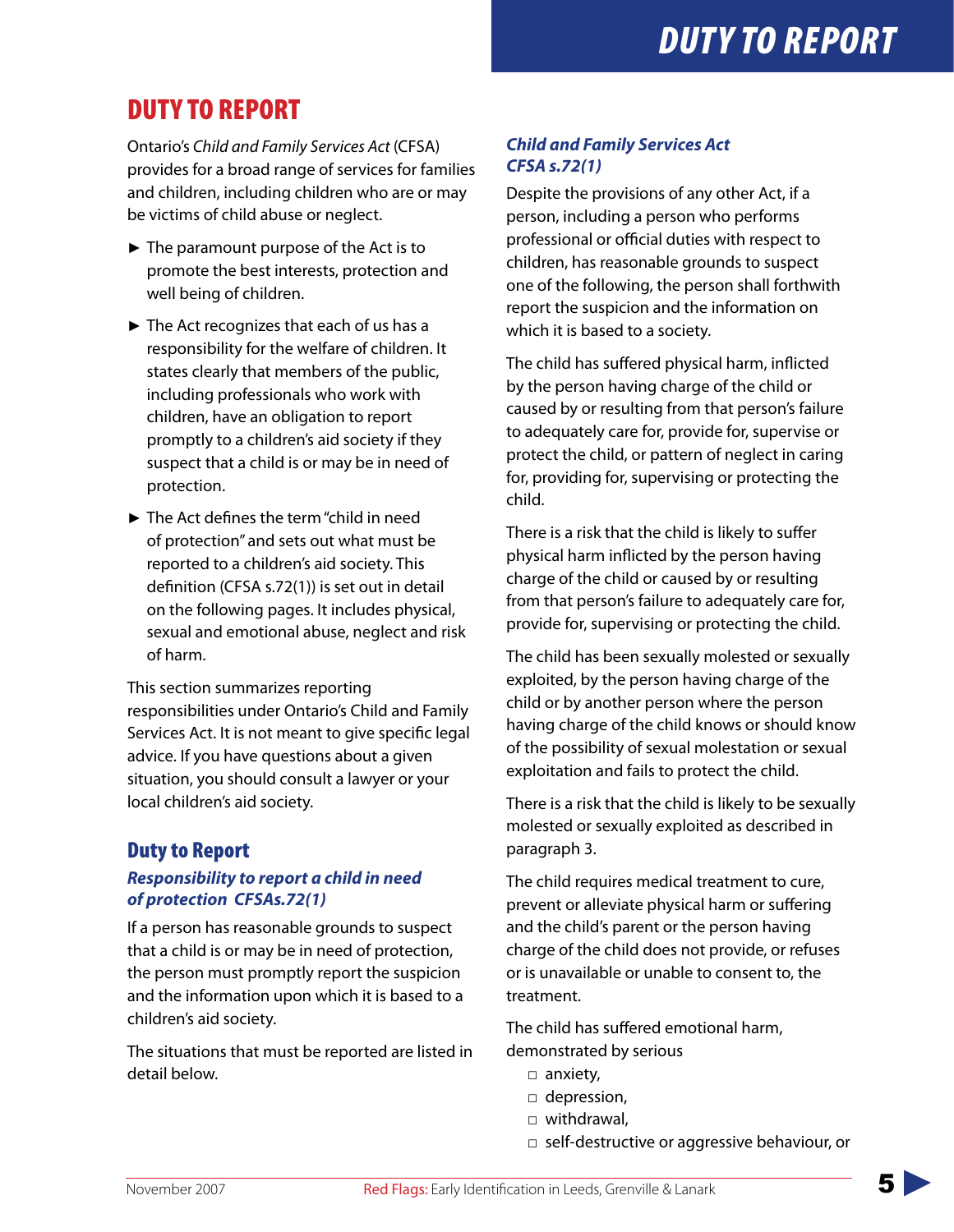# **DUTY TO REPORT**

- □ delayed development,
- □ and there are reasonable grounds to believe that the emotional harm suffered by the child results from the actions, failure to act or pattern of neglect on the part of the child's parent or the person having charge of the child.

The child has suffered emotional harm of the kind described in subparagraph i, ii, iii, iv or v of paragraph 6 and the child's parent or the person having charge of the child does not provide, or refuses or is unavailable or unable to consent to, services or treatment to remedy or alleviate the harm.

There is a risk that the child is likely to suffer emotional harm of the kind described in subparagraph i, ii, iii, iv or v of paragraph 6 resulting from the actions, failure to act or pattern of neglect on the part of the child's parent or the person having charge of the child.

There is a risk that the child is likely to suffer emotional harm of the kind described in subparagraph i, ii, iii, iv or v of paragraph 6 and that the child's parent or the person having charge of the child does not provide, or refuses or is unavailable or unable to consent to, services or treatment to prevent the harm.

The child suffers from a mental, emotional or developmental condition that, if not remedied, could seriously impair the child's development and the child's parent or the person having charge of the child does not provide, or refuses or is unavailable or unable to consent to, treatment to remedy or alleviate the condition.

The child has been abandoned, the child's parent has died or is unavailable to exercise his or her custodial rights over the child and has not made adequate provision for the child's care and custody, or the child is in a residential placement and the parent refuses or is unable or unwilling to resume the child's care and custody.

The child is less than 12 years old and has killed or seriously injured another person or caused

serious damage to another person's property, services or treatments are necessary to prevent a recurrence and the child's parent or the person having charge of the child does not provide, or refuses or is unavailable or unable to consent to, those services or treatment.

The child is less than 12 years old and has on more than one occasion injured another person or caused loss or damage to another person's property, with the encouragement of the person having charge of the child or because of that person's failure or inability to supervise the child adequately.

### *Ongoing duty to report CFSA s.72(2)*

The duty to report is an ongoing obligation. If a person has made a previous report about a child, and has additional reasonable grounds to suspect that a child is or may be in need of protection, that person must make a further report to a children's aid society.

### *Persons must report directly CFSA s.72(3)*

The person who has the reasonable grounds to suspect that a child is or may be in need of protection must make the report directly to a children's aid society. The person must not rely on anyone else to report on his or her behalf.

### *What are "reasonable grounds to suspect?"*

You do not need to be sure that a child is or may be in need of protection to make a report to a children's aid society. "Reasonable grounds" are what an average person, given his or her training, background and experience, exercising normal and honest judgment, would suspect.

### *Special responsibilities of professionals and officials, and penalty for failure to report CFSA s.72(4), (6.2)*

Professional persons and officials have the same duty as any member of the public to report a suspicion that a child is in need of protection.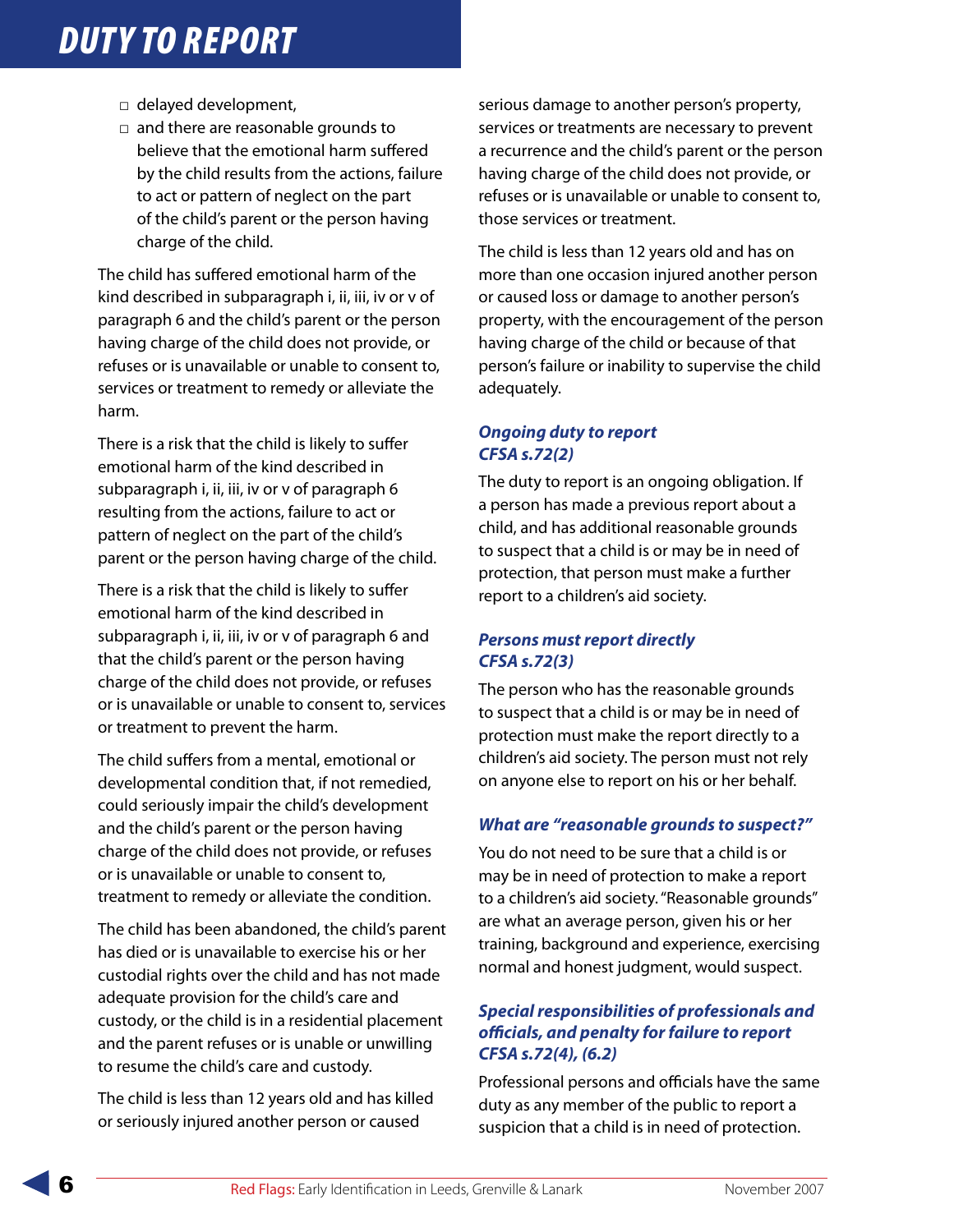The Act recognizes, however, that persons working closely with children have a special awareness of the signs of child abuse and neglect, and a particular responsibility to report their suspicions, and so makes it an offence to fail to report.

Any professional or official who fails to report a suspicion that a child is or may be in need of protection, where the information on which the suspicion is based was obtained in the course of his professional or official duties, is liable on conviction to a fine of up to \$1,000.

### *Professionals affected CFSA s.72(5)*

Persons who perform professional or official duties with respect to children include the following:

- □ health care professionals, including physicians, nurses, pharmacists and psychologists;
- □ teachers and school principals;
- □ social workers and family counsellors;
- □ priests, rabbis and other members of the clergy;
- □ operators or employees of day nurseries;
- □ youth and recreation workers;
- □ peace officers and coroners;
- □ solicitors;
- □ service providers and employees of service providers; and
- □ any other person who performs professional or official duties with respect to a child.

This list sets out examples only. If your work involves children but is not listed above, i.e., a volunteer or student, you may still be considered to be a professional for purposes of the duty to report. If you are not sure whether you may be considered to be a professional for purposes of the duty to report, contact your local children's aid society, professional association, or regulatory body.

## *Professional confidentiality CFSA s.72(7),(8)*

The professional's duty to report overrides the provisions of any other provincial statute, specifically, those provisions that would otherwise prohibit disclosure by the professional or official.

That is, the professional must report that a child is or may be in need of protection even when the information is supposed to be confidential or privileged. (The only exception for "privileged" information is in the relationship between a solicitor and a client.)

### *Protection from liability CFSA s.72(7)*

If a civil action is brought against a person who made a report, that person will be protected unless he acted maliciously or without reasonable grounds for his suspicion.

### What will the children's aid society do?

Children's aid society workers have the responsibility and the authority to investigate allegations and to provide services to protect children.

A children's aid society worker may, as part of the investigation and plan to protect the child, involve the police and other community agencies.

## WHERE TO GO FOR HELP

If you have concerns about a child, please call your local children's aid society immediately. All CASs have emergency service 24 hours a day, so you can call anytime.

Lanark County: Children's Aid Society, 613-264-9991 or 1-866-664-9991.

Leeds and Grenville Counties: Family and Children's Services of Leeds and Grenville, 613-498-2100 or 1-800-481-7834. After hours, call the local number and the answering service will contact the person on call.

The Ontario Association of Children's Aid Societies www.oacas.org/resources/whentoreport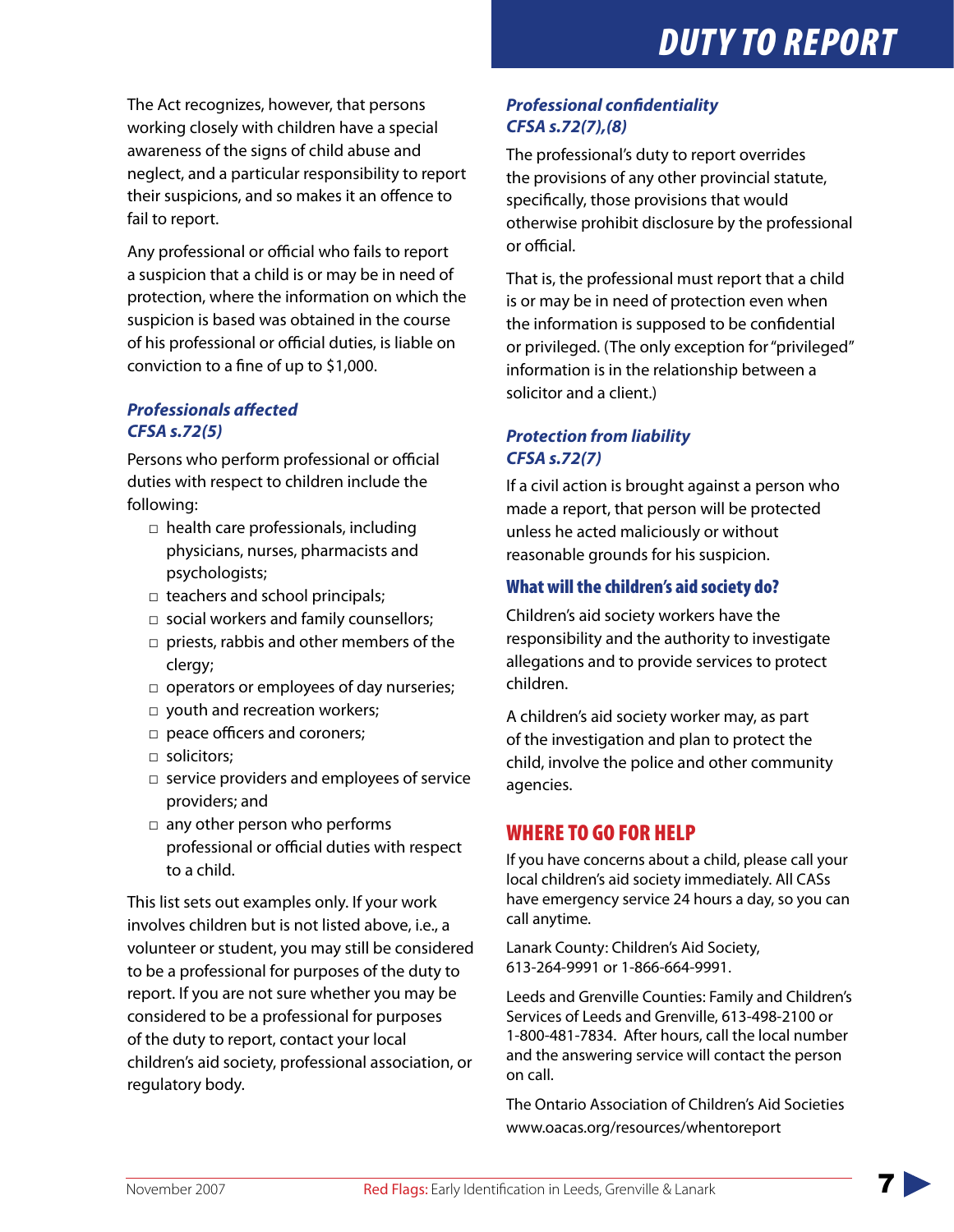# ATTACHMENT

Children's Mental Health research shows that the quality of early parent-child relationships has an important impact on a child's development and his ability to form secure attachments. A child who has secure attachment feels confident that he can rely on the parent to protect him in times of distress. This confidence gives the child security to explore the world and establish trusting relationships with others. As a result, current mental health practice is to screen the quality of the parent-child interactions.

The following items are considered from the parent's perspective, rather than the child's. If a parent states that one or more of these statements describes their child, the child may be exhibiting signs of an insecure attachment; consider this a **red flag**:

### **0-8 months**

- □ Is difficult to comfort by physical contact such as rocking or holding
- □ Does things or cries just to annoy you

### **8-18 months**

- □ Does not reach out to you for comfort
- $\Box$  Easily allows a stranger to hold him/her

### **18 months - 3 years**

- $\Box$  Is not beginning to develop some independence
- □ Seems angry or ignores you after you have been apart

### **3-4 years**

- $\Box$  Easily goes with a stranger
- □ Is too passive or clingy with you

### **4-5 years**

- □ Becomes aggressive for no reason (e.g., with someone who is upset)
- $\Box$  Is too dependent on adults for attention, encouragement and help

### Problem signs ...

if a mother or primary caregiver is frequently displaying **any** of the following, consider this a **red flag**:

- ► Being insensitive to a baby's communication cues
- ► Often unable to recognize baby's cues
- ▶ Provides inconsistent patterns of responses to the baby's cues
- ► Frequently ignores or rejects the baby
- ► Speaks about the baby in negative terms
- ► Often appears to be angry with the baby
- ► Often expresses emotions in a fearful or intense way

### WHERE TO GO FOR HELP

See Attachment in the **Where to Go for Help** section at the back of this document.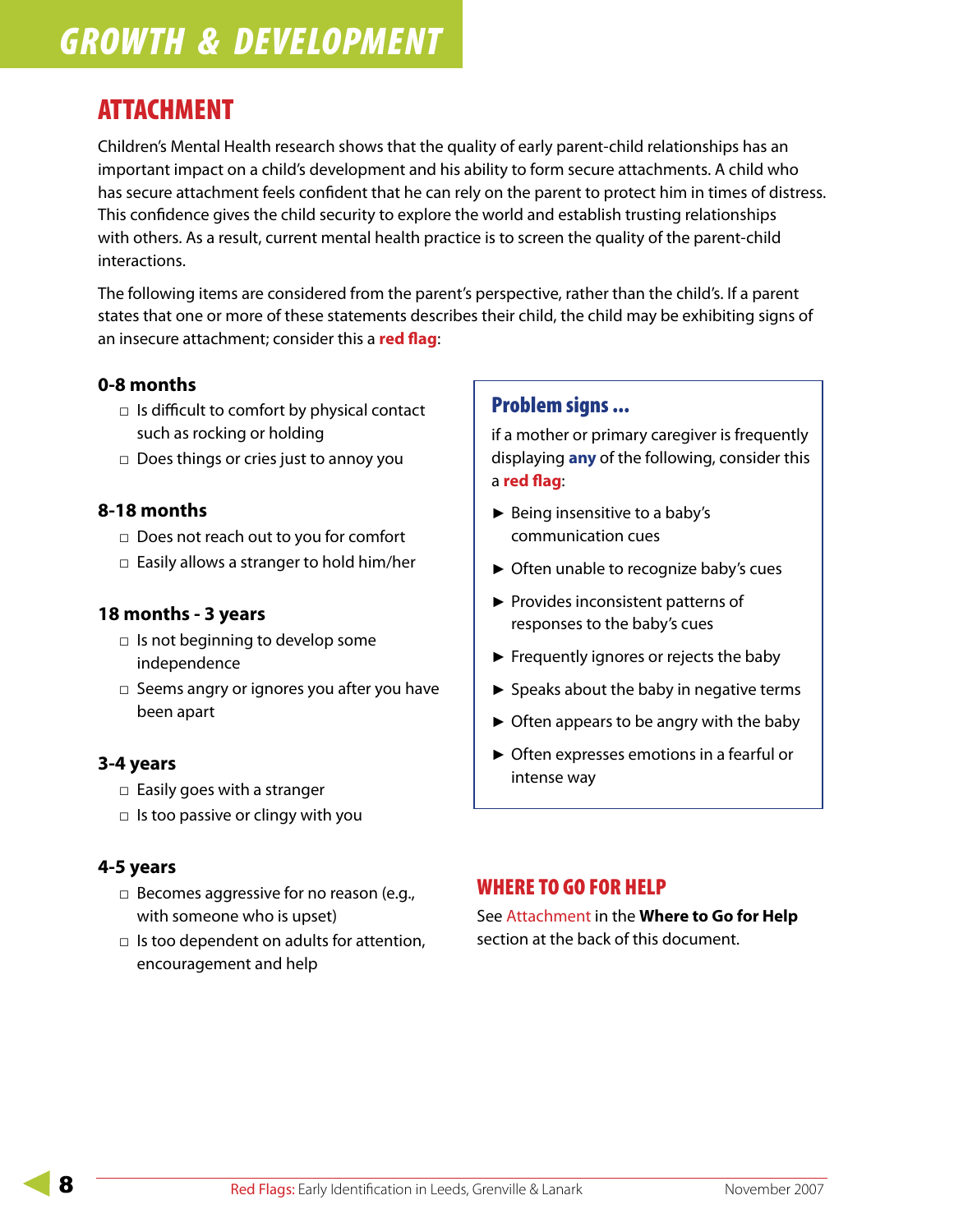# FINE MOTOR

## Healthy Child Development

... If a child is **missing** one or more of these expected age outcomes, consider this a **red flag:**

### **By 2 months**

- □ Sucks well on a nipple
- □ Holds an object momentarily if placed in hand

### **By 4 months**

- □ Sucks well on a nipple
- □ Brings hands or toy to mouth
- $\Box$  Turns head side to side to follow a toy or an adult face
- □ Brings hands to midline while lying on back

### **By 6 months**

- □ Eats from a spoon (e.g., infant cereal)
- □ Reaches for a toy when lying on back
- □ Uses hands to reach and grasp toys

### **By 9 months**

- □ Picks up small items using thumb and first finger
- □ Passes an object from one hand to the other
- □ Releases objects voluntarily

### **By 12 months**

- □ Holds, bites and chews foods (e.g., crackers)
- $\Box$  Takes things out of a container
- □ Points with index finger
- □ Plays games like peek-a-boo
- $\Box$  Holds a cup to drink using two hands
- □ Picks up and eats finger foods

### **By 18 months**

- □ Helps with dressing by pulling out arms and legs
- □ Stacks two or more blocks
- □ Scribbles with crayons
- □ Eats foods without coughing or choking

### **By 2 years**

- $\Box$  Takes off own shoes, socks or hat
- □ Stacks five or more blocks
- □ Eats with a spoon with little spilling

### **By 3 years**

- □ Turns the paper pages of a book
- □ Dresses or undresses with help
- □ Unscrews a jar lid
- □ Holds a crayon with fingers
- □ Draws vertical and horizontal lines in imitation
- □ Copies a circle already drawn

### **By 4 years**

- □ Holds a crayon correctly
- □ Undoes buttons or zippers
- □ Cuts with scissors
- □ Dresses and undresses with minimal help

### **By 5 years**

- □ Draws diagonal lines and simple shapes
- □ Uses scissors to cut along a thick line drawn on paper
- □ Dresses and undresses without help except for small buttons, zippers, snaps
- □ Draws a stick person

## Problem signs...

if a child is experiencing **any** of the following, consider this a **red flag**:

- ► Infants who are unable to hold or grasp an adult finger or a toy/object for a short period of time
- ► Unable to play appropriately with a variety of toys; or avoids crafts and manipulatives
- ► Consistently ignores or has difficulty using one side of body; or uses one hand exclusively

## WHERE TO GO FOR HELP

See Fine Motor in the **Where to Go for Help** section at the back of this document.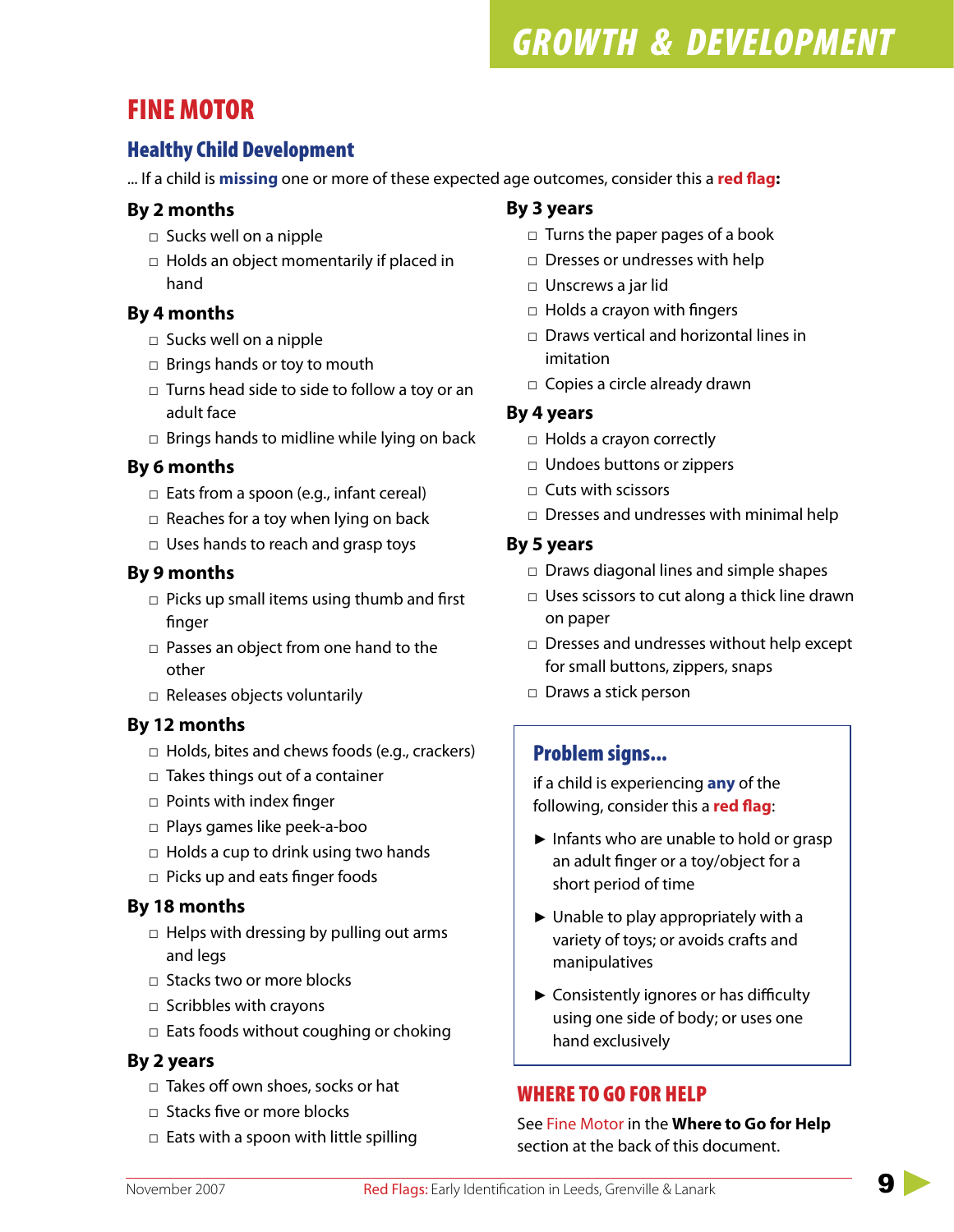# GROSS MOTOR

## Healthy Child Development

... If a child is **missing** one or more of these expected age outcomes, consider this a **red flag:**

### **By 3 months**

- □ Lifts head up when held at your shoulder
- $\Box$  Lifts head up when on tummy

### **By 4 months**

- □ Keeps head in midline and brings hands to chest when lying on back
- □ Lifts head and supports self on forearms on tummy
- □ Holds head steady when supported in sitting position

### **By 6 months**

- □ Rolls from back to stomach or stomach to back
- □ Pushes up on hands when on tummy
- $\Box$  Sits on floor with support

### **By 9 months**

- □ Sits on floor without support
- □ Moves self forward on tummy or rolls continuously to get item
- □ Stands with support

### **By 12 months**

- □ Gets up to a sitting position on own
- □ Pulls to stand at furniture
- □ Walks holding onto hands or furniture

### **By 18 months**

- □ Walks alone
- □ Crawls up stairs
- □ Pushes or pulls toys or other objects when walking

### **By 2 years**

- □ Walks backwards or sideways pulling a toy
- □ Plays in a squat position
- □ Kicks a ball

### **By 3 years**

- □ Stands on one foot briefly
- □ Climbs stairs with minimal or no support
- □ Kicks a ball forcefully

### **By 4 years**

- □ Stands on one foot for one to three seconds without support
- □ Goes up stairs alternating feet
- □ Rides a tricycle using foot peddles
- □ Walks on a straight line without stepping off

### **By 5 years**

- □ Hops on one foot
- □ Throws and catches a ball successfully most of the time
- □ Plays on playground equipment safely and without difficulty

### Problem signs...

if a child is experiencing **any** of the following, consider this a **red flag**:

- ► Baby is unable to hold head in the middle to turn and look left and right.
- ► Unable to walk with heels down four months after starting to walk.
- ► Asymmetry (i.e., a difference between two sides of body; or body too stiff or too floppy).

## WHERE TO GO FOR HELP

See Gross Motor in the **Where to Go for Help** section at the back of this document.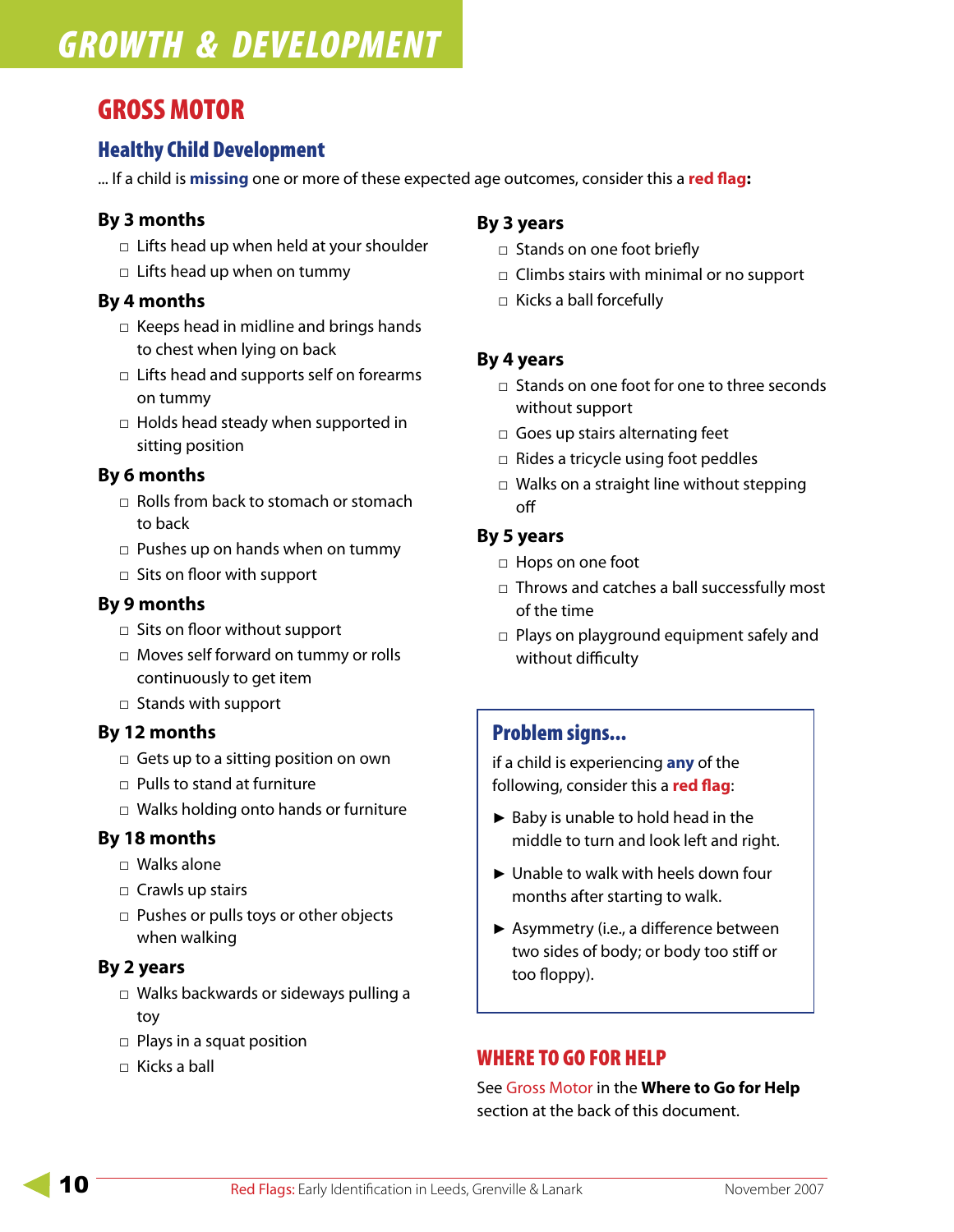# VISION

Current research suggests that approximately 1 in 6 children has a vision problem. Children born with poor vision do not know what "normal vision" is like. They often think that everyone sees the same way that they do. Therefore, do not wait for your child to tell you that they have a vision problem. An eye examination is covered by OHIP once a year until the individual's 19<sup>th</sup> birthday.

The Ontario Association of Optometrists recommended frequency for children's eye examinations: 6 months of age, 3 years of age and then every 12 months or as recommended by the optometrist

## Healthy Child Development

... If a child is **missing** one or more of these expected age outcomes, consider this a **red flag:**

### **0-3 months**

- □ Focuses on your face, bright colors and lights; follows slow-moving, close objects
- □ Blinks when bright lights come on or if a fast moving object comes into close view
- □ Watches as you walk around the room
- □ Looks at hands and begins to reach out and touch nearby objects

### **4-6 months**

- □ Tries to copy your facial expression
- □ Reaches across the crib for objects/ reaches for objects when playing with you
- □ Grasps small objects close by
- □ Follows moving objects with eyes only (less moving of head)

### **7-12 months**

- □ Plays games like 'peek-a-boo', 'pat-a-cake', 'waves bye-bye'
- □ Reaches out to play with toys and other objects on own
- □ Moves around to explore what's in the room; searches for a hidden object

### **12 months-2 years**

- □ Moves eyes and hands together (e.g., stack blocks, place pegs)
- □ Judges depth e.g., climbs up and down stairs
- □ Links pictures with real life objects
- □ Follows objects as they move from above head to feet

### **2-3 years**

- □ Sits a normal distance when watching television
- □ Follows moving objects with both eyes working together (coordinated)

### **3-4 years**

- □ Knows people from a distance (across the street)
- □ Uses hands and eyes together (e.g., catches a large ball)
- □ Builds a tower of blocks, string beads; copies a circle, triangle and square

### **4-5 years**

- □ Knows colours and shadings; picks out detail in objects and pictures
- □ Holds a book at a normal distance

### *(See VISION problem signs on following page)*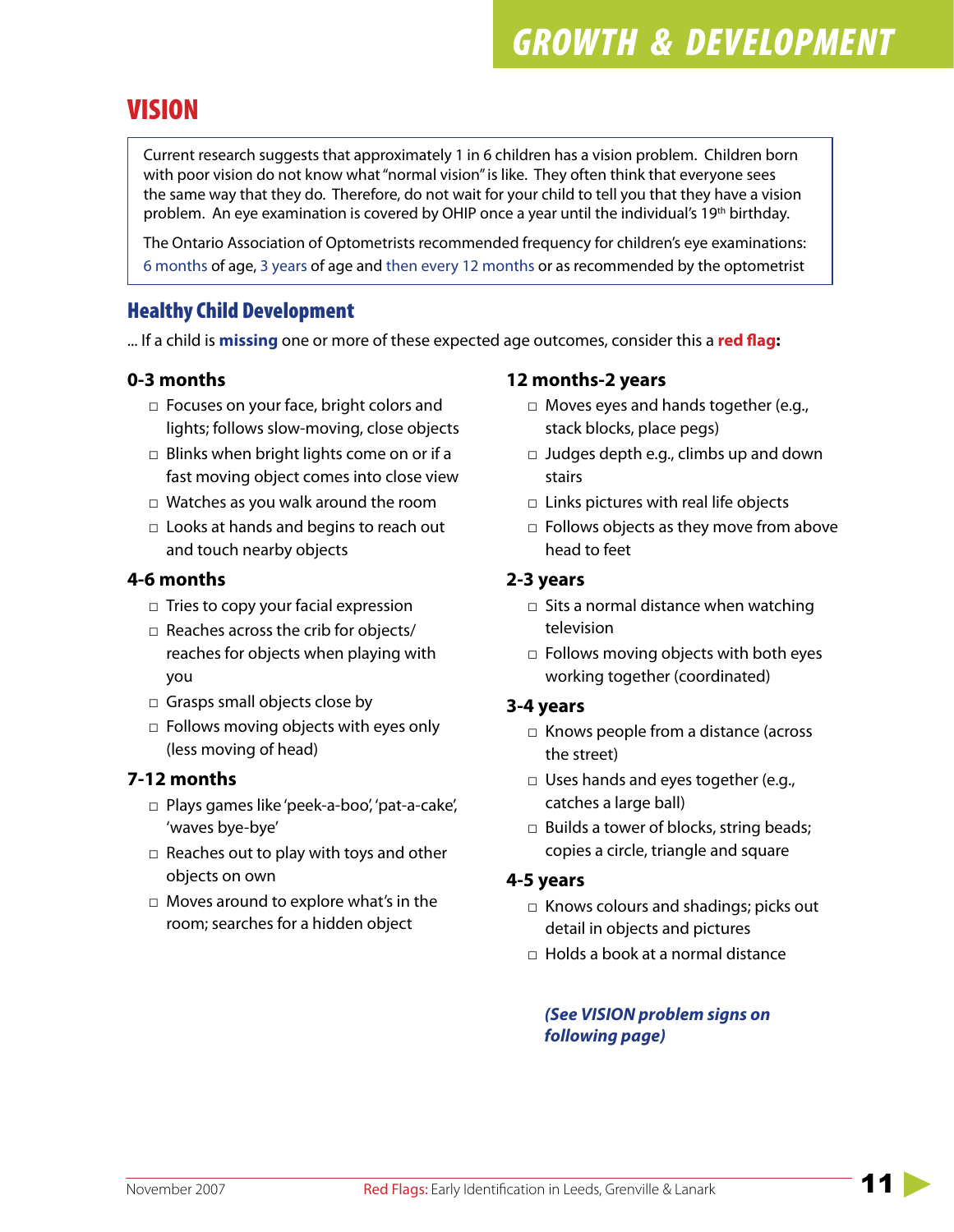### *VISION continued*

### Problem signs...

if a child is experiencing **any** of the following, consider this a **red flag**:

- ► Blinking and/or rubbing eyes often; a lot of tearing or eye-rubbing
- ► Headaches, nausea, dizziness; blurred or double vision
- ► Eyes that itch or burn; sensitive to bright light and sun
- ► Unusually short attention span; will only look at you if he hears you
- ► Avoidance of tasks with small objects
- ► Turning or tilting head to use only one eye to look at things
- ► Covering one eye; has difficulty, or is irritable with reading or with close work
- ► Eyes that cross, turn in or out, move independently
- ▶ Holding toys close to eyes, or no interest in small objects and pictures
- ▶ Bumping into things, tripping; clumsiness, restricted mobility
- ▶ Squinting, frowning; pupils of different sizes
- ▶ Redness, soreness (eyes or eyelids); recurring styes; discoloration
- ► Constant jiggling or moving of eyes sideto-side (roving)

### WHERE TO GO FOR HELP

See Vision in the **Where to Go for Help** section at the back of this document.

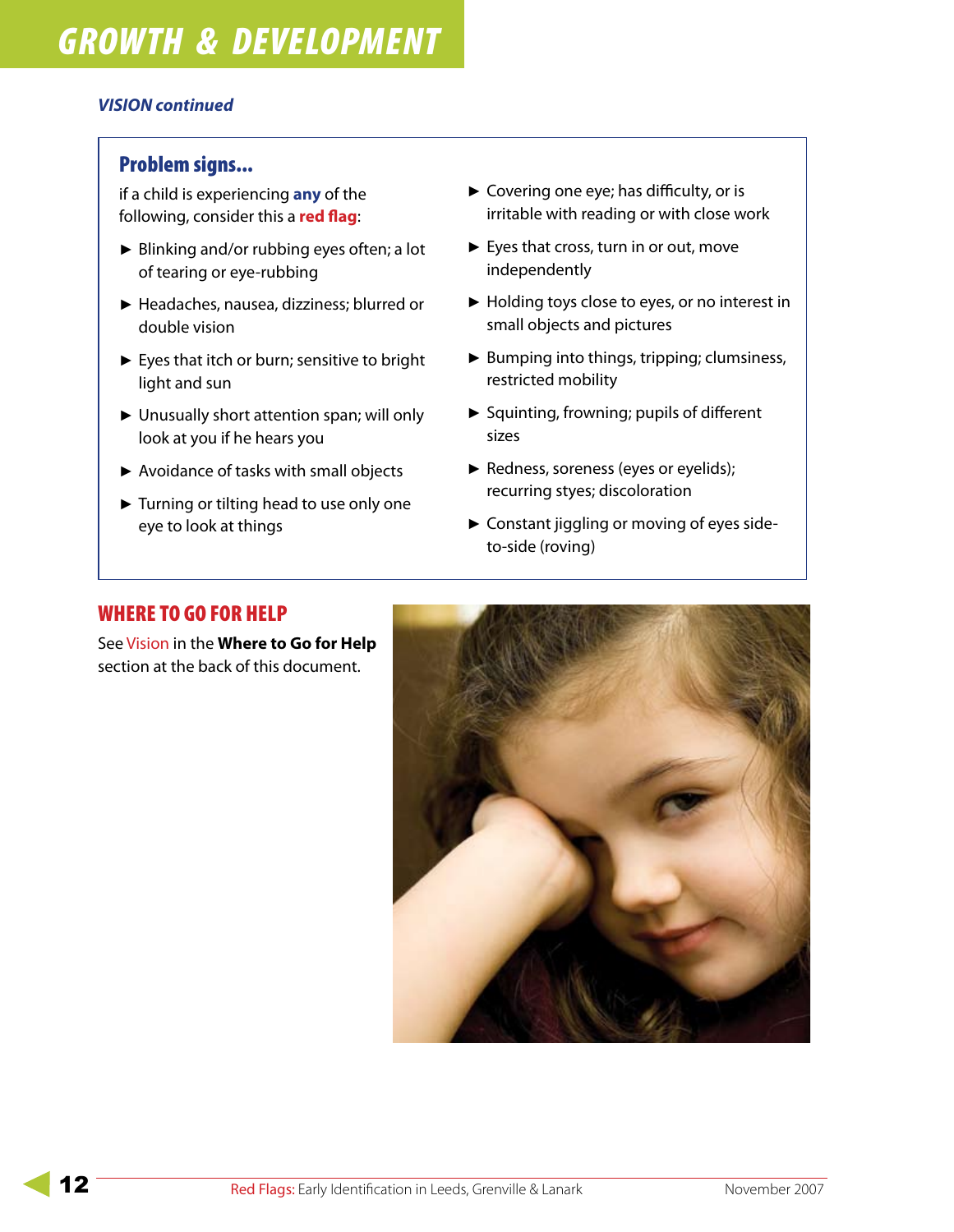# HEARING

## Healthy Child Development

... If a child is **missing** one or more of these expected age outcomes, consider this a **red flag:**

### **0-3 months**

- □ Startles, cries or wakens to loud sounds
- □ Moves head, eyes, arms and legs in response to a noise or voice
- □ Smiles when spoken to, or calms down; appears to listen to sounds and talking

### **4-6 months**

- □ Responds to changes in your voice tone
- □ Looks around to determine where new sounds are coming from
- □ Responds to music and people's voices
- □ Begins to make speech-like sounds e.g., buh, ma, boo

### **6-9 months**

- □ Turns or looks up when his name is called Responds to the word "no"
- $\Box$  Listens when spoken to
- □ Knows common words like "cup", "shoe", "mom"

### **9-12 months**

- □ Responds to requests such as "Want more?" "Come here."" Where's the ball?"
- □ Babbles sounds in a series e.g., bababa, dadada, mememe
- □ Says first word

### **12 months-2 years**

- □ Turns toward you when you call their name from behind
- □ Follows simple commands
- □ Tries to 'talk' by pointing, reaching and making noises
- □ Knows sounds like a closing door and a ringing phone
- □ Listens to simple stories, rhymes, and sings
- □ Imitates sounds and words

### **2-3 years**

- □ Listens to a simple story
- □ Follows two requests (e.g., Get the ball and put it on the table.)
- □ Learns new words every week

### **3-4 years**

- □ Hears you when you call from another room
- □ Listens to the television at the same loudness as the rest of the family
- □ Answers simple questions
- □ Speaks clearly enough to be understood most of the time by family

### **4-5 years**

- □ Pays attention to a story and answers simple questions
- □ Hears and understands most of what is said at home and school
- □ Family, teachers, child care providers, and others think he hears fine
- □ Speaks clearly enough to be understood most of the time by anyone

## Problem signs...

if a child is experiencing **any** of the following, consider this a **red flag**:

- ► Early babbling stops
- ► Ear pulling (with fever or crankiness)
- ► Does not respond when called
- ► Draining ears; a lot of colds and ear infections
- ► Loud talking

## WHERE TO GO FOR HELP

See Hearing in the **Where to Go for Help** section at the back of this document.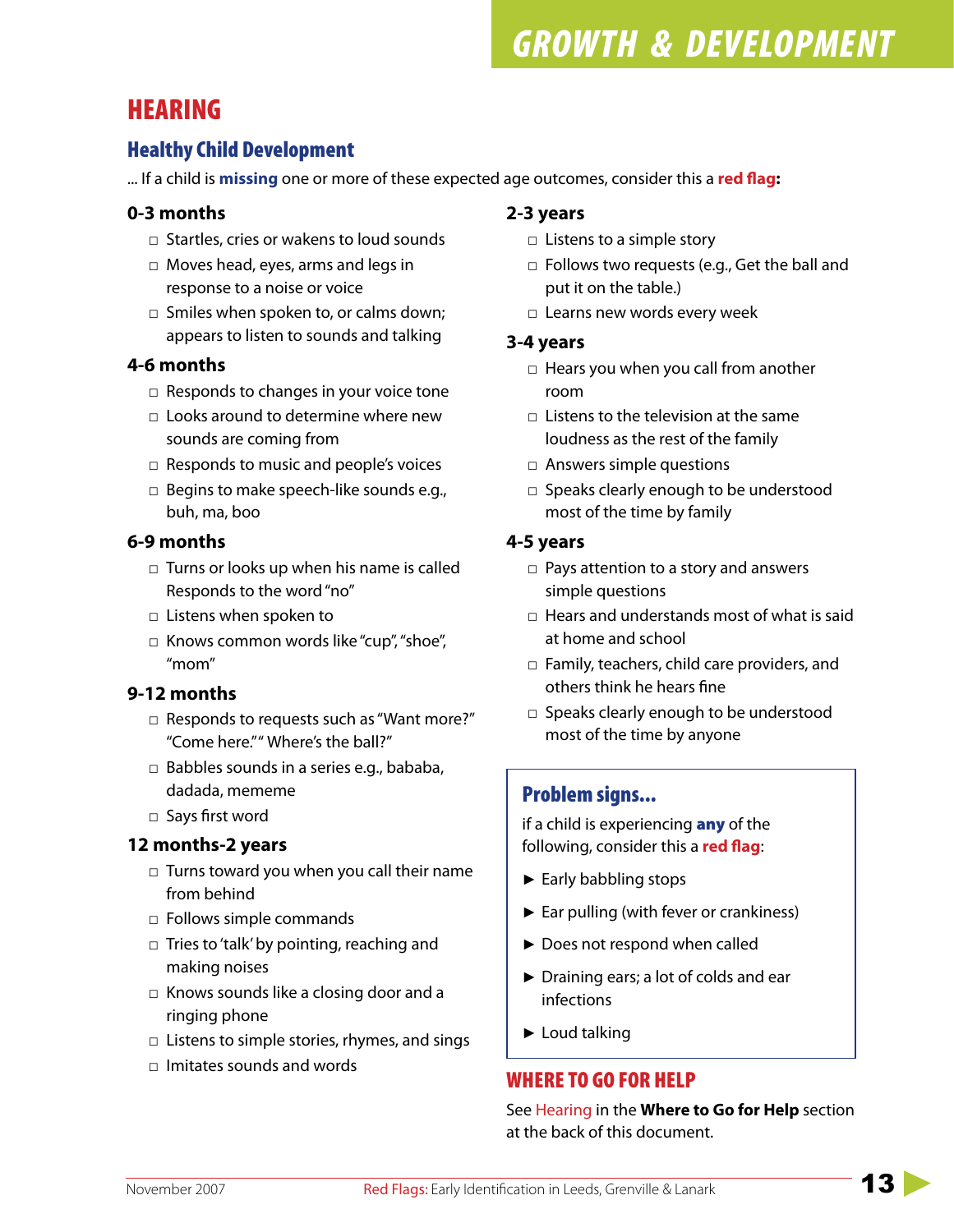# **SENSORY**

Sensory integration refers to the ability to receive input through all of the senses - taste, smell, auditory, visual, touch, movement and body position, and the ability to process this sensory information into automatic and appropriate responses to the sensation.

## Problem signs...

if a child's responses are exaggerated, irrational, extreme, and/or oppositional and do not seem typical for the child's age, consider this a **red flag**:

### **Auditory** ►

- □ Responds negatively to unexpected or loud noises
- □ Is distracted or has trouble functioning if there is a lot of background noise
- □ Enjoys strange noises/seeks to make noise for noise sake
- $\Box$  Seems to be "in his own world"

#### **Visual** ►

- □ Children over 3 trouble staying between the lines when colouring
- □ Avoids eye contact
- □ Squinting, or looking out of the corner of the eye
- □ Staring at bright, flashing objects

#### **Taste/Smell** ►

- □ Avoids certain tastes/smells that are typically part of a child's diet
- □ Chews/licks non-food objects
- □ Gags easily
- □ Picky eater, especially regarding textures

### **Movement and Body Position** ►

- □ Continually seeks out all kinds of movement activities (being whirled by adult, playground equipment, moving toys, spinning, rocking)
- □ Becomes anxious or distressed when feet leave ground
- □ Poor endurance tires easily; seems to have weak muscles
- □ Avoids climbing, jumping, uneven ground or roughhousing
- □ Moves stiffly or walks on toes; clumsy or awkward, falls frequently
- □ Does not enjoy a variety of playground equipment
- □ Enjoys exaggerated positions for long periods (e.g., lies head-upside-down off sofa)
- **Touch** ►
	- □ Becomes upset during grooming (hair cutting, face washing, fingernail cutting)
	- □ Has difficulty standing in line or close to other people; or stands too close, always touching others
	- □ Is sensitive to certain fabrics
	- $\Box$  Fails to notice when face or hands are messy or wet
	- □ Cannot tolerate hair washing, hair cutting, nail clipping, teeth brushing
	- □ Craves lots of touch: heavy pressure, longsleeved clothing, hats and certain textures
- **Activity Level**  ►
	- □ Always on the go; difficulty paying attention
	- □ Very inactive, under-responsive
- **Emotional/Social** ►
	- □ Needs more protection from life than other children
	- □ Has difficulty with changes in routines
	- □ Is stubborn or uncooperative; gets frustrated easily
	- □ Has difficulty making friends
	- □ Has difficulty understanding body language or facial expressions
	- □ Does not feel positive about own accomplishments

WHERE TO GO FOR HELP See Sensory in the **Where to Go for Help** section at the back of this document.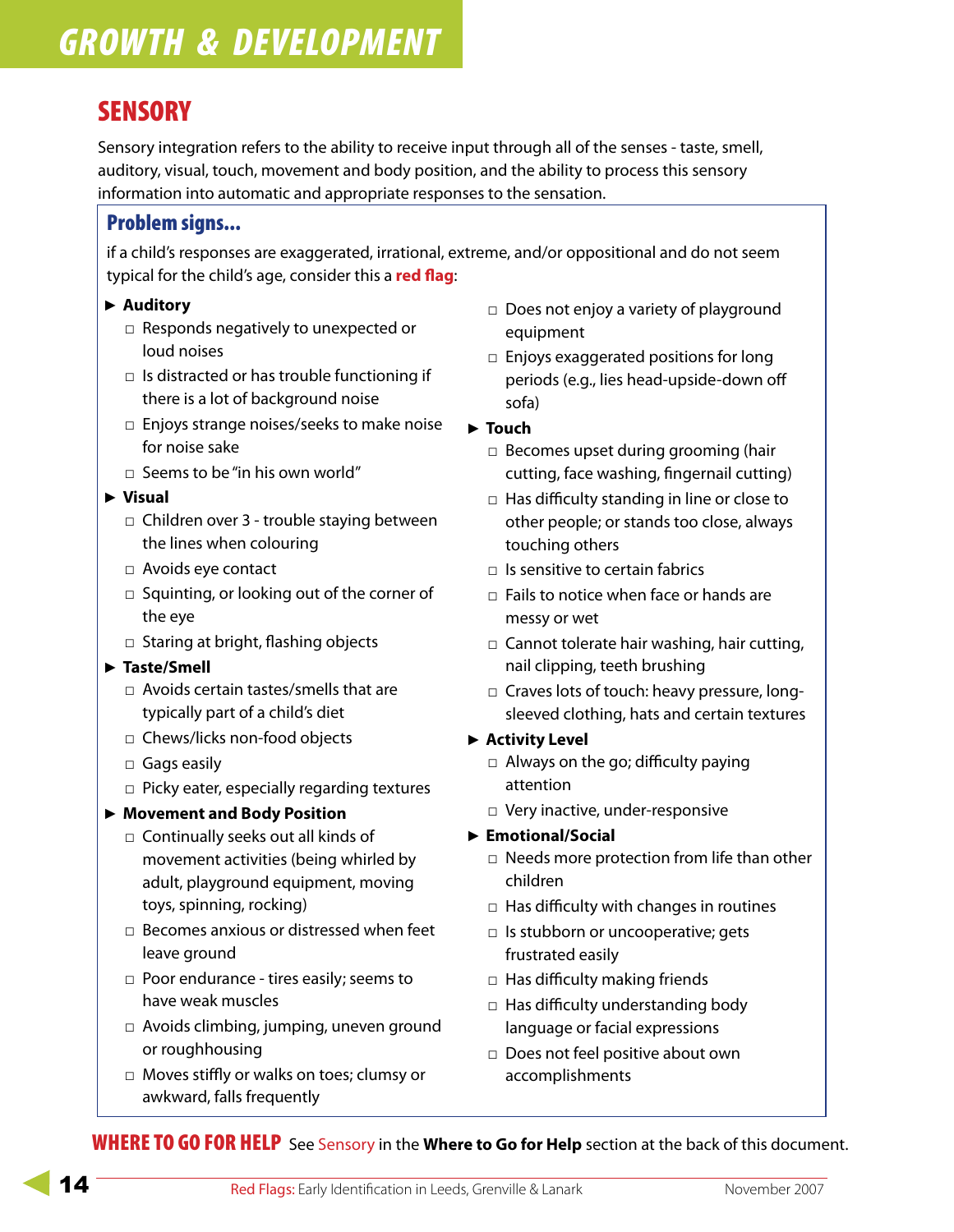# SPEECH & LANGUAGE

## Healthy Child Development

... If a child is **missing** one or more of these expected age outcomes, consider this a **red flag:**

### **By 3 months**

- □ Cries and grunts; has different cries for different needs
- □ Makes a lot of "cooing" and "gooing" sounds
- □ Responds to parent/caregiver voice (e.g.,, Watches your face as you talk)

### **By 6 months**

- □ Babbles using different sounds
- $\Box$  Lets you know by voice sounds to do something again
- □ Makes "gurgling" noises
- □ Understands some words (e.g., daddy, bye bye)
- □ Smiles or laughs
- □ Vocalizes pleasure and displeasure (e.g., squeals with excitement, grunts in anger)
- □ Enjoys music, songs and rhymes
- □ Brightens to sound, especially to people's voices
- □ Smiles and laughs in response to parent/ caregiver smiles and laughs
- □ Imitates sounds in his/her repertoire (e.g., coughs or other sounds – ah, eh, buh)

## **By 12 months**

- □ Consistently uses three to five single words
- □ Takes turns with sounds (e.g., Buh, animal sounds, car noises)
- □ Waves hi/bye (emerging) and begins to use other gestures (e.g., hands up means pick me up)
- □ Gives a few familiar objects on verbal request
- □ Uses a variety of different voice sounds when playing (e.g., bababa, dadada, nanana)
- □ Combines lots of sounds as though talking (e.g., abada, baduh, abee)
- □ Tries to copy new sounds (e.g., ba, animal sounds, car noises)
- □ Makes sounds to get attention, to make needs known, or to protest
- □ Responds to hearing own name
- □ Understands "no" and simple requests (e.g.,, Give it to mommy. Don't touch. Where's the ball?)
- □ Plays social games with you (e.g., peek a boo)
- □ Enjoys being around people

### **By 18 months**

- □ Tries to copy your sounds (sounds of our language)
- □ Uses at least 20-50 words consistently; words do not have to be clear
- □ Understands many more words than he can say
- □ Understands simple directions or questions (e.g.,, Where is your nose? Get the ball.)
- □ Demonstrates some pretend play with toys (e.g., give Teddy a drink)
- □ Enjoys tickle, bounce and nursery rhymes
- □ Makes at least four consonant sounds from p, b, m, n, d, t, w, h
- □ Identifies pictures in a book (e.g., Show me the baby)
- □ Enjoys being read to and looking at books
- □ Points to familiar people and to some body parts when asked
- □ Understands the concepts of in and out, off and on

### **By 2 years**

- □ Tries to copy your words
- □ Uses a variety of words and gestures to communicate and ask for help (e.g., waving, pushing away, pointing)

*continued ...*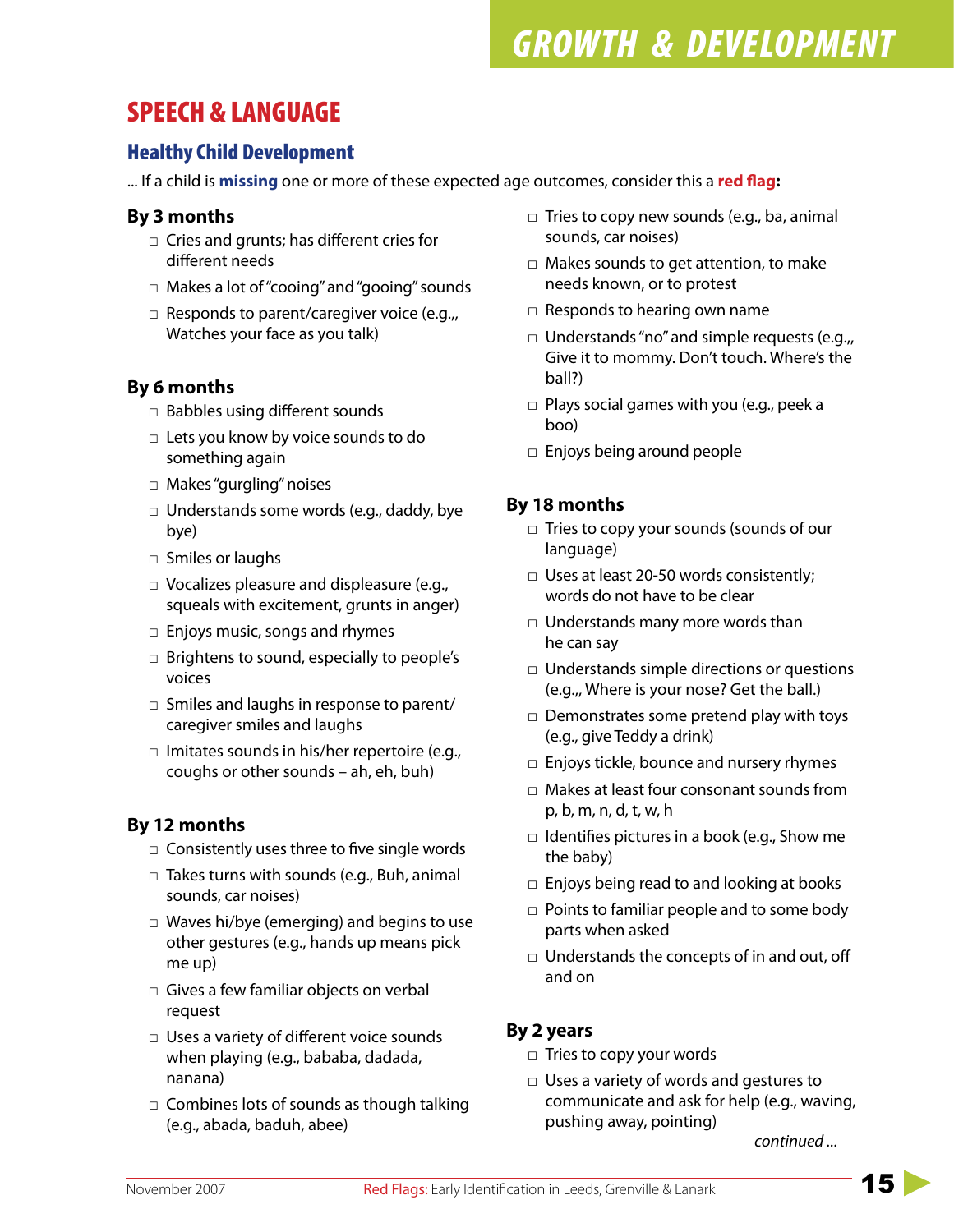- □ Uses 100-150 words and combines 2 words (e.g., More juice. Want cookie.)
- □ Follows two step instructions (e.g., go find your teddy bear and show it to Grandma)
- □ Takes turns in a conversation
- □ Asks for something by pointing and using sounds or words
- □ Begins to offer toys to peers and imitates other children's actions and words
- □ People can understand his/her words 50 to 60 per cent of the time
- □ Uses many different speech sounds at beginning of words (p,b,m,t,d,n,h,w)
- □ Enjoys being with other children
- □ Learns and uses one or more new words a week; may only be understood by family

### **By 30 months**

- □ Understands the concepts of size (big/little) and quantity (a lot, little, more)
- □ Uses some correct grammar "two cookies"; 'bird flying"
- □ Uses more than 350 words
- □ Uses action words run, fall
- □ Begins taking turns with other children using both toys and words
- □ Shows concern when another child is hurt or sad
- □ Combines several actions in play -feeds dolls then puts him/her to sleep
- □ Produces words with two or more syllables or beats: ba-na-na, com-pu-ter

### **By 3 years**

- □ Responds to simple questions or directions
- □ Understands location words like in, on and under
- □ Identifies some objects by their functions (e.g., What is a spoon for?)
- □ Is understood by most people outside of the family most of the time
- □ Uses long sentences, using 5-8 words
- □ Uses pronouns: I, you, me and mine
- □ Understands questions using who, what, why, when and where
- □ Is learning the meaning of several new words every week (in spoken language)
- □ Sings simple songs and familiar rhymes
- □ Talks about past events
- □ Tells simple stories
- □ Shows affection for favourite playmates
- □ Engages in multi step pretend play – cooking a meal, repairing a car
- □ Shows ability to participate in routines

### **By 4 ½ years**

- □ Most of the time uses complete sentences with 4 or more words (e.g., I go home now.)
- □ Uses correct grammar such as plural (e.g., books), past tense (e.g., walked) and pronouns (e.g., I, he, she, me, you)
- □ Follows directions involving three or more steps "First get some paper, then draw a picture, last give it to mom"
- □ Tells stories with clear beginning, middle and end
- □ Talks to try to solve problems with adults and other children
- □ Demonstrates increasingly complex imaginative play
- □ Is understood by adults outside the family almost all the time
- □ Is learning the meaning of and using several "new words" every week (in spoken language)
- □ Recites nursery rhymes and sings familiar songs
- □ Understands "just one"
- □ Enjoys being read to
- □ Can identify 4-6 colours by name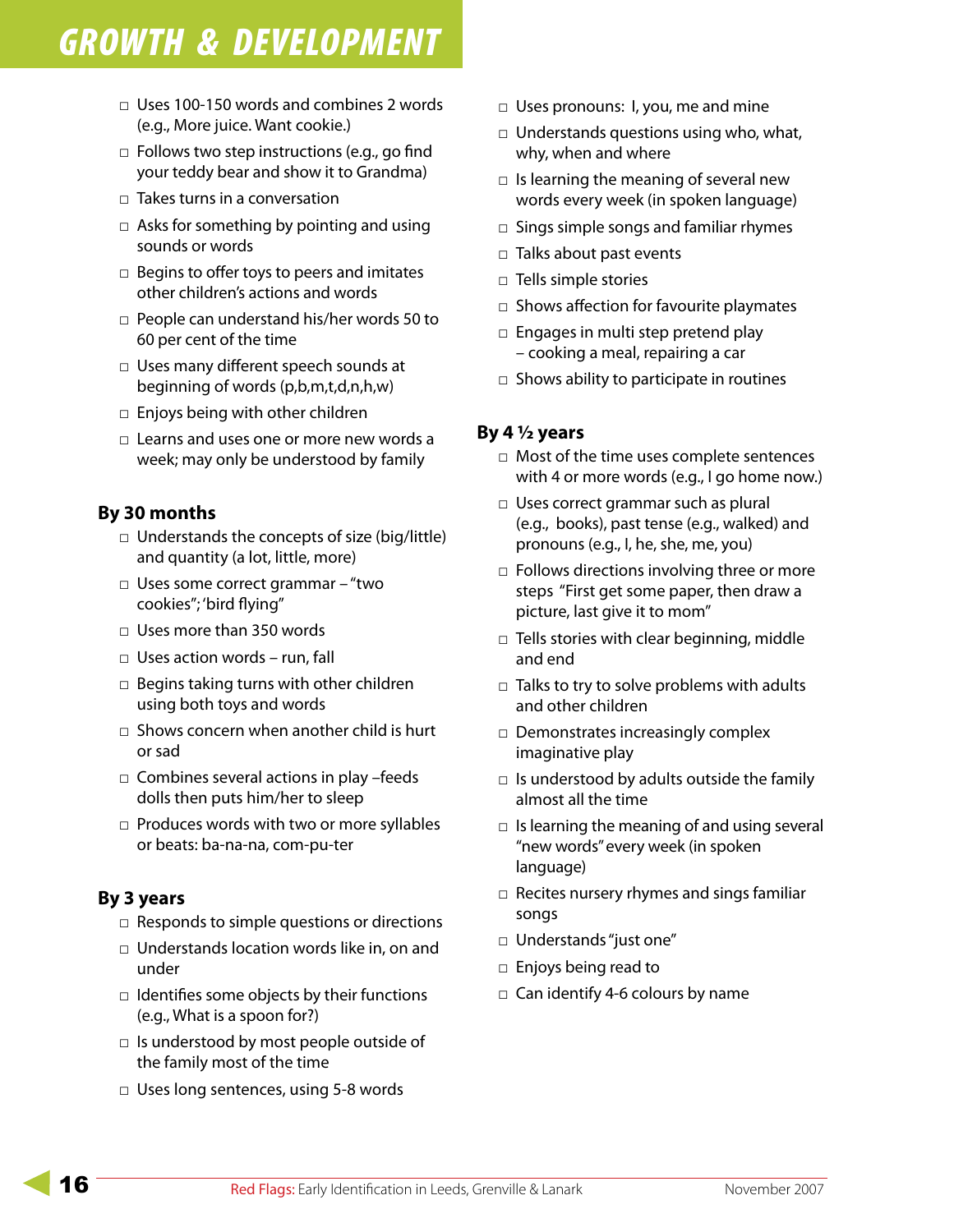### **By 5 ½ years**

- □ Talks easily with other children and adults and is understood
- □ Understands spatial relationships, on top of, under, behind, in front of, etc.
- □ Explains concepts using words (e.g. ,What is a cup? What is a car?)
- □ Understands many descriptive words (e.g., long/short, soft/hard)
- □ Follows group directions "All the boys get a toy"
- □ Understands directions involving e.g., "if…then" – "If you are wearing runners, then line up for gym"
- □ Describes and can retell past, present, and future events in detail
- □ Seeks to please his or her friends
- □ Shows increasing independence in friendships
- □ Uses almost all the sounds of his or her language with few to no errors
- □ Uses complete sentences with good grammatical structure
- $\Box$  Is learning the meaning of and is using several new words every week (in spoken language)
- □ Can recall a brief story that has just been heard



## Problem signs...

if a child is experiencing **any** of the following, consider this a **red flag:**

- □ Stumbling or getting stuck on words or sounds (stuttering)
- □ Ongoing hoarse voice
- □ Excessive drooling
- □ Problems with swallowing or chewing, or eating foods with certain textures (gagging). See *also Feeding and swallowing section*
- □ Lack of eye contact and poor social skills for age
- □ Frustrated when verbally communicating

### *See also*

• Literacy & Numeracy Speech and language difficulties are often associated with weak literacy skills.

## WHERE TO GO FOR HELP

See Speech & Language in the **Where to Go for Help** section at the back of this document.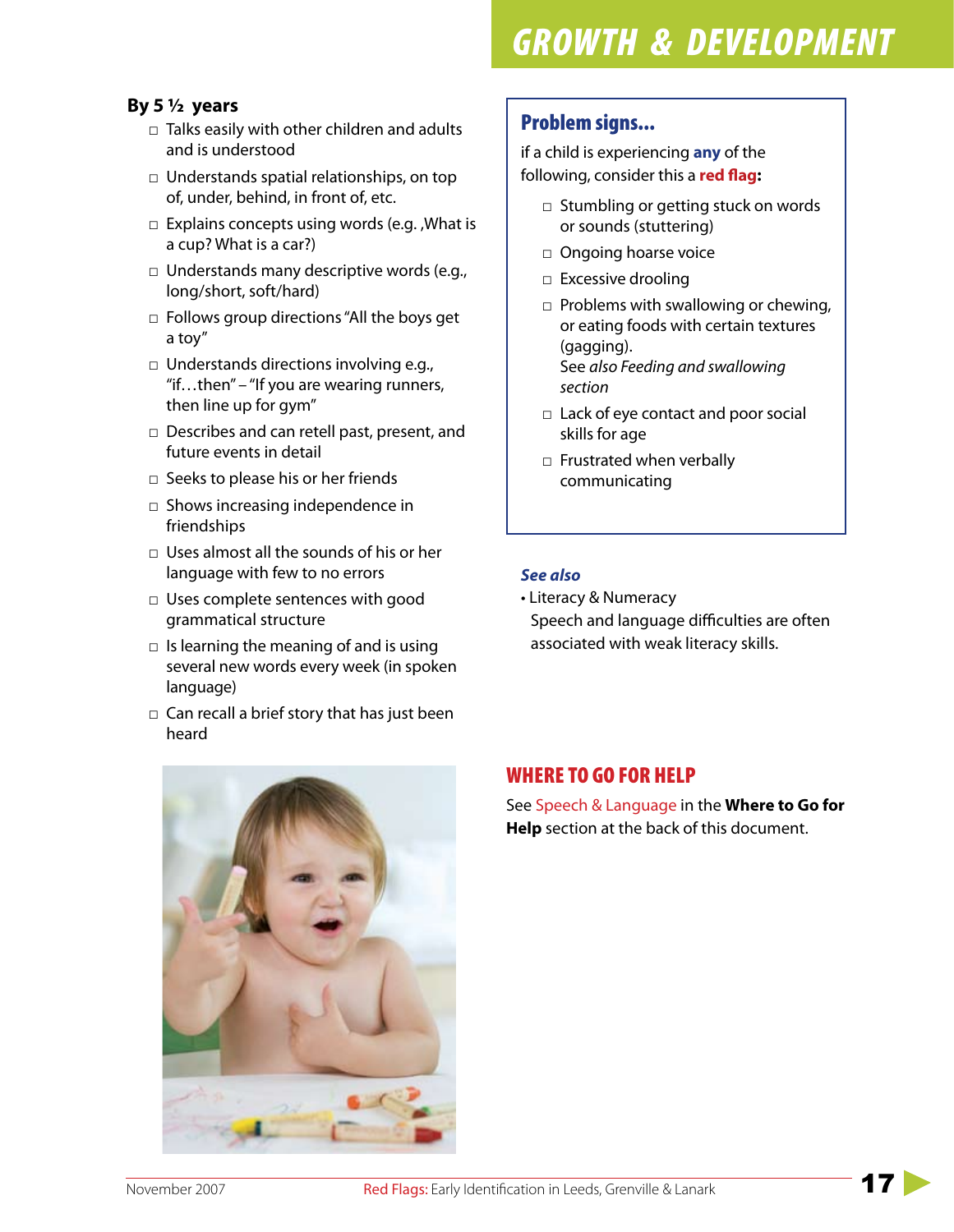# LITERACY & NUMERACY

### **By 3 months**

- □ Shows interest in contrast between light and dark
- □ Makes eye contact with pictures in book
- □ Looks intensely at pictures for several minutes

### **By 6 months**

- □ Enjoys music, songs and rhymes
- □ Reaches for and explores books with hands and mouth
- □ Sits on lap and holds head up steadily
- □ Shows preference for photographs of faces
- □ Uses both hands to manipulate the book to make the pages open and close

### **By 12 months**

- □ Shows interest in looking at books
- □ Holds book with help
- □ Tries to turn several pages at a time
- □ Looks at pictures, vocalizes and pats picture
- □ Sits up without support
- □ Plays social games with you (e.g., peek a boo)

### **By 18 months**

- □ Points at pictures with one finger
- □ Enjoys tickle, bounce and nursery rhymes
- □ Identifies pictures in a book (e.g., Show me the baby)
- □ Able to carry book and turn pages well
- □ Holds a crayon or pencil in fist and marks paper, scribbles
- $\Box$  Labels a particular picture with a specific sound
- $\Box$  Enjoys being read to and looking at books
- $\Box$  Relates an object or an action in a book to the real world

### **By 2 years**

- □ Asks for favourite books to be read over and over again
- □ Pretends to read
- □ Names familiar pictures
- □ Scribbles
- □ Holds books the right way up and turns pages easily, one at a time
- □ Relates events in books to his/her own past experiences
- □ Notices print rather than just the pictures
- □ Can join in and recite phrases

### **By 30 months**

- □ Produces words with two or more syllables or beats: ba-na-na, com-pu-ter
- □ Recognizes familiar logos and signs -(e.g., stop sign)
- □ Remembers and understands familiar stories

### **By 3 years**

- □ Sings simple songs and familiar rhymes
- □ Pretends to read familiar books aloud
- □ Knows how to use a book (holds/turns pages one at a time, starts at beginning, points/talks about pictures)
- □ Looks carefully and makes comments about books
- □ Fills in missing words/phrases in familiar books that are read aloud
- □ Holds a pencil/crayon with pincer grasp and uses it to draw/scribble
- □ Imitates writing with linear scribbles
- □ Copies a circle, vertical and horizontal lines when shown
- □ Talks about past events
- □ Tells simple stories
- □ Engages in multi step pretend play cooking a meal, repairing a car
- $\Box$  Is aware of the functions of print in menus, signs
- □ Has a beginning interest in, and awareness of, rhyming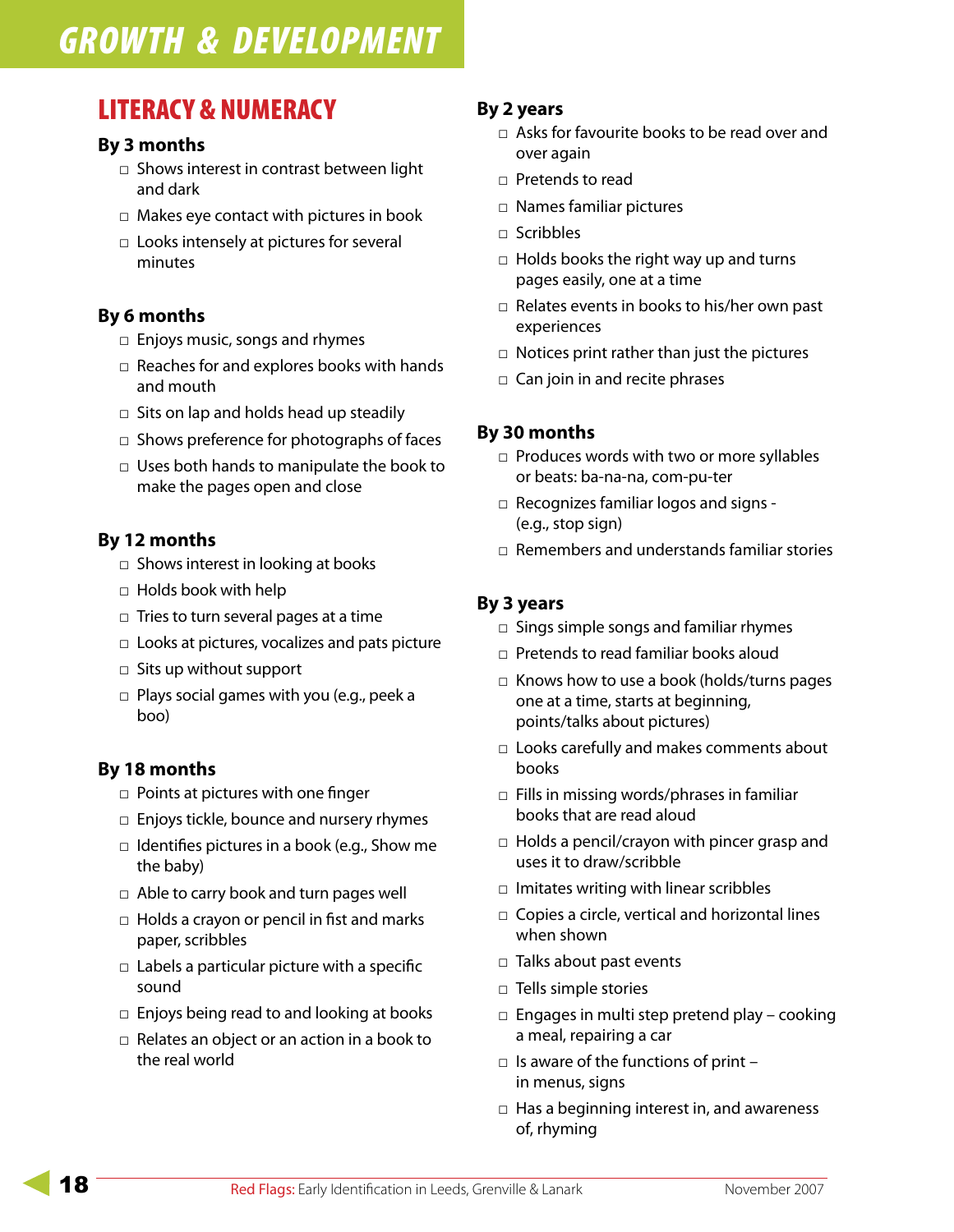- □ Requests adult to read or write
- □ Understands that print carries a message
- □ Shows ability to participate in routines

### **By 4 ½ years**

- □ Tells stories with clear beginning, middle and end
- □ Matches some letters with their sounds (e.g., Letter "t" says tuh)
- □ Recites nursery rhymes and sings familiar songs
- □ Reads a book by memory or by making up the story to go along with the pictures
- □ Can guess what will happen next in the story
- □ Retells some details of stories read aloud but not necessarily in order
- □ Traces circle, triangle, square using templates
- □ Recognizes signs and symbols in daily environment (e.g., traffic signs, washroom signs)
- □ Holds a pencil correctly
- □ Identifies the names of 10 alphabet letters (likely from own name)
- □ Understands the concept of rhyme; recognizes and generates rhyming words
- $\Box$  Changes a sound in a word to make a new word in familiar games and songs
- □ Enjoys being read to
- □ Is motivated to try to read

### **By 5 ½ years**

- □ Can match all letter symbols to letter sounds
- □ Reads some familiar vocabulary by sight (high frequency words)
- □ Can label pictures quickly
- □ Knows parts of a book
- □ Understands the basic concepts of print (difference between letters, words, sentences, how the text runs from left to right, top to bottom, white space between words)
- □ Knowledge of the basic concepts of print shows in child's writing (letters instead of scribbles, letter groupings that look like words, invented spelling)
- □ Points to and says the name of most letters of the alphabet when randomly presented (upper and lower case); recognizes how many words are in a sentence
- □ Prints letters (by copying, or in her full name, or when attempting to spell words)
- □ Makes predictions about stories; retells the beginning, middle and end of familiar stories
- □ Can recall a brief story that has just been heard
- □ When being read a story, connects information and events to real life experiences
- □ Can identify the beginning and ending sounds in words e.g., "Pop" starts with the "puh" sound
- □ Can shift attention from meanings of words to sounds of words
- □ Draws diagonal lines and simple shapes
- $\Box$  Able to sort objects by size, colour, use, etc.
- □ Able to understand simple patterning
- □ One to one correspondence for numbers from 1 through 10o for hel

#### *See also*

• Speech & Language Speech and language difficulties are often associated with weak literacy skills.

**Note:** Low literacy level of parents is also a risk factor for literacy development.

## WHERE TO GO FOR HELP

See Literacy & Numeracy in the **Where to Go for Help** section at the back of this document.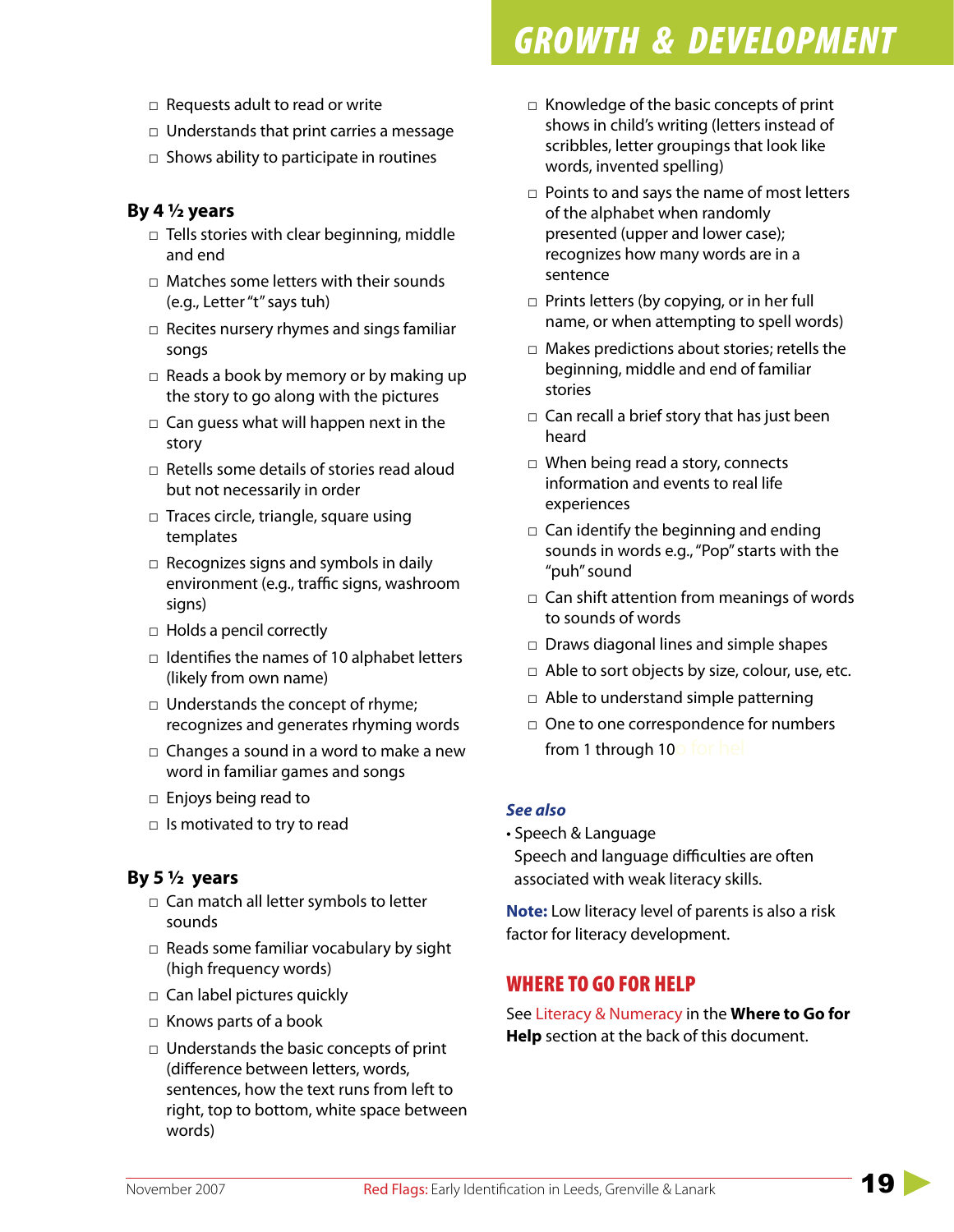# SOCIAL/EMOTIONAL

### Problem signs ...

if a child is experiencing **any** of the following, consider this a **red flag**:

### **0-8 months**

- □ Failure to thrive with no medical reason
- □ Parent/guardian and child do not engage in smiling and vocalization with each other
- □ Parent/guardian ignores, punishes or misreads child's signals of distress
- □ Parent/guardian pulls away from infant or holds infant away from body with stiff arms
- □ Parent/guardian is overly intrusive when child is not wanting contact
- □ Child is not comforted by physical contact with parent

## **8-18 months**

- □ Parent/guardian and child do not engage in playful, intimate interactions with each other
- □ Parent/guardian ignores or misreads child's cues for contact when distressed
- □ Child does not seek proximity to parent when distressed
- □ Child shows little wariness towards a new room or stranger
- □ Child ignores, avoids or is hostile with parent after separation
- □ Child does not move away from parent to explore, while using parent as a secure base
- □ Parent/guardian has inappropriate expectations of the child for age

### **18 months - 3 years**

- □ Child and parent have little or no playful or verbal interaction
- □ Child initiates overly friendly or affectionate interactions with strangers
- □ Child ignores, avoids or is hostile with

parent/guardian when distressed or after separation

- □ Child is excessively distressed by separation from parent
- □ Child freezes or moves toward parent by approaching sideways, backwards or circuitously
- □ Child alternates between being hostile and overly affectionate with parent
- □ Parent/guardian seems to ignore, punish or misunderstand emotional communication of child
- □ Parent/guardian uses inappropriate behaviour management techniques

### **3-5 years**

- □ Child ignores adult or becomes worse when given positive feedback
- □ Child is excessively clingy or attention seeking with adults, or refuses to speak
- □ Child is hyper vigilant or aggressive without provocation
- □ Child does not seek adult comfort when hurt, or show empathy when peers are distressed
- □ Child's play repeatedly portrays abuse, family violence or explicit sexual behaviour
- □ Child can rarely be settled from temper tantrums within 5-10 minutes
- □ Child cannot become engaged in selfdirected play
- □ Child is threatening, dominating, humiliating, reassuring or sexually intrusive with adult
- □ Parent/guardian uses inappropriate behaviour management techniques

# WHERE TO GO FOR HELP

See Social/Emotional in the **Where to Go for Help** section at the back of this document.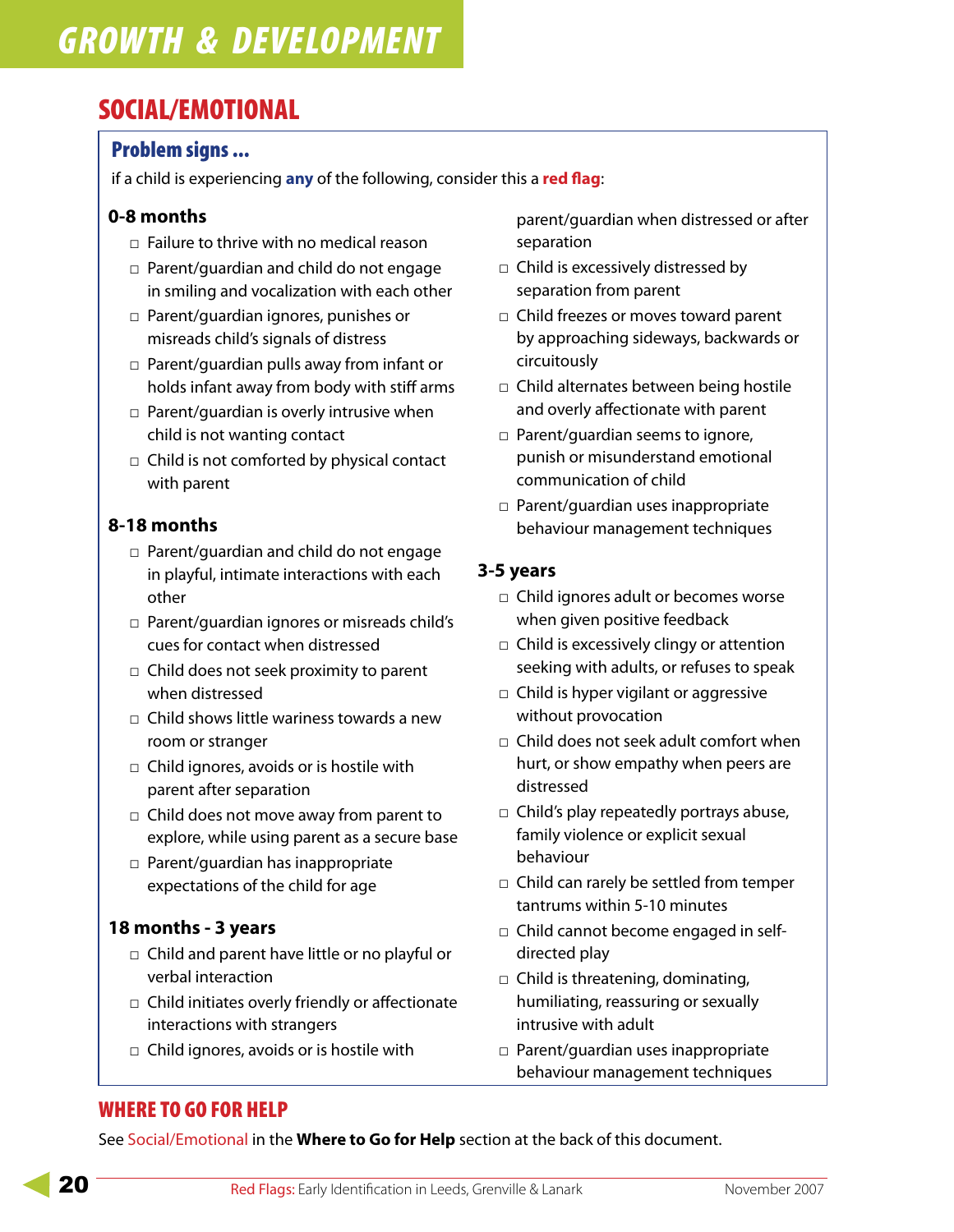# BEHAVIOUR

Children may engage in one or more problem behaviours from time to time. Some factors should be considered in determining whether the behaviour is truly of concern. These include:

- □ injuring themselves or others
- $\Box$  behaving in a manner that presents immediate risk to themselves or others
- □ frequency and severity of the behaviour
- $\Box$  number of problematic behaviours that are occurring at one time
- $\Box$  significant change in the child's behaviour
- □ withdrawal

If the child presents with **any** type of the following behaviours, consider this a **red flag**:

### Self-Injurious Behaviour

- ► Bites self, slaps self, grabs at self
- ► Picks at skin, sucks excessively on skin/ bangs head on surfaces
- ► Eats inedibles
- ► Intentional vomiting (when not ill)
- ▶ Potentially harmful risk taking (e.g., running into traffic, setting fires)

### Aggression

- ► Temper tantrums, excessive anger, threats
- ► Hits, kicks, bites, scratches others, pulls hair
- ► Bangs, slams objects, property damage
- ► Cruelty to animals
- ► Hurting those less able/bullies others

### Social Behaviour

- ► Difficulty paying attention/hyperactive, overly impulsive
- ► Screams, cries excessively, swears
- ► Hoarding, stealing
- ▶ No friends, socially isolated, will not make eye or other contact, withdrawn
- ► Anxious, fearful/extreme shyness, agitated
- ► Compulsive behaviour, obsessive thoughts, bizarre talk
- ► Exhibiting inappropriate behaviour in public (e.g., undressing)
- ► Touches self or others in inappropriate ways, precocious knowledge of a sexual nature
- ► Flat affect, inappropriate emotions, unpredictable angry outburst, disrespect or striking

### Life Skills

- ► Oppositional behaviour
- ► Running away
- ► Resisting assistance that is inappropriate to age

### Self-Stimulatory Behaviour

- ► Deficits in expected functional behaviours (e.g., eating, toileting, dressing, poor play skills)
- ▶ Regression, e.g., loss of skills, refusal to eat, sleep disturbances
- ► Difficulty managing transitions/routine changes
- ► Hand-flapping, hand wringing, rocking, swaying
- ▶ Repetitious twirling, repetitive object manipulation

## WHERE TO GO FOR HELP

See Behaviour in the **Where to Go for Help** section at the back of this document.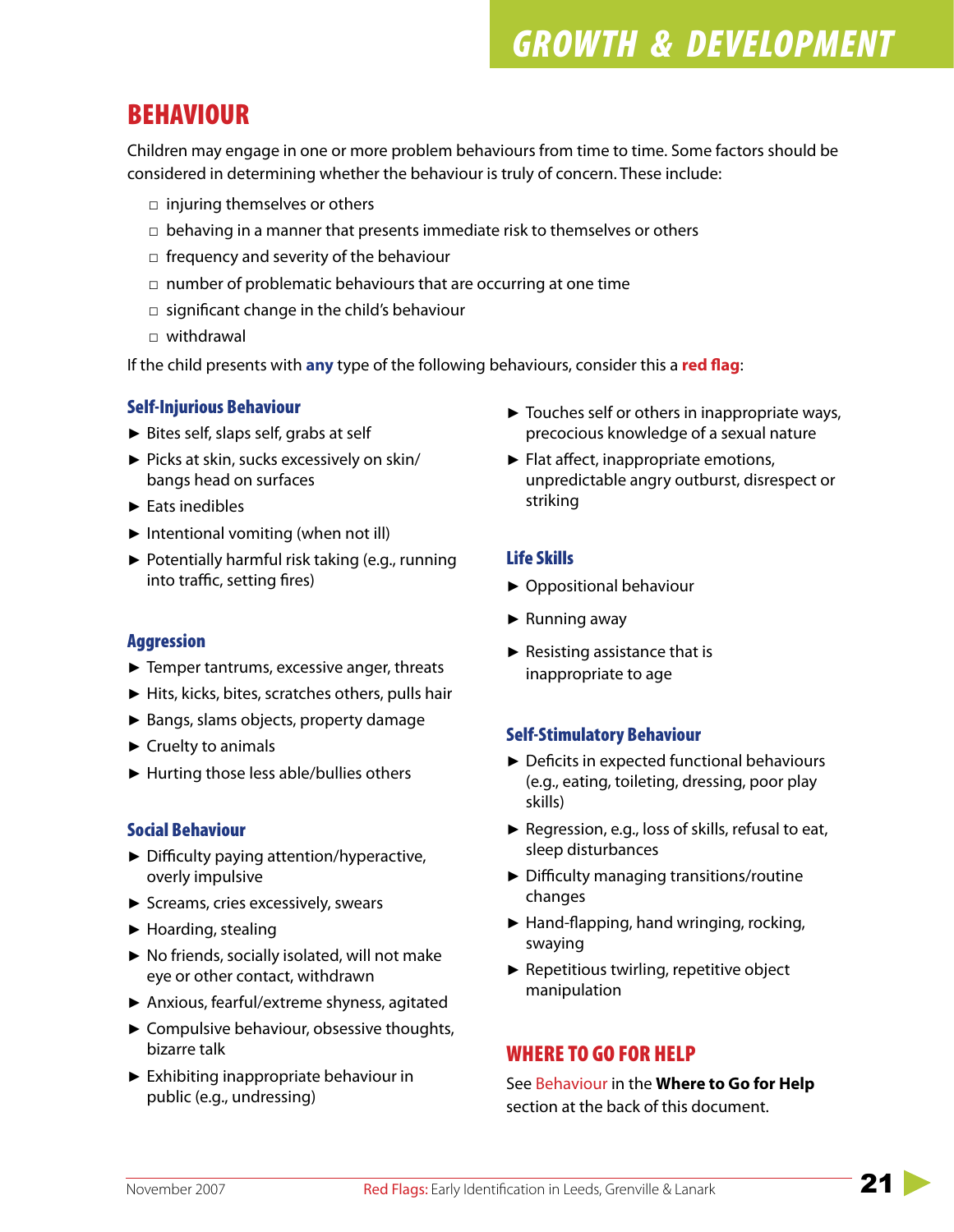# NUTRITION

The warning signs of poor nutritional health are often overlooked.

### Problem signs...

if an infant/child experiences **any** of the following signs, it should be considered a **red flag**:

### **0-6 months**

- ▶ Typical weight gain guidelines not met:
	- □ 0-3 months, 4-8 oz (140-227g)/week
	- □ 3-6 months, 3-5 oz (85-142g)/week
	- □ Birth weight is expected to be regained by 10 days of age
- ► Crosses 2 percentile ranks on the growth chart
- ► Sudden and rapid weight loss or gain
- ▶ Diet includes anything other than breastmilk or iron fortified infant formula
- ▶ Breastmilk or formula is not being fed on demand
- ► Using softened, distilled or unsterilized water to make formula
- ► Infant formula is not stored or prepared correctly
- ► Formula fed baby is not held during feeding to ensure safety and promote bonding
- ► Pablum is offered in a bottle
- ► Honey is given under one year
- ► Sudden decrease in wet and soiled diapers
- ► Consistent green watery stool
- ► Hard pellet like stool
- ► Urine has a fishy smell
- ► Urine or stool has blood in it

### **6-9 Months**

- ► Birth weight not doubled by six months
- ► Crosses 2 percentile ranks on the growth chart
- ▶ Typical weight gain guidelines not met -1.5 – 3 oz (42-85 g)/week
- ► Complementary foods have not been introduced
- ► Drinking cow's milk
- ▶ Drinking fruit juice/drinks or soft drinks
- ► Pablum is offered in a bottle
- ► Highly allergenic foods are offered (egg white, nuts, sesame, peanuts, shellfish)
- ► Honey is given under one year
- ► Formula fed baby is not held during feeding to ensure infant and mother/caregiver bonding
- ► Sudden decrease in wet and soiled diapers
- ► Consistent green watery stool
- ► Hard pellet like stool
- ► Urine has a fishy smell
- ► Urine or stool has blood in it

### **9-12 Months**

- ► Crosses 2 percentile ranks on the growth chart
- ► Birth weight not tripled by 1 year old
- ▶ Typical weight gain guidelines not met -1.5-3 oz (42-85 g)/week
- ▶ Baby is drinking lower fat milk (skim, 1%, 2%), unpasteurized milk, goat's milk or soy/rice milks
- $\triangleright$  Drinking more than 4 oz ( $\frac{1}{2}$  cup) of diluted fruit juice per day
- ► Consuming fruit drinks or soft drinks
- ► Honey is given under one year
- ► Formula fed baby is not held during feeding to ensure safety and promote bonding
- ► Still eating only pureed food
- ► Eating highly allergic foods (egg white, nuts, sesame, peanut, shellfish)
- ► Sudden decrease in wet and soiled diapers
- ► Consistent green watery stool
- ► Hard pellet like stool
- ► Urine has a fishy smell
- ► Urine or stool has blood in it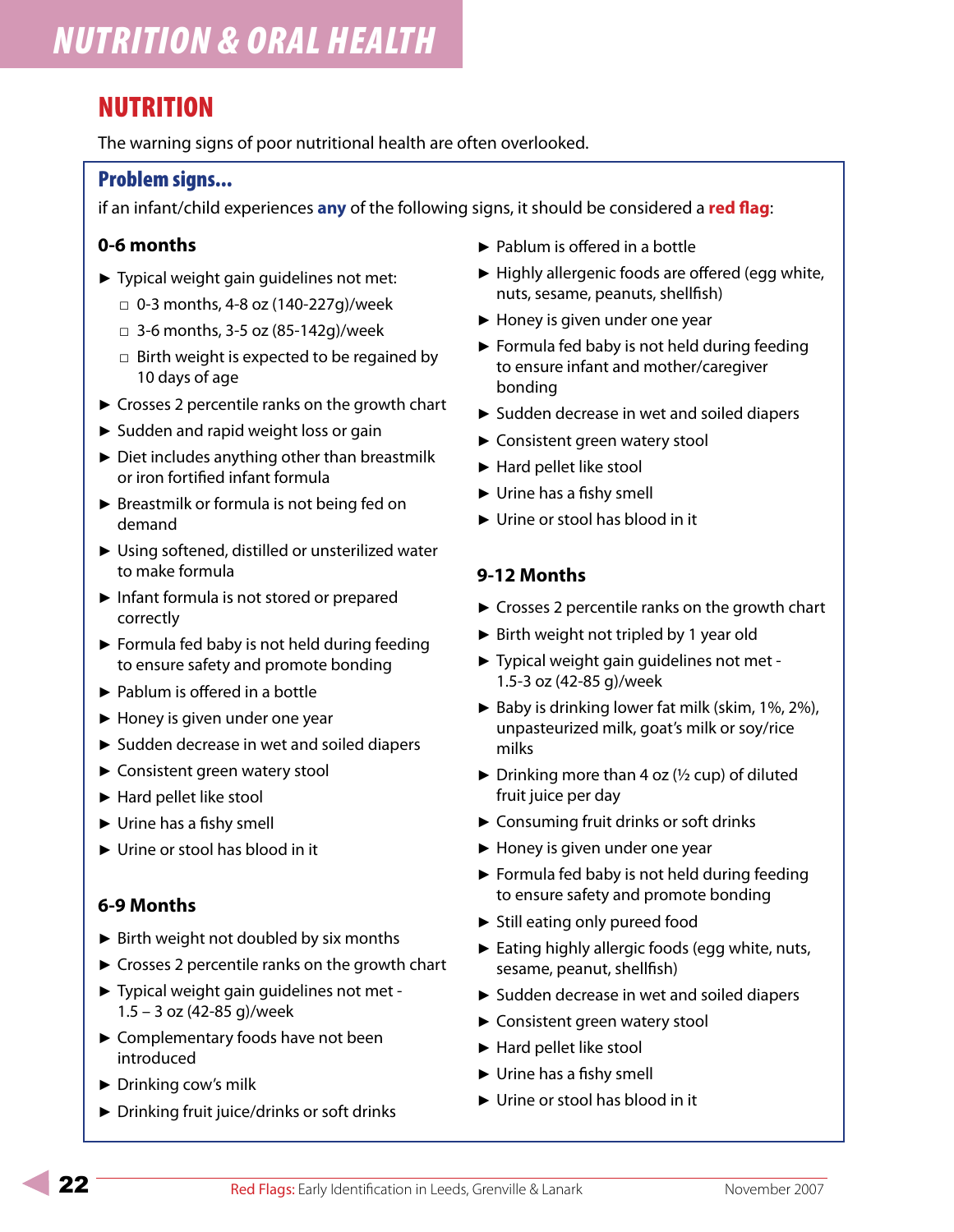### **12-24 Months**

- ► Crosses 2 percentile ranks on the growth chart
- ► Birth weight not tripled by 12 months
- ► Not eating a variety of foods
- ► Refuses mashed or chopped foods
- ► Still eating pureed food
- ▶ Drinking lower fat milk (skim, 1%, 2%), unpasteurized milk, goat's milk or soy/rice drinks
- $\triangleright$  Drinking more than 4-6 oz ( $\frac{1}{2}$ -3/4 cup) per day of diluted fruit juice
- ► Consuming fruit drinks or soft drinks
- $\blacktriangleright$  Drinking less than 12 oz (1  $\frac{1}{2}$  cups) or more than 20 oz  $(2 *1* / 2)$  cups) milk/day
- ► Not self-feeding
- ► Consuming nuts, peanuts, shellfish or sesame
- ► Not consuming snacks between meals
- ► Not supervised while eating
- ► Food allergy symptoms or reactions (e.g., diarrhea, vomiting, hives, swelling of tissues, anaphylaxis, etc.)

## **Toddlers 2-3 Years**

- ► Crosses 2 percentile ranks on the growth chart
- ► Not eating a variety of foods.
- $\blacktriangleright$  Drinking more than 6 oz ( $\frac{3}{4}$  cup) of juice per day
- ► Consuming fruit drinks or soft drinks
- $\triangleright$  Drinking less than 12 oz (1  $\frac{1}{2}$  cups) or more than 20 oz  $(2 \frac{1}{2})$  cups) milk/day
- ► Still drinking from a bottle
- ▶ Parents/guardians restrict intake or demand increased food consumption
- ► Food is used as a reward or punishment
- ► Not self-feeding
- ► Food allergy symptoms or reactions (e.g., diarrhea, vomiting, hives, swelling of tissues, anaphylaxis, etc.)

### **Preschooler 3-6 Years**

- ► Not eating a variety of foods
- ► Drinking less than 16 oz (2 cups) or more than 24 oz (3 cups) of milk per day
- $\triangleright$  Drinking more than 6 oz ( $\frac{3}{4}$  cup) of juice per day
- ► Consuming fruit drinks or soft drinks
- ► Still being spoon-fed
- ► Still drinking from a bottle
- ▶ Does not eat at regular times throughout the day (breakfast, lunch, and supper and 2-3 between meal snacks)
- ▶ Parents/guardians restrict intake or demand increased food consumption
- ► Family is experiencing problems around feeding – mealtimes are unpleasant
- ► Food is used as a reward or punishment



## WHERE TO GO FOR HELP

See Nutrition in the **Where to Go for Help** section at the back of this document.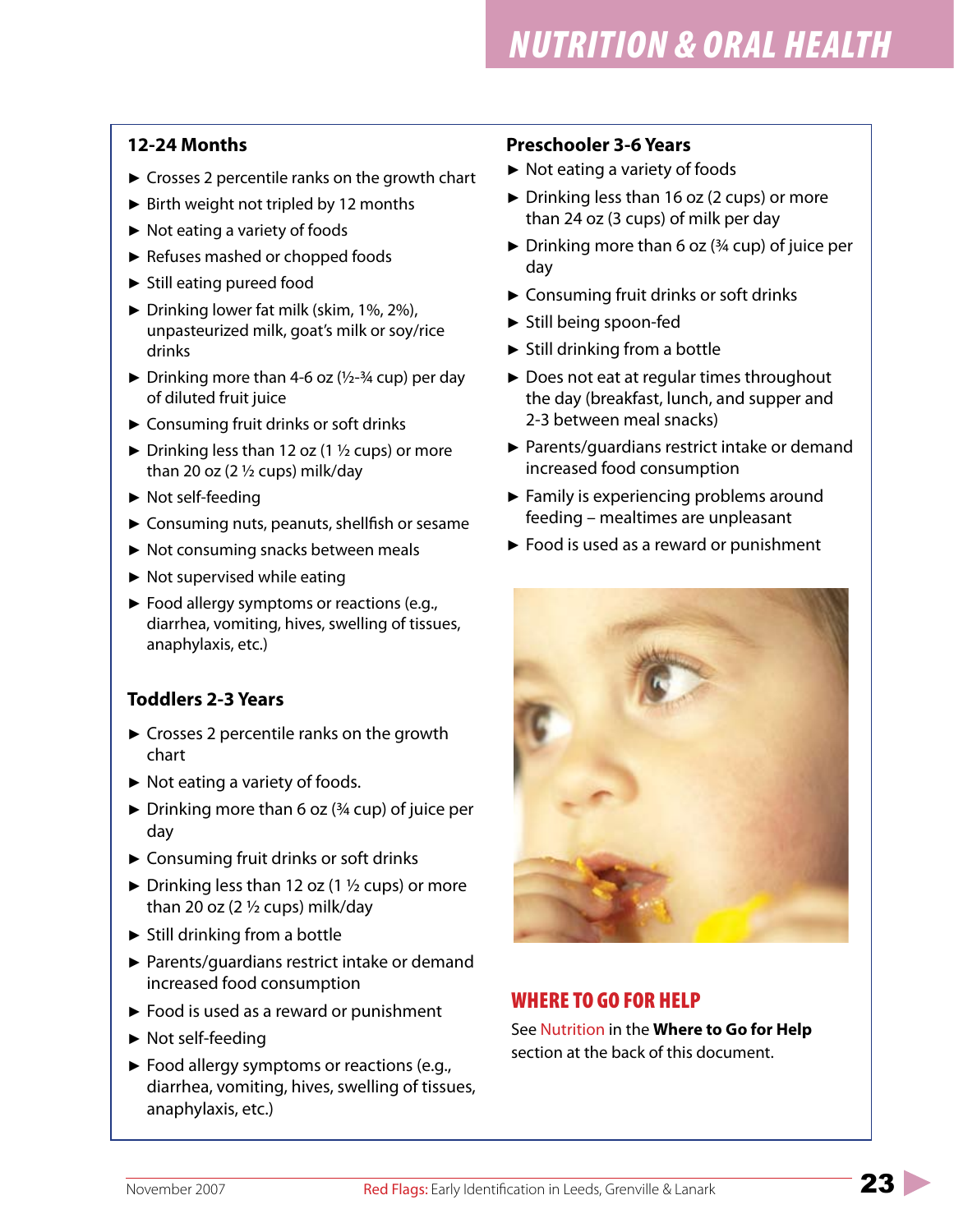# FEEDING & SWALLOWING

## Problem signs

It is advisable to consult an expert if a child:

- ► Has lost weight or has not gained weight within the last month (less time if pertaining to an infant)
- ► Must be fed around the clock to gain weight properly (infants require feeds every 2-4 hours)
- ► Cannot suck for more than 5 minutes at a time
- ► Consistently takes less than 10 minutes or more than 45 minutes to eat a meal
- ► Cannot progress from liquids to purees after 6 months, or from purees to pieces by 14 - 16 months



- ► Omits complete food groups from his diet (e.g., no meats; no vegetables)
- ► Has severe tantrums or aversive behaviours on a regular basis when presented with food or the highchair
- ► Cannot eat without major distraction or entertainment
- ► Can easily go for hours (if not days) without asking for food
- ► Will not feed himself (at least partially) by 14 15 months
- ► Most importantly, parents should consult an expert if feeding is a frustrating, draining, stress-filled experience day in, day out

#### *See also*

- Speech & Language
- Nutrition
- Fine Motor

## WHERE TO GO FOR HELP

See Feeding & Swallowing in the **Where to Go for Help** section at the back of this document.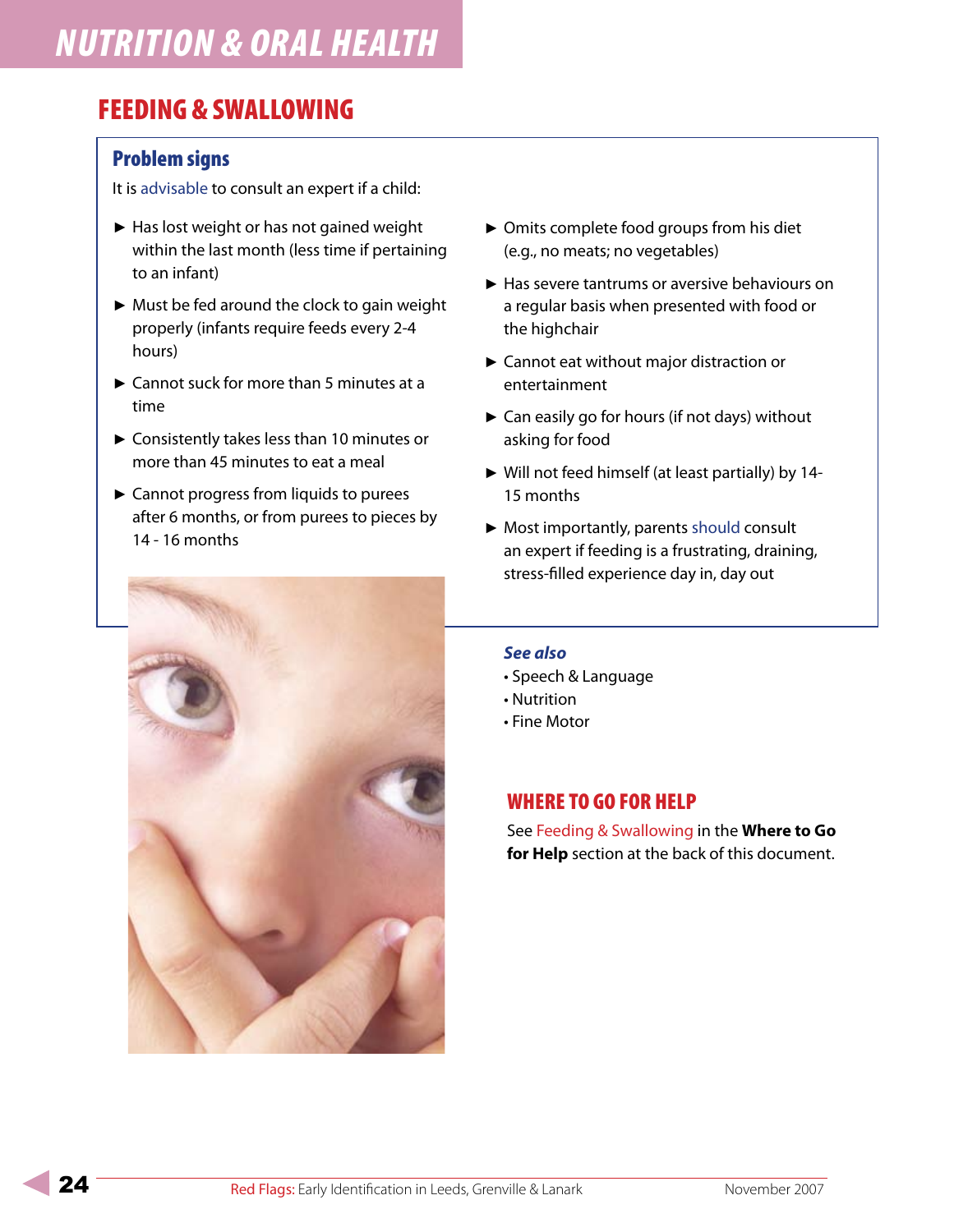# *NUTRITION & ORAL HEALTH*

# DENTAL

The Ontario Association of Public Health Dentistry recommends the first visit to a dentist should occur at one year of age.

## Problem signs

…the presence of **any** of the following risk factors for early childhood tooth decay should be considered a **red flag**:

### Prolonged exposure of teeth to sugars

- ► Through the use of bottle, breast, sippee cups, plastic bottles with straws (includes formula, juice, milk and breast milk)
- ► High sugar consumption
- ► Sweetened pacifiers
- ► Long term sweetened medication
- ► Going to sleep with a bottle containing anything but water
- ► Prolonged use of a bottle beyond one year
- ► Breastfeeding or bottle feeding without cleaning gums and teeth

### Physiological Factors

- ► Those associated with poor enamel development, such as prenatal nutritional status of mother and child, poor prenatal health, and malnutrition of the child
- ▶ Possible enamel deficiencies related to prematurity or low birth weight
- ► Mother and child's lack of exposure to fluoride
- ► Transference of oral bacteria from another person to a child between 19-31 months of age, through frequent kissing or sharing of utensils

### Other Risk Factors

- ▶ Poor oral hygiene
- ► Sibling history of early childhood tooth decay
- ► Lack of knowledge of primary caregiver regarding risk
- ► Lower socioeconomic status
- ► Limited access to dental care
- ► Deficits in parenting skills and child management



## WHERE TO GO FOR HELP

See Dental in the **Where to Go for Help** section at the back of this document.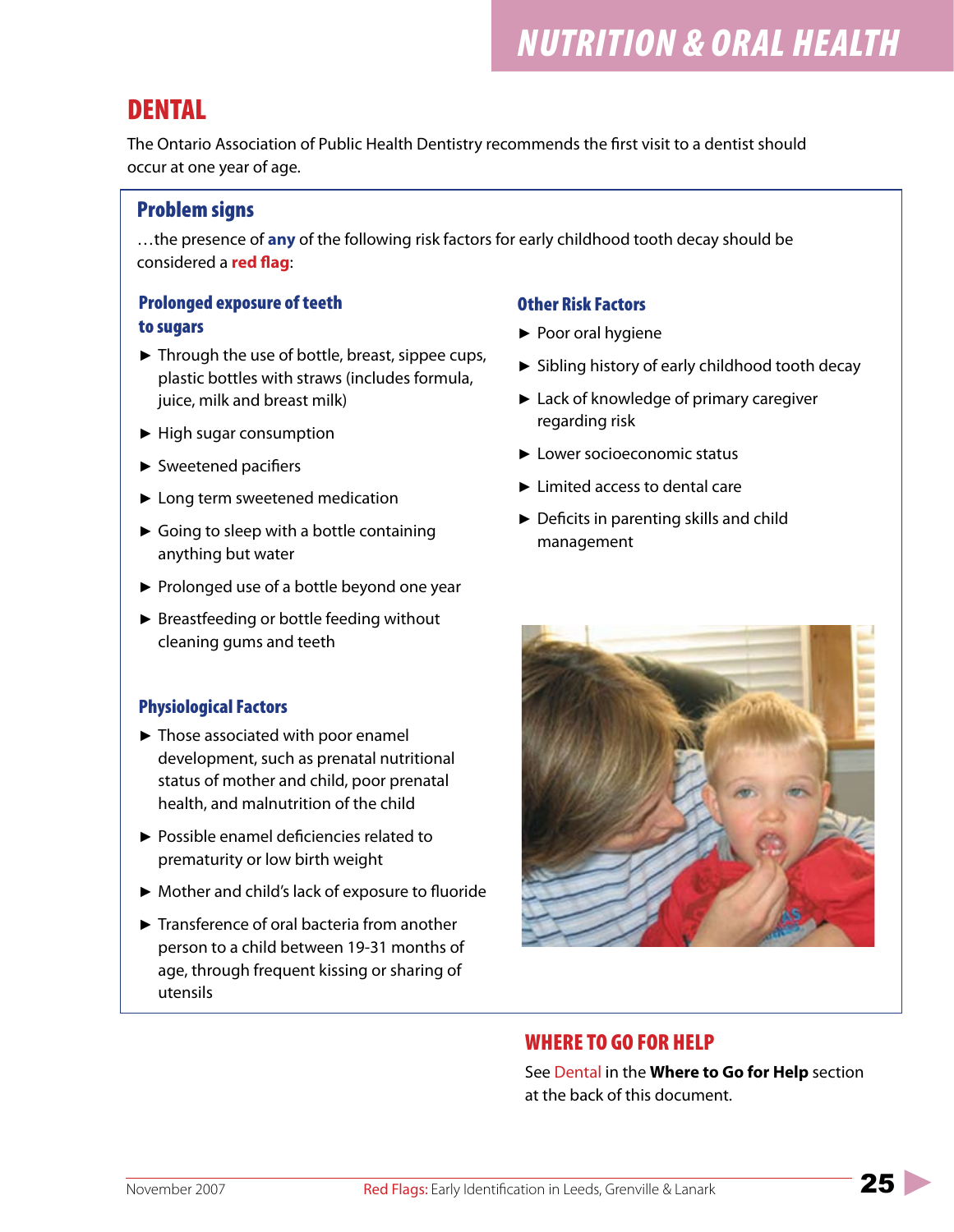# *ABUSE*

# WITNESSING FAMILY VIOLENCE

When a child is hurt intentionally or when a parent or caregiver fails to protect a child in their care, this is abuse. It is against the law. **When children witness violence at home, the effects are comparable to the child being the direct victim of assault.** It is a misuse of parental power and can lead to lifelong negative consequences. There are different kinds of child abuse: physical abuse, sexual abuse, emotional abuse and neglect. The abuser can be male or female. Abusive behaviour crosses all economic, social and religious boundaries.

One or two of the warning signs are not necessarily an indication of abuse at home. A child displaying several of these signs should raise suspicions that the child may be experiencing some type of disruption in his life.

### Physical indicators in children

- ► The child does not meet developmental milestones as expected
- ► Failure to thrive e.g., poor weight gain
- ► Often complains of medical ailments, nausea, headaches, stomach aches without any obvious reason.
- ▶ Physical harm, whether deliberate or accidental, during or after a violent episode
- ► May suffer serious unintended injuries
- ► May exhibit signs and symptoms of post traumatic stress syndrome, e.g., nightmares, hypervigilence.
- ► Rigid body when experiencing stress
- ► Fussy and distressed
- ► Listlessness
- ► Always tired

#### Behavioural indicators in children

- ► May be aggressive and have temper tantrums, e.g., destructiveness
- ► May exhibit regressive behaviours, e.g., bedwetting
- ► May show withdrawn, depressed, and nervous behaviours, e.g., excessive shyness, clinging, whining, excessive crying, excessive separation anxieties
- ► Acts out what has been seen or heard between the parents, discloses family violence, may act out sexually
- ► Tries too hard to be good and to get adults to approve
- ► Afraid of:
	- □ someone's anger
	- □ self or other loved ones being hurt or killed
	- □ being left alone and not cared for
	- □ sudden loud noises
- ▶ Problems sleeping, e.g., cannot fall asleep, heightened fear of the dark, resistance to bedtime, nightmares
- ► Sleep disturbances/disruption in eating routines
- ► Bed-wetting, food-hoarding
- ► Tries to hurt oneself, cruel to animals
- ► Stays around the house to keep watch, or tries not to spend much time at home, runs away from home
- ▶ Problems with school
- ► Expects a lot of oneself and is afraid to fail and so works very hard, perfectionist
- ► Overly responsible
- ► Takes the job of protecting and helping the mother, siblings
- ► Assumes role of parent
- ► Does not get along well with other children
- ► May begin to develop the belief:
	- $\square$  that it is all right for men to hit women
	- $\Box$  that violence is a way to win arguments
	- □ that men are bullies who push women and children around
	- □ that big people have power they often misuse
	- $\Box$  that women are victims and can't take care of themselves
- ► Scared to explore and play
- ► Impulsiveness
- ► Attention problems
- ► Destruction of property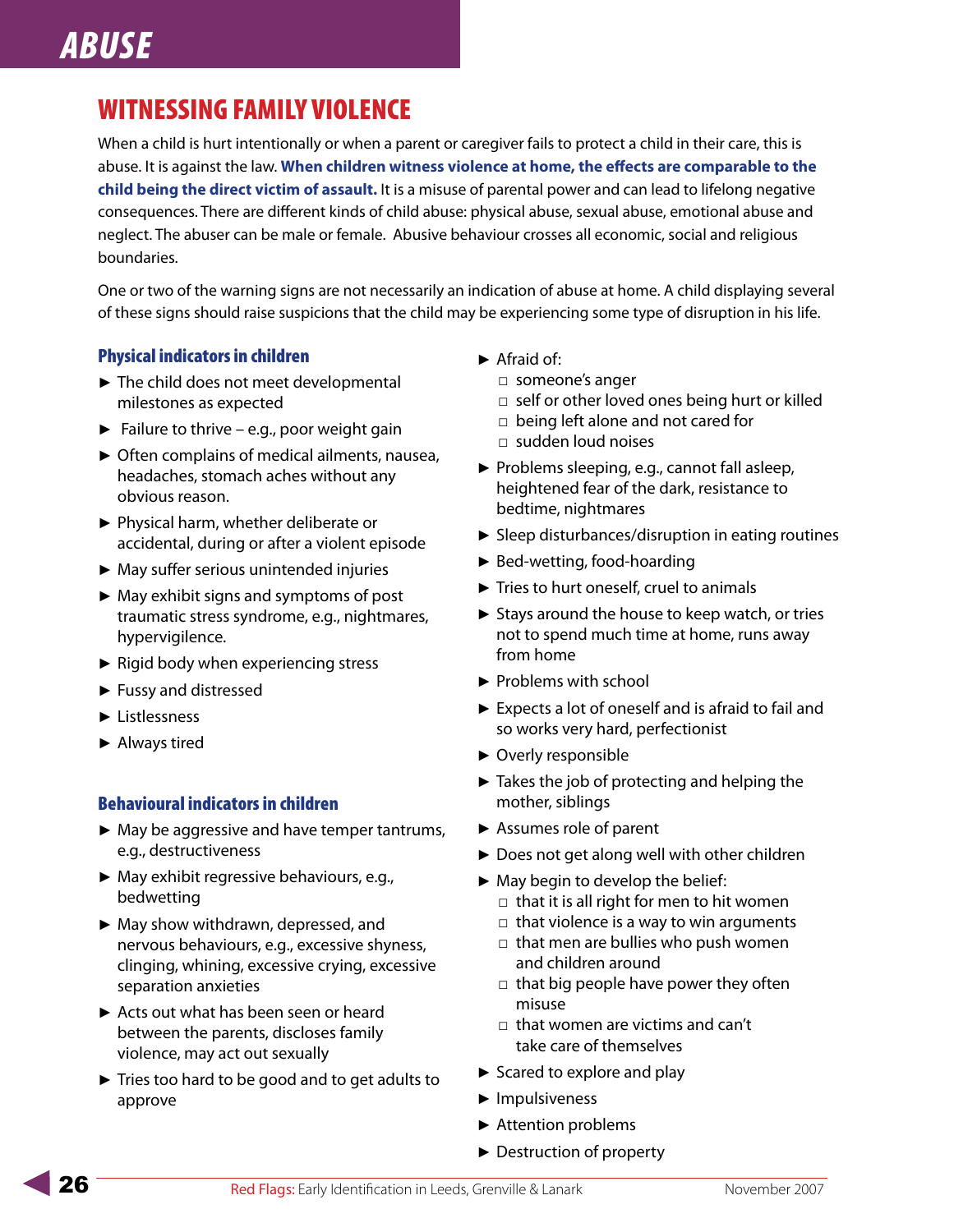### Behaviours observed in adults

- ► Abuser has trouble controlling self
- ► Abuser has trouble talking and getting along with others
- ► Abuser uses power games
- ▶ Abuser uses threats and violence, e.g., threatens to hurt, kill, or destroy someone or something that is special, cruel to animals, intimidation
- ► Forces the child to watch a parent/partner being hurt
- ▶ Abuser is always watching what the partner is doing
- ► Abuser insults, blames, and criticizes partner in front of others, distorts reality
- ► Abuser instills fear through looks or actions
- ► Jealous of partner talking or being with others
- ► Abuser does not allow the child or family to talk with or see others
- ► The abused person is not able to care properly for the children because of isolation, depression, trying to survive. The abuser uses money to control behaviour and withholds basic needs
- ► Holds the belief that the abuser has the power and the partner has to obey
- ▶ Violence is utilized as a way to win, to get what they want - assert power and control
- ► Uses drugs or alcohol
- ► Discloses family violence
- ▶ Discloses that the abuser assaulted or threw objects at someone holding a child
- ► The abused person seems to be frightened, humiliated and full of shame with a heightened sense of powerlessness
- ► Inability to take responsibility for their behaviour - blame others



## WHERE TO GO FOR HELP

For any child abuse concerns, please call your local Children's Aid Society **immediately.**

In Lanark County, contact the Children's Aid Society of Lanark County at 613-264-9991 or 1-866-664-9991.

For the counties of Leeds and Grenville, contact Family and Children's Service of Leeds and Grenville at 613-498-2100 or 1-800-481-7834. After hours, call the local number and the answering service will contact the person on call.

For additional help, consult the **Where to Go for Help** section at the back of this document.

#### **Interval House:**

In Leeds and Grenville counties, call 613-342-4724 or 1-800-267-4409

In Lanark County, call 1-800-267-7946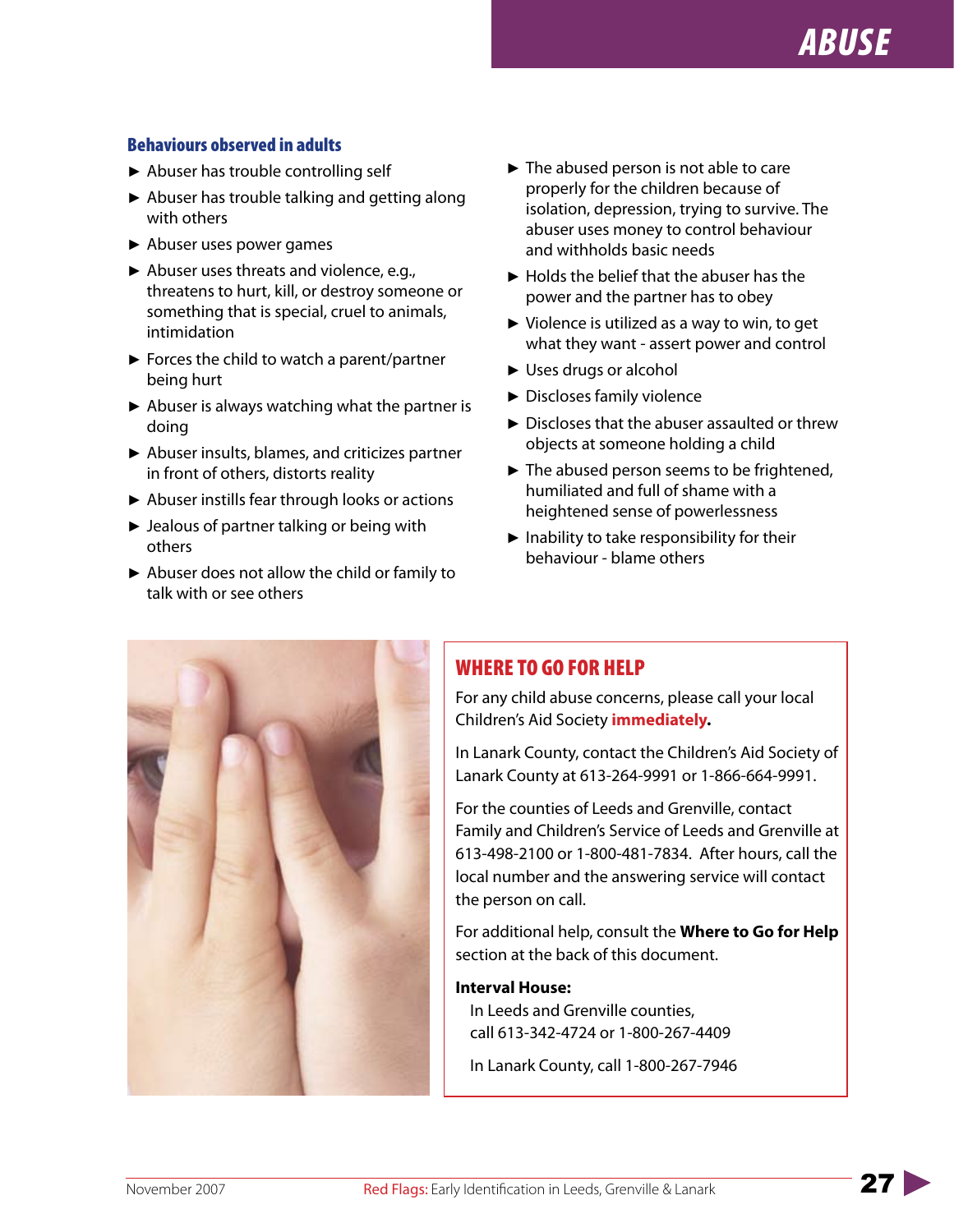# *ABUSE*

# PHYSICAL ABUSE

Physical abuse is any deliberate physical force or action (usually by a parent, guardian or caregiver) that results, or could result, in injury to a child. Physical abuse is also any harm to a child caused by an action or omission of action. It is different from what is considered reasonable discipline. It can include punching, slapping, beating, shaking, burning, biting or throwing a child. Injuries may include bruises, welts, cuts, fractures, burns, or internal injuries. Physical abuse can be one or two isolated incidents or can occur over a prolonged period of time.

The signs and indicators of abuse and neglect may include but are not limited to those that follow. It is important to realize that the presence of any one indicator is not conclusive proof that a child has been abused. In most instances, abused children will exhibit a number of behavioural and physical indicators.

### Physical indicators in children

- ► Injuries that are not consistent with explanation
- ▶ Presence of several injuries that are in various stages of healing
- ► Presence of various injuries over a period of time
- ► Facial injuries in infants and preschool children
- ► Injuries inconsistent with the child's age and developmental phase
- ► A lot of bruises in the same area of the body
- ► Bruises in the shape of an object, e.g., spoon, hand/fingerprints, belt
- ► Burns:
	- □ from a cigarette
	- $\Box$  in a pattern that looks like an object, e.g., iron
	- □ wears clothes to cover up injury, even in warm weather
- ► Patches of hair missing
- ► Signs of possible head injury:
	- □ swelling and pain
	- □ nausea or vomiting
	- □ feeling dizzy
	- □ bleeding from the scalp or nose
- ► Signs of possible injury to arms and legs:
	- □ pain
	- □ sensitive to touch
	- □ cannot move properly
	- □ limping
- ► Breathing causes pain
- ► Difficulty raising arms
- ► Human bite marks
- ► Cuts and scrapes inconsistent with normal play
- ► Signs of female genital mutilation, e.g., trouble going to the bathroom

### Behavioural indicators in children

- ► Cannot remember how injuries happened
- ► The story of what happened does not match the injury
- ► Refuses or is afraid to talk about injuries
- ► Is afraid of adults or of a particular person
- ► Does not want to be touched
- ► May be very:
	- □ aggressive
	- □ unhappy
	- □ withdrawn
	- □ obedient and wanting to please
	- □ uncooperative
- ► Is afraid to go home
- ► Runs away
- ► Is away a lot and when comes back there are signs of healing injury
- ▶ Does not meet developmental milestones as expected
- ► Does not get along well with other children
- ► Tries to hurt himself, e.g., cutting himself, suicide
- ► Discloses abuse

#### Behaviours observed in adults who abuse children

- ► Does not tell the same story as the child about how the injury happened
- ► May say that the child seems to have a lot of accidents
- ► Severely punishes the child
- ► Cannot control anger and frustration
- ► Expects too much from the child
- ► Talks about having problems dealing with the child
- ► Talks about the child as being bad, different, or "the cause of my problems"
- ► Shows no affection toward the child
- ► Does not go to the doctor right away to have injury checked
- ► Has little or no help caring for the child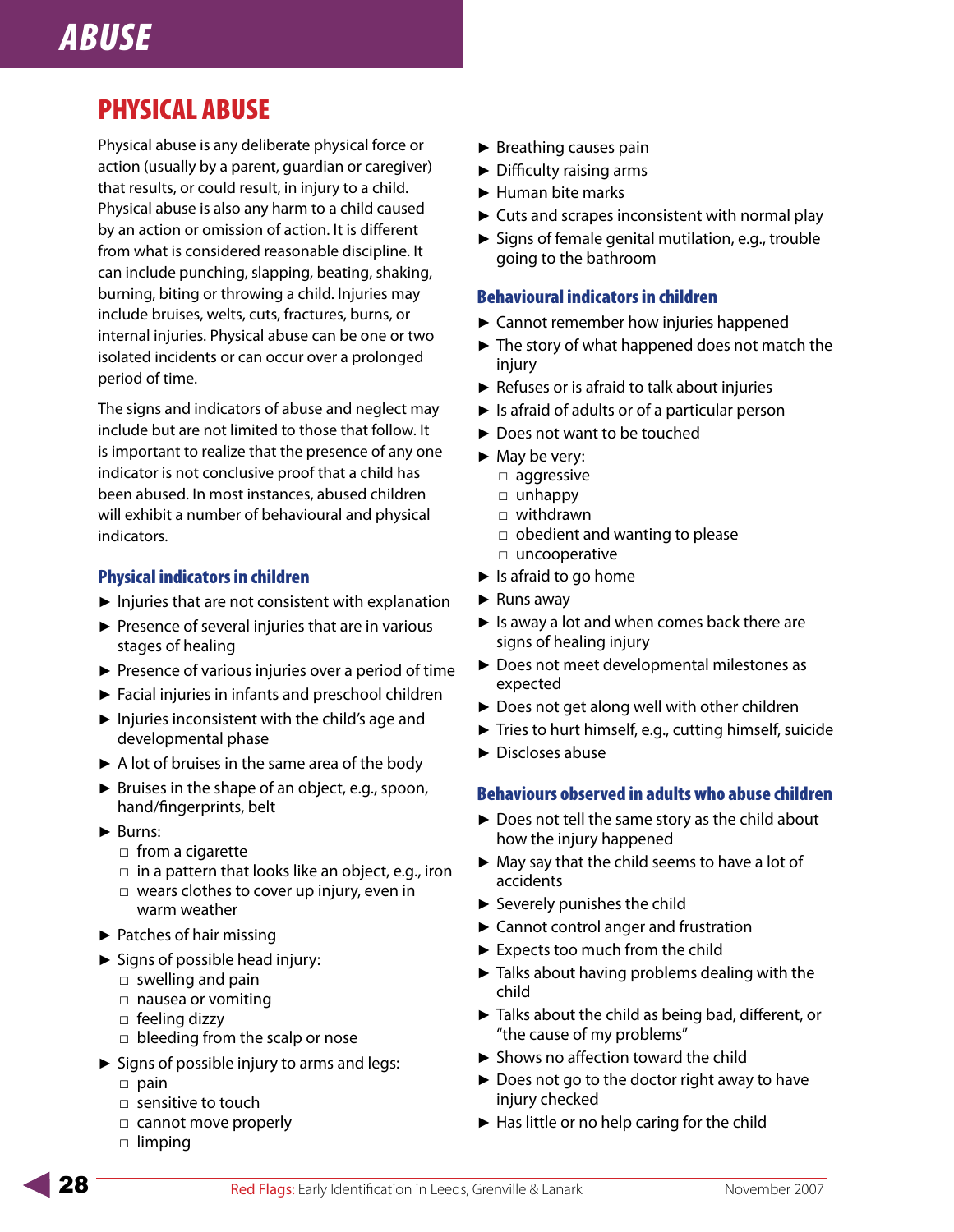

# SEXUAL ABUSE

Sexual abuse is any sexual exploitation of a child by an older person where the child is being used for a sexual purpose. The Criminal Code of Canada identifies a number of types of sexual abuse, including sexual interference, an invitation to sexually touch, sexual exploitation of a young person, parent, guardian or caregiver procuring sexual activity from a child, household permitting sexual activity, exposing genitals to a child, and incest.

The signs and indicators of abuse and neglect may include, but are not limited to, those that follow. It is important to realize that the presence of any one indicator is not conclusive proof that a child has been abused. In most instances, abused children will exhibit a number of behavioural and physical indicators.

#### Physical indicators in children

- ► A lot of itching or pain in the throat, genital or anal area
- ▶ A smell or discharge from the genital area
- ► Underwear that is bloody
- ▶ Pain when:
	- □ trying to go to the bathroom
	- □ sitting down
	- □ walking
	- □ swallowing
- ► Blood in urine or stool
- ► Injury to the breasts or genital area:
	- □ redness
	- □ bruising
	- □ cuts
	- □ swelling

#### Behavioural indicators in children

- ► Copying the sexual behaviour of adults
- ► Knowing more about sex than expected
- ► Details of sex in the child's drawings/writing
- ► Sexual actions with other children, including siblings, or adults that are inappropriate
- ► Fears or refuses to go to a parent, relative, or friend for no clear reason
- ► Does not trust others
- ► Changes in personality that do not make sense, e.g., happy child becomes withdrawn
- ▶ Problems or change in sleep pattern, e.g., nightmares
- ▶ Very demanding of affection or attention, or clinging
- ► Goes back to behaving like a young child, e.g., bed-wetting, thumb-sucking
- ► Refuses to be undressed or, when undressing shows fear
- ► Tries to hurt oneself
- ► Discloses abuse

### Behaviours observed in adults who abuse children

- ► May be very protective of the child
- ► Clings to the child for comfort
- ► Is often alone with the child
- ► May be jealous of the child's relationships with others
- ▶ Does not like the child to be with friends unless the parent is present
- ► Talks about the child being "sexy"
- ► Touches the child in a sexual way
- ► May use drugs or alcohol to feel freer to sexually abuse
- ▶ Allows or tries to get the child to participate in sexual behaviour
- ► Uses the child to make money, e.g., child pornography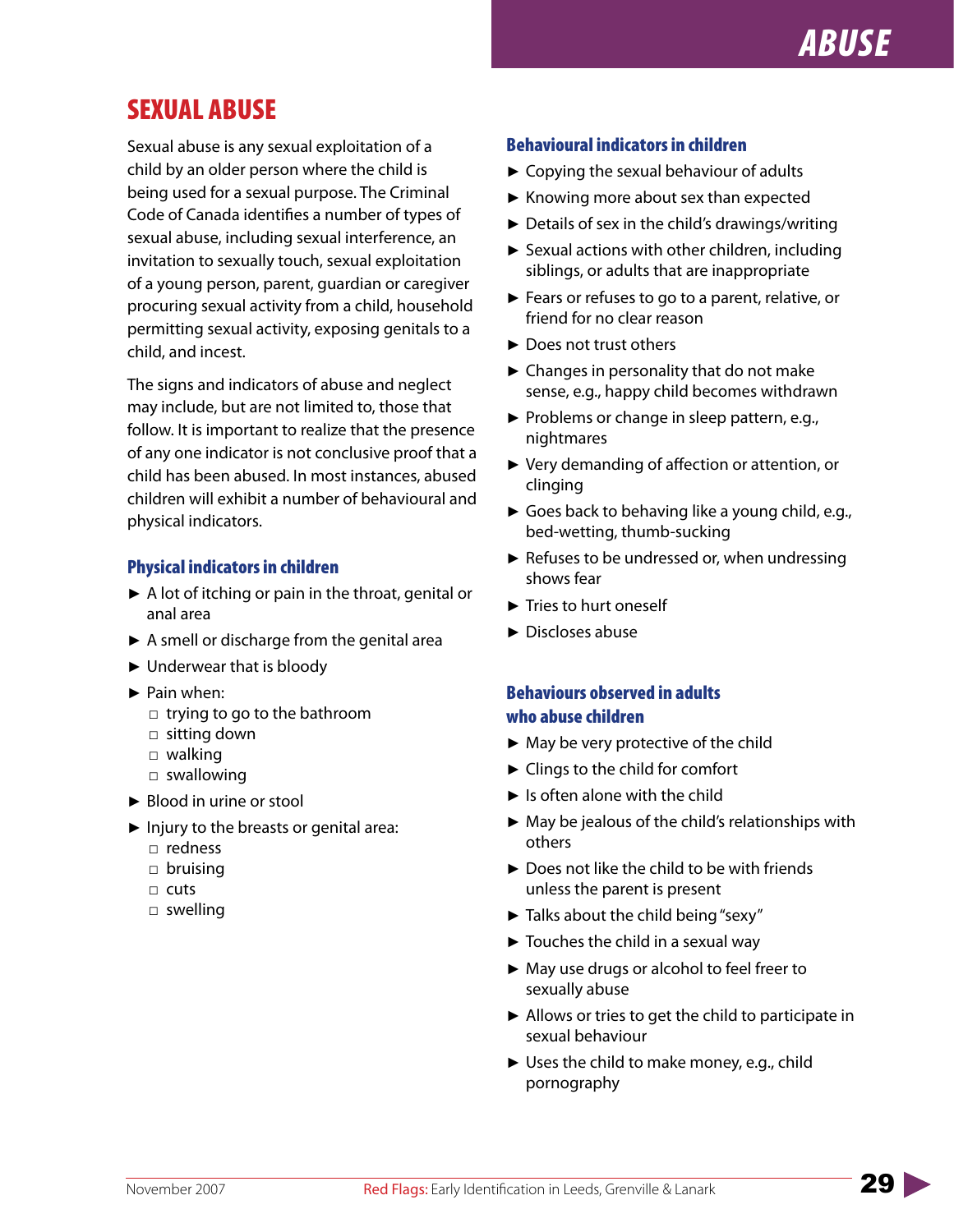# *ABUSE*

# EMOTIONAL ABUSE

Emotional abuse includes all acts of omission or commission which result in the absence of a nurturing environment for the child. It occurs when the parent/guardian/caregiver continually treats the child in such a negative way that the child's concept of "self" is seriously impaired. Emotionally abusive behaviour by the parent/guardian/ caregiver can include constant yelling, demeaning remarks, rejecting, ignoring or isolating the child, or terrorizing the child. Emotional abuse can be the most difficult to identify and prove.

The signs and indicators of abuse and neglect may include but are not limited to those that follow. It is important to realize that the presence of any one indicator is not conclusive proof that a child has been abused. In most instances, abused children will exhibit a number of behavioural and physical indicators.

### Physical indicators in children

- ► The child does not meet developmental milestones as expected
- ► Often complains of nausea, headaches, stomach aches without any obvious reason
- ► Wets or soils pants
- ► Is intentionally not given adequate food, clothing and proper care.
- ► May have unusual appearance causing humiliation or embarrassment (e.g., strange haircuts, dress, accessories)
- ► Bedwetting, non-medical in origin
- ► Child fails to thrive, e.g., poor weight gain

### Behavioural indicators in children

- ► Is unhappy, stressed out, withdrawn, aggressive or angry for long periods of time
- ► Severe depression
- ► Goes back to behaving like a young child (e.g., toileting problems, thumb-sucking, constant rocking)
- ► Tries too hard to be good and to get adults to approve
- ► Too neat or too clean
- ► Tries really hard to get attention
- ► Tries to hurt oneself
- ► Criticizes oneself a lot
- ► Does not participate because of fear of failing
- ► May expect too much of him so gets frustrated and fails
- $\blacktriangleright$  Is afraid of what the adult will do if he does something the adult does not like
- ► Runs away
- ► Has a lot of adult responsibility
- ► Does not get along well with other children
- ► Discloses abuse
- ► Displays extreme hesitancy in play

### Behaviours observed in adults who abuse children

- ▶ Often rejects, insults or criticizes the child, even in front of others
- ► Does not touch or speak to the child with affection
- ► Talks about the child as being the cause for problems and things not going as wished
- ► Talks about or treats the child as being different from other children and family members
- ► Compares the child to someone who is not liked
- ► Does not pay attention to the child and refuses to help the child
- $\blacktriangleright$  Isolates the child, does not allow the child to see others both inside and outside the family (e.g., locks the child in a closet or room)
- ► Does not provide a good example for children on how to behave with others (e.g., swears all the time, hits others)
- ► Lets the child be involved in activities that break the law
- ► Uses the child to make money (e.g., child pornography)
- ► Lets the child see sex and violence on TV, videos and magazines
- ▶ Terrorizes the child (e.g., threatens to hurt or kill the child or threatens someone or something that is special to the child)
- ► Forces the child to watch someone special being hurt
- ► Asks the child to do more than he can do for himself (e.g., extreme chores)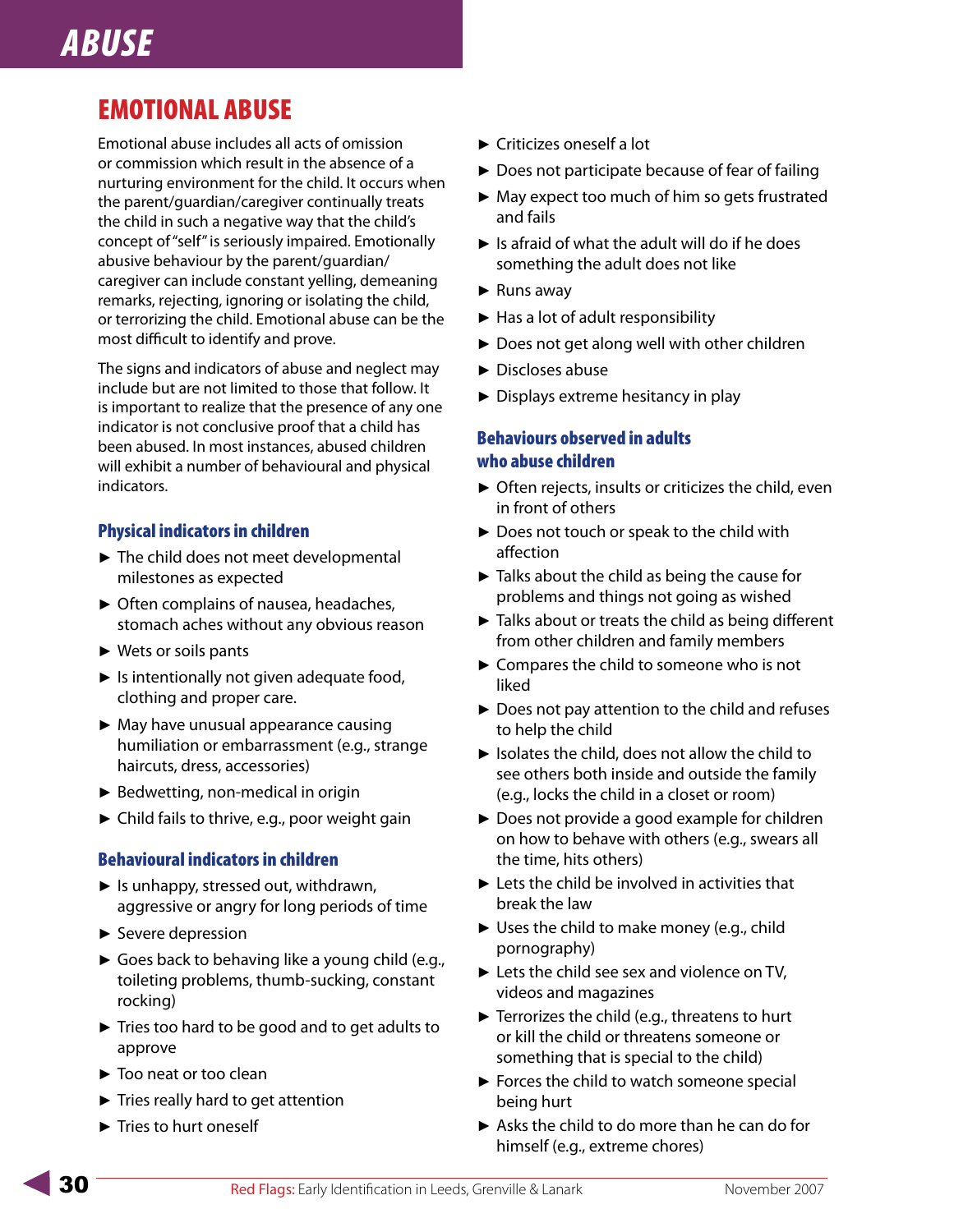# **NEGLECT**

Neglect occurs when a parent/guardian/ caregiver fails to provide basic needs such as adequate food, sleep, safety, supervision, clothing or medical treatment. Most do not intend to neglect their children. It usually results from ignorance about appropriate care for children or an inability to plan ahead.

The signs and indicators of abuse and neglect may include but are not limited to those that follow.

It is important to realize that the presence of any one indicator is not conclusive proof that a child has been neglected.

In most instances, neglected children will exhibit a number of behavioural and physical indicators.

### Physical indicators in children

- ► Poor hygiene
- ▶ Unattended physical problems or medical needs (e.g., dental work, glasses)
- ► Consistent lack of supervision
- ► An infant or young child may:
	- □ not be growing as expected
	- □ be losing weight
	- □ look pale
	- □ not be eating well
- ► not dressed properly for the weather
- ► dirty or unwashed
- ► bad diaper rash or other skin problems
- ► always hungry
- ► lack of medical and/or dental care

### Behavioural indicators in children

- ► Pale, listless, unkempt
- ► Frequent absence from school
- ▶ Inappropriate clothing for the weather, dirty clothes
- ► Frequently forgets a lunch
- ▶ Does not meet developmental milestones as expected
- ► Appears to have little energy
- ► Cries very little
- ► Does not play with toys or notice people
- ► Does not seem to care for anyone in particular
- ► May be very demanding of affection or attention from others
- ► Takes care of a lot of their needs on their own
- ► Has a lot of adult responsibility at home
- ▶ Discloses neglect (e.g., says there is no one at home)

### Behaviours observed in adults who neglect children

- ► Does not provide for the child's basic needs
- ► Has a disorganized home life, with few regular routines (e.g., always brings the child very early, picks up the child very late)
- ▶ Does not supervise the child properly (e.g., leaves the child alone, in a dangerous place, or with someone who cannot look after the child safely)
- ► May indicate that the child is hard to care for, hard to feed, describes the child as demanding
- ► May say that the child was or is unwanted
- ► May ignore the child who is trying to be loving
- ► Has difficulty dealing with personal problems and needs
- ► Is more concerned with own self than the child
- ▶ Fails to use services offered/recommended or to keep child's appointments
- ► Does not act on concerns that are discussed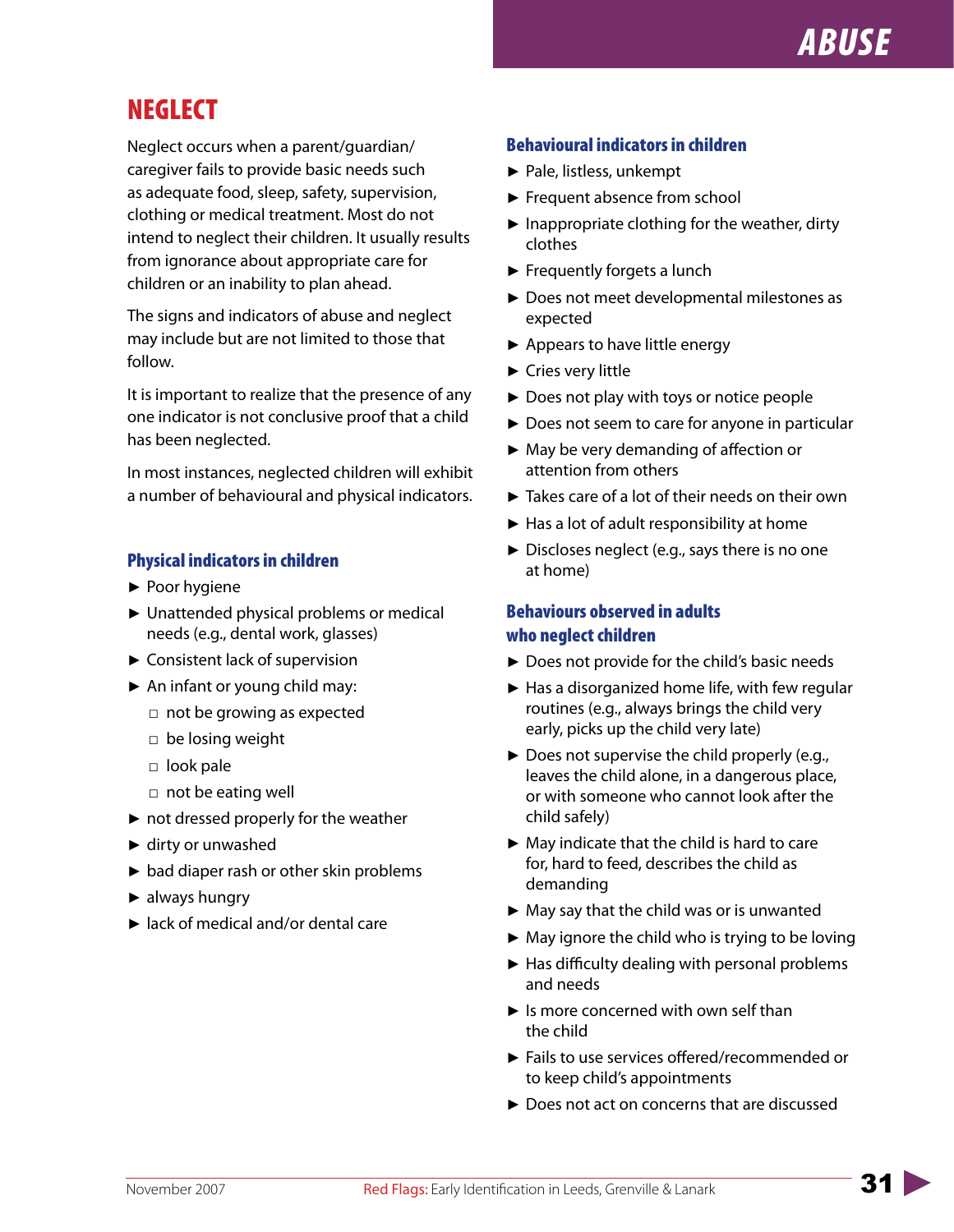# AUTISM

Autism is a lifelong developmental disorder characterized by impairments in all of the following areas of development: communication, social interaction, restricted repertoire of activities and interests, and associated features, which may or may not be present (e.g., difficulties in eating and sleeping, unusual fears, learning problems, repetitive behaviours, selfinjury and peculiar responses to sensory input).

If the child presents **any** of the following behaviours, consider this a **red flag**:

### Social Concerns

- ▶ Does not smile in response to another person
- ► Delayed imaginative play lack of varied, spontaneous make-believe play
- ▶ Prefers to play alone, decreased interest in other children
- ► Poor interactive play
- ▶ Poor eye contact this does not mean it is absent
- ► Less showing, giving, sharing and directing others' attention than expected for his age
- ▶ Any loss of social skills at any age (regression)
- ▶ Prefers to do things for himself rather than ask for help
- ► Awkward or absent greeting of others



### Communication Concerns

- ► Language is delayed (almost universal)
- ▶ Inconsistent response or does not respond to his name or instructions
- ► Unusual language repeating phrases from movies, echoing other people, repetitive use of phrases, odd intonation
- ▶ Decreased ability to compensate for delayed speech by gesture/pointing
- ▶ Poor comprehension of language (words and gestures)
- ► Any loss of language skills at any age (regression), but particularly between 15 and 24 months
- ► Inability to carry on a conversation

#### Behavioural Concerns

- ▶ Severe repeated tantrums due to frustration, lack of ability to communicate, interruption of routine, or interruption of repetitive behaviour
- ▶ Narrow range of interests that she engages in repetitively
- ► High pain tolerance and lack of safety awareness
- ▶ Insistence on maintaining sameness in routine, activities, clothing, etc.
- ▶ Repetitive hand and/or body movements: finger wiggling, hand and arm flapping, tensing of fingers, complex body movements, spinning, jumping, etc.
- ► Unusual sensory interests (e.g. visually squinting or looking at things out of the corner of the eye, smelling, licking, mouthing objects and/or hypersensitive hearing)
- ► Unusual preoccupation with objects (e.g., light switches, fans, spinning objects, vertical blinds, wheels, balls)

### *See also*

• Speech & Language

## WHERE TO GO FOR HELP

See Autism in the **Where to Go for Help** section at the back of this document.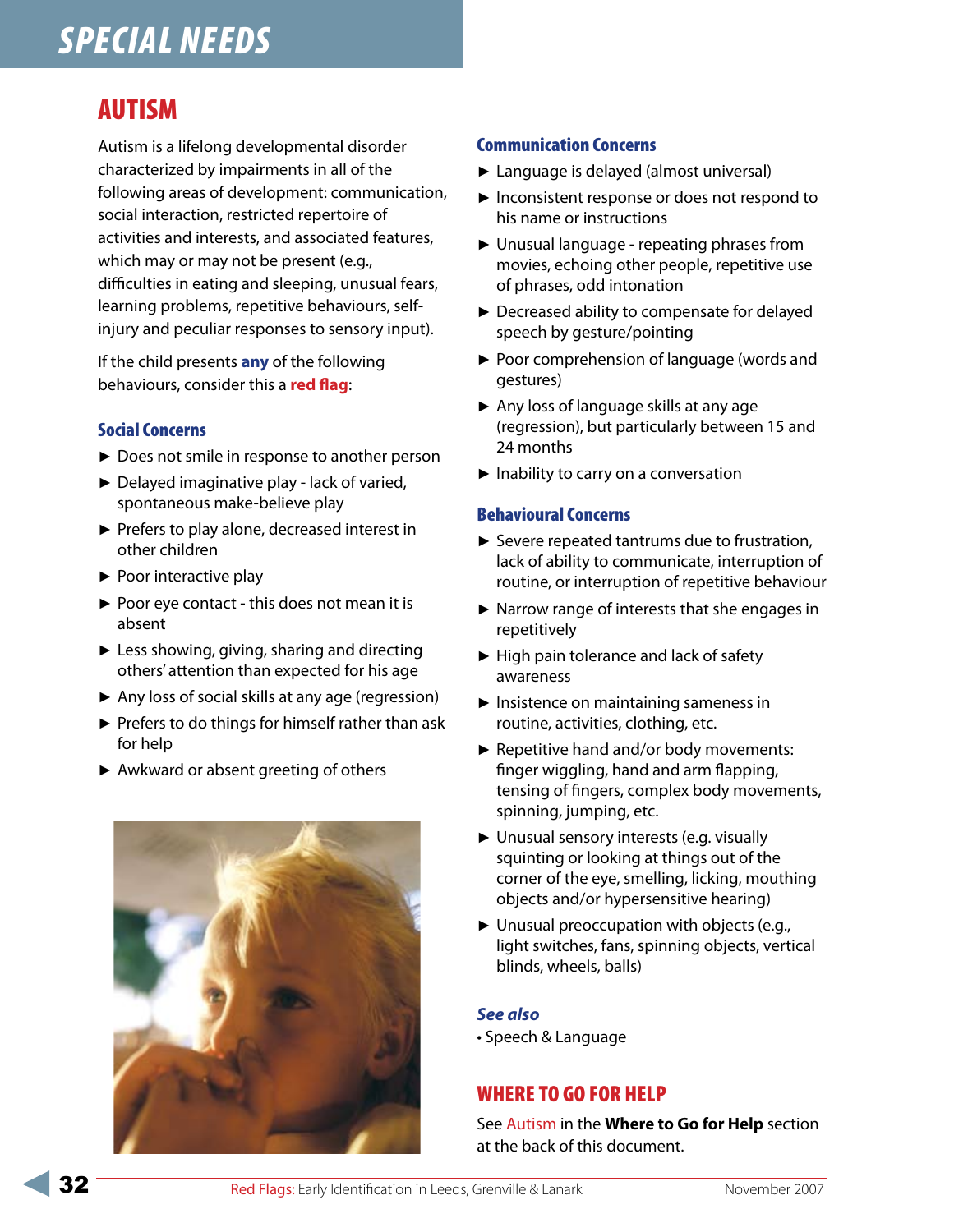# FETAL ALCOHOL SPECTRUM DISORDER

Fetal Alcohol Spectrum Disorder (FASD) is an umbrella term for the range of harm that is caused by alcohol use during pregnancy. It includes Fetal Alcohol Syndrome (FAS), partial FAS (pFAS), and Alcohol Related Neurodevelopment Disorder (ARND). FASD is preventable, but not curable. Early diagnosis and intervention can make a difference. Children exposed prenatally to alcohol, who do not show the characteristic physical/external or facial characteristics of FAS, may suffer from equally severe brain damage.

### **The following are common characteristics of FASD:**

- ► Facial dysmorphology the characteristic facial features include small eye openings, flat mid-face, thin upper lip, flattened ridges between base of nose and upper lip
- ► Low birth weight, failure to thrive, small size, small head circumference, and ongoing slow growth
- ▶ Disturbed sleep, irritability, persistent restlessness
- ► Infants may be floppy or too rigid because of poor muscle tone
- ► Failure to develop routine patterns of behaviour
- ► Excessively "busy" toddlers/preschoolers
- ► Hyperactivity
- ► Inconsistent behaviours
- ► Impulsive
- ▶ Poor memory
- ► Unable to relate cause and effect
- ► Unable to comprehend danger
- ► Easily over-stimulated, sensitive to sound, lights and being touched
- ► Highly tactile (likes to touch things)
- ► Discrepancy between good expressive and poor receptive language (is less capable than he looks)
- ► Information processing problems, problems sequencing and making choices
- ► Difficulty with transition
- ► Difficulty reading non-verbal cues, poor social judgment
- ► Responds better one-on-one
- ► Impaired motor skills (e.g., clumsy, poor hand-eye coordination)
- ► May have physical birth defects

### *Caution:*

*The most sensitive time for brain development is the first trimester; before many women know they are pregnant. Alcohol use, some medications and drugs used during pregnancy can cause similar learning and behaviour problems. Some genetic conditions and acquired brain injury also look similar to FASD. Care needs to be taken when discussing a possible referral for FASD diagnosis, so as not to stigmatize the mother.*

## WHERE TO GO FOR HELP

See FASD in the **Where to Go for Help** section at the back of this document.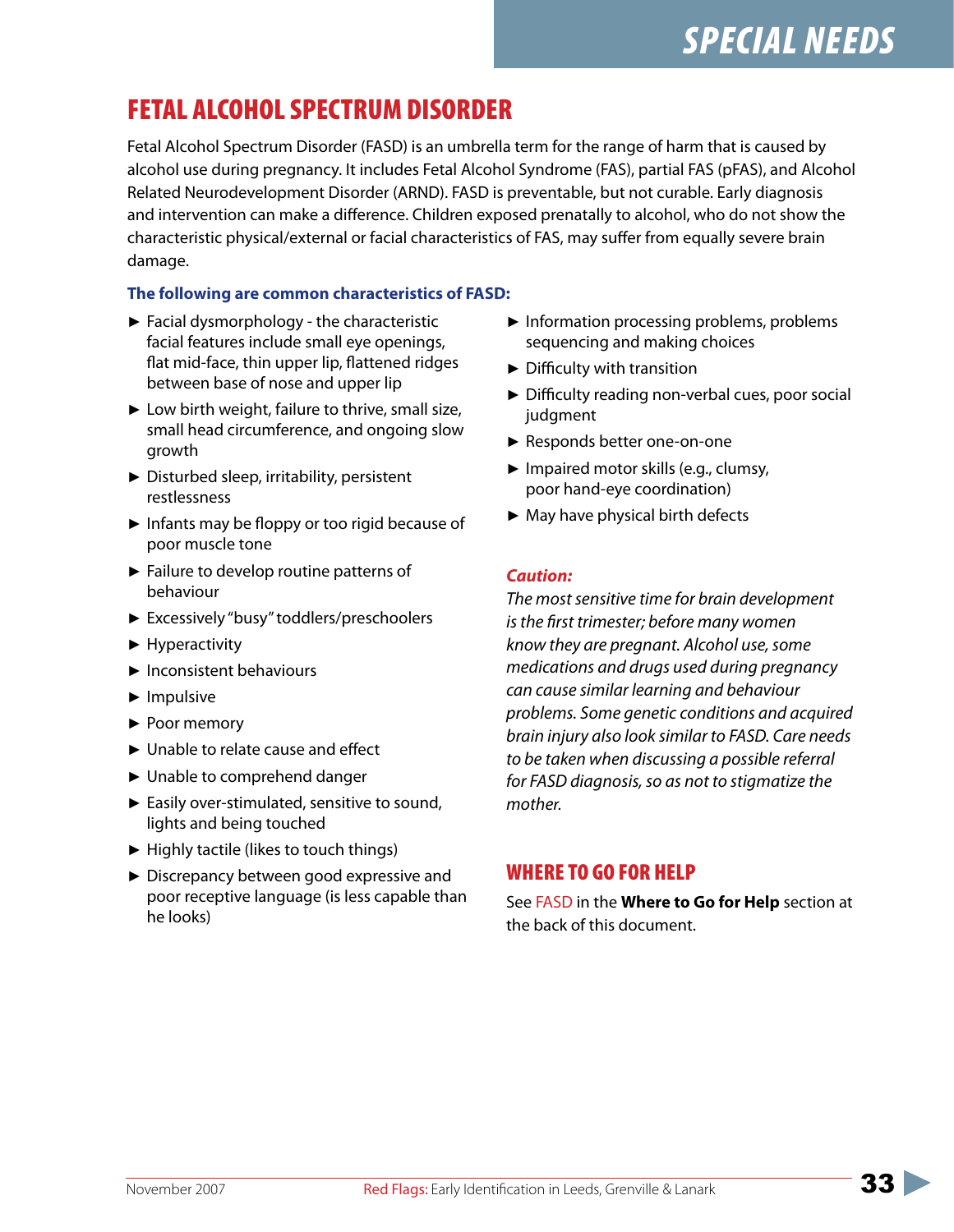# LEARNING DISABILITIES

Current research indicates that early appropriate intervention can successfully remediate many disabilities, particularly those related to reading. The following is a list of characteristics that may point to a learning disability. Most people will, from time to time, see one or more of these warning signs in their children. This is normal.

Learning disabilities are related to difficulties in processing information:

- ► the reception of information,
- ► the integration or organization of that information,
- ► the ability to retrieve information from its storage in the brain, and
- ► the communication of retrieved information to others.

If a child exhibits **several** of the following characteristics consider this a **red flag:**

### Preschool

- ► Speaks later than most children
- ► Has pronunciation difficulties
- ▶ Slow vocabulary growth, often unable to find the right word
- ► Has difficulty rhyming words
- ► Has trouble learning colours, shapes, days of the week, numbers and the alphabet
- ► Fine motor skills are slow to develop
- ► Is extremely restless and easily distracted
- ► Has difficulty following directions and/or routines
- ► Has trouble interacting appropriately with peers

#### School Age

Learning Disabilities are diagnosed by a psychologist, and generally after the child enters school and is learning to read and write.

#### The psychologist will assess:

- □ auditory and visual perceptual skills (understanding)
- □ processing speed
- □ organization
- □ memory (short and long term storage and retrieval)
- □ fine motor skills
- □ gross motor skills
- □ attention (focus)
- □ abstractions (interpreting symbolism)
- □ social competence (effective interactions with others)

## WHERE TO GO FOR HELP

See Learning Disabilities in the **Where to Go for Help** section at the back of this document.

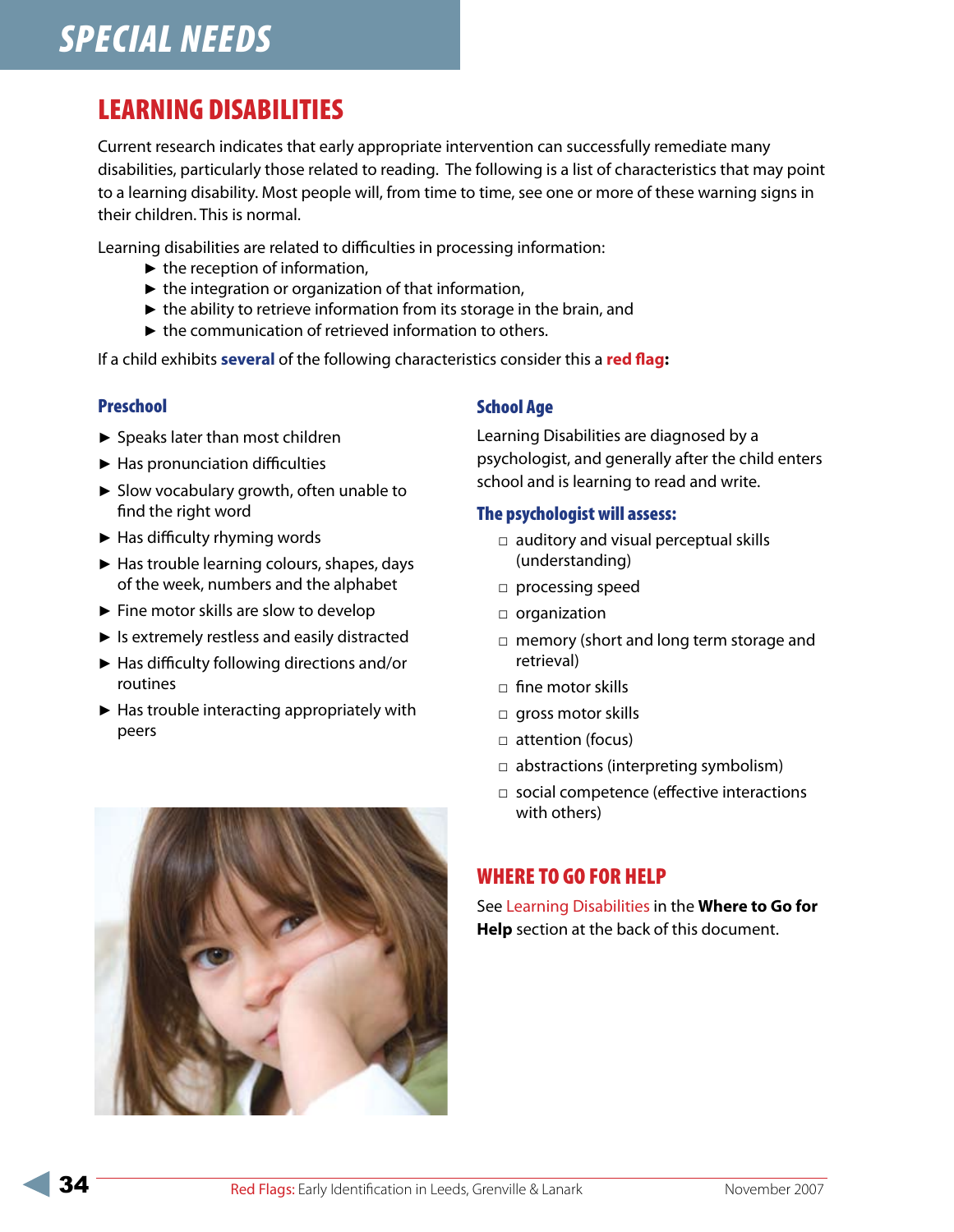# INTELLECTUAL & DEVELOPMENTAL DISABILITIES

Intellectual and developmental disabilities (mental retardation) refers to a range of cognitive, social/ emotional, adaptive and motor delays or impairments. These deficits often impact on the child's ability to communicate, learn, interpret and respond to social cues. The child may also exhibit challenging behaviour (self-injury, aggression, destruction) associated with frustration from the latter deficits.

If the child presents any of the following behaviours, consider this a **red flag**:

### Cognitive Concerns

- ► Significant attention difficulties
- ▶ Poor concentration, poorly focused and organized
- ► Is extremely restless and distractible
- ► Memory impairments
- ▶ Poor problem solving (planning, organizing and initiating tasks)
- ► Slow to process verbal information/slow to understand what is said
- ► Slow to process visual and non-verbal information (e.g., gestures, signs, social cues)
- ► Difficulty learning new tasks
- ► Has difficulty following directions and/or routines
- ▶ Poorly developed basic concepts (e.g., colours, shapes, body parts)

### Social/Emotional/ Behavioural Concerns

- ► Poorly developed play skills (for his age)
- ► Awkward or absent greeting of others
- ► Has very few friends/alienates other children
- ► May be withdrawn/passive due to inability to communicate
- ► Has trouble interacting appropriately with peers
- ▶ Narrow range of interests that he engages in
- ► Frequent tantrums, aggression, destruction or self-injury due to frustration, lack of ability to communicate, interruption/change in routine, not getting what he wants, mind gets stuck on one issue
- ► May present with oppositional/defiant behaviour due to inability to process information - does not know what is expected of him
- ► Behaviour affecting ability to learn new things
- ▶ Socially inappropriate behaviour (e.g., taking another child's food, stripping in public)
- ▶ Poor/lack of ability to empathize (e.g., if another child is crying)

### Adaptive Concerns

- ► Has delays in two or more age-appropriate life skills domains (e.g., toileting, dressing, feeding, face and hand washing)
- ► Shows no age-appropriate awareness of danger

### Communications Concerns

- ▶ Poor expressive communication (language, gestures, signs)
- ▶ Poor comprehension of language (words, gestures, pictures)

### Physical Concerns

- ▶ Poorly developed fine motor skills (e.g., holding a pencil, picking up beads)
- ▶ Poorly developed gross motor skills (e.g., awkward gait, poor coordination, poor balance)
- ► Seizures or frequent periods of blank staring

## WHERE TO GO FOR HELP

See Intellectual & Developmental Disabilities in the **Where to Go for Help** section at the back of this document.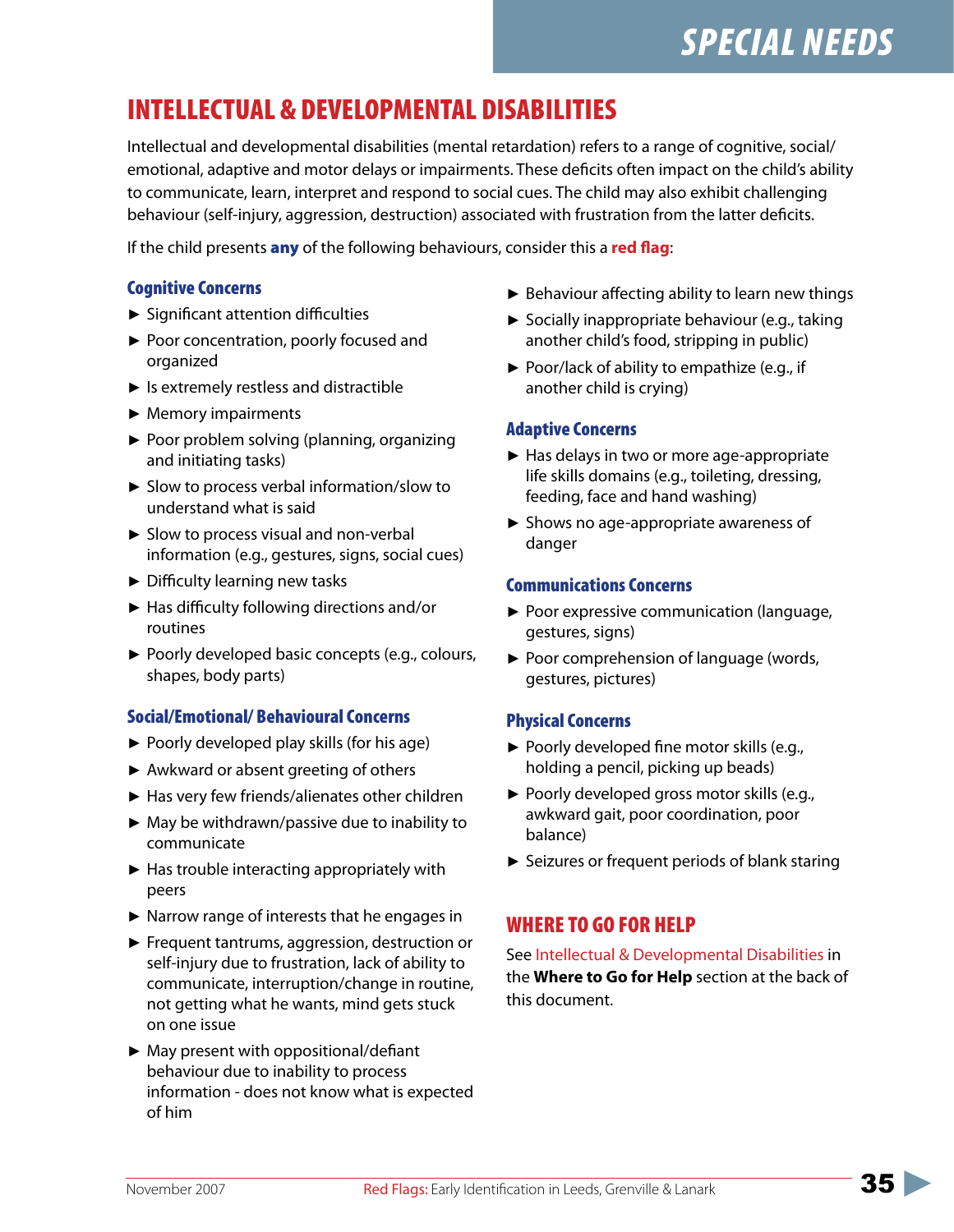# MILD TRAUMATIC BRAIN INJURY

Changes in behaviour may be related to a mild traumatic brain injury (e.g., falls, accidents, medical treatment, shaken baby syndrome).

If the child presents with **one or more** of the following behaviours that are different from the child's norm, consider this a **red flag:**

### Physical

- ► Dizziness
- ► Headache, recurrent or chronic
- ► Blurred vision or double vision
- ► Fatigue that is persistent
- ► Reduced endurance that is consistent
- ► Insomnia/severe problems falling asleep
- ▶ Poor coordination and poor balance
- ► Sensory impairment (change in ability to smell, hear, see, taste the same as before)
- ► Significantly decreased motor function
- ► Dramatic and consistent increase or decrease in appetite
- ► Seizures
- ► Persistent tinnitus (ringing in the ears)
- ► Retinal hemorrhages
- ► Bulging fontanel
- ► Bruises

### Cognitive Impairments

- ► Decreased attention
- ► Gets mixed up about time and place
- ► Decreased concentration
- ► Reduced perception
- ► Memory or reduced learning speed
- ▶ Develops problems finding words or generating sentences consistently
- ▶ Problem solving (planning, organizing and initiating tasks)
- ► Learning new information (increased time required for new learning to occur)
- ► Abstract thinking
- ► Reduced motor speed
- ► Inflexible thinking; concrete thinking
- ► Decreased processing speed
- ► Not developing age-appropriately
- ► Difficulties with multi-tasking and sequencing

### Behavioural/Emotional (Severe)

- ► Irritability, aggression
- ▶ Impulsivity, confusion, distractibility, mind gets stuck on one issue, emotional rollercoaster
- ► Loss of self esteem
- ▶ Poor social judgment or socially inappropriate behaviour
- ▶ Decreased initiative or motivation, difficulty handling transitions or routines
- ▶ Personality change, sleep disturbances
- ► Withdrawal, depression, frustration
- ► Anxiety
- ► Decreased ability to empathize, egocentricism

### WHERE TO GO FOR HELP

See Mild Traumatic Brain Injury in the **Where to Go for Help** section at the back of this document.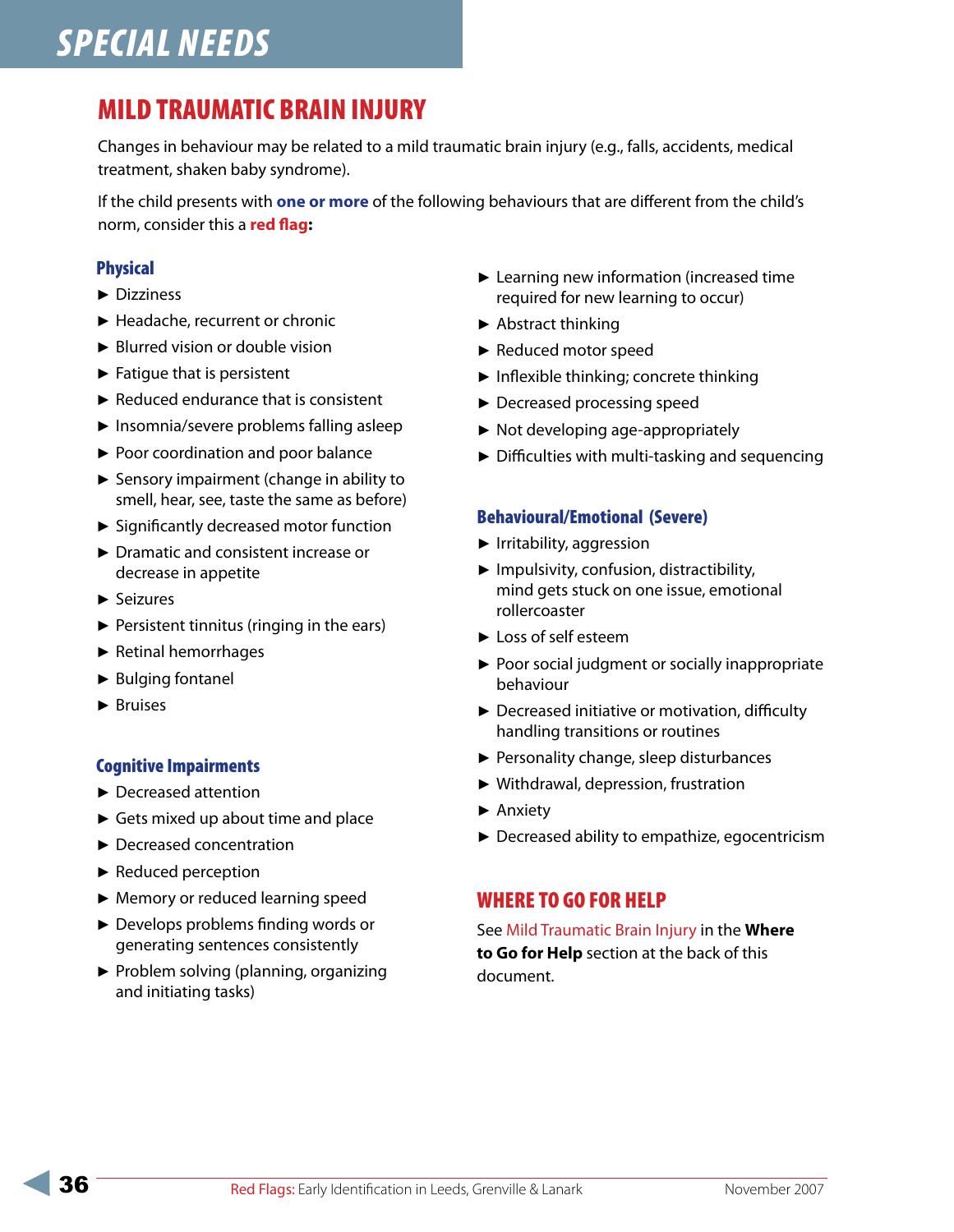# *OTHER FACTORS*

# FAMILY ENVIRONMENTAL STRESSORS

If **any** one of these stressors is found, this could affect a child's development and should be considered a **red flag**:

### Parental Factors

- ► Misusing adult privilege
- ► Bullying behaviours
- ► History of abuse as a child
- ► History of domestic violence
- ► Severe mental health or physical health problems
- ► Chronic substance misuse
- ► Difficulty controlling anger or aggression
- ► Feelings of inadequacy, low self-esteem
- ► Lack of knowledge or awareness of child development
- ▶ A young, immature, or developmentally delayed parent
- ► History of postpartum depression
- ► History of crime or incarceration of parent/ guardian
- ► Low literacy

### Social/Family Factors

- ► Multiple partners
- ► Family breakdown and/or family violence
- ► Multiple births
- ► Several children close in age with little family/social support
- ► A special needs child
- ► An unwanted child
- ► Prematurity and low birth weight
- ▶ Personality and temperament challenges in child or adult
- ► Mental or physical illness, or special needs of a family member
- ► A series of losses in a short time frame
- ► Recent death of a parent/child
- ► Lack of a support network or caregiver relief
- ► Immigrant status, language barrier
- ► Experiencing discrimination because of race, culture
- ► Substandard shelter
- ► No fixed address over a time frame/transient

### Economic Factors

- ► Inadequate income
- ► Unemployment
- ► Lack of access to consistent medical care/no health coverage
- ► Business failure
- ► Debt
- ► Inadequate housing or eviction
- ► Change in economic status related to immigration

## WHERE TO GO FOR HELP

#### **For child protection concerns:**

- □ For Lanark County, contact the Lanark County Children's Aid Society at 613-264-9991.
- □ For Leeds and Grenville Counties, contact Family and Children's Services of Leeds and Grenville at 613-498-2100 or 1-800-481-7834.
- □ After hours, call the local number and the answering service will contact the person on call.

For additional help, consult the **Where to Go for Help** section at the back of this document.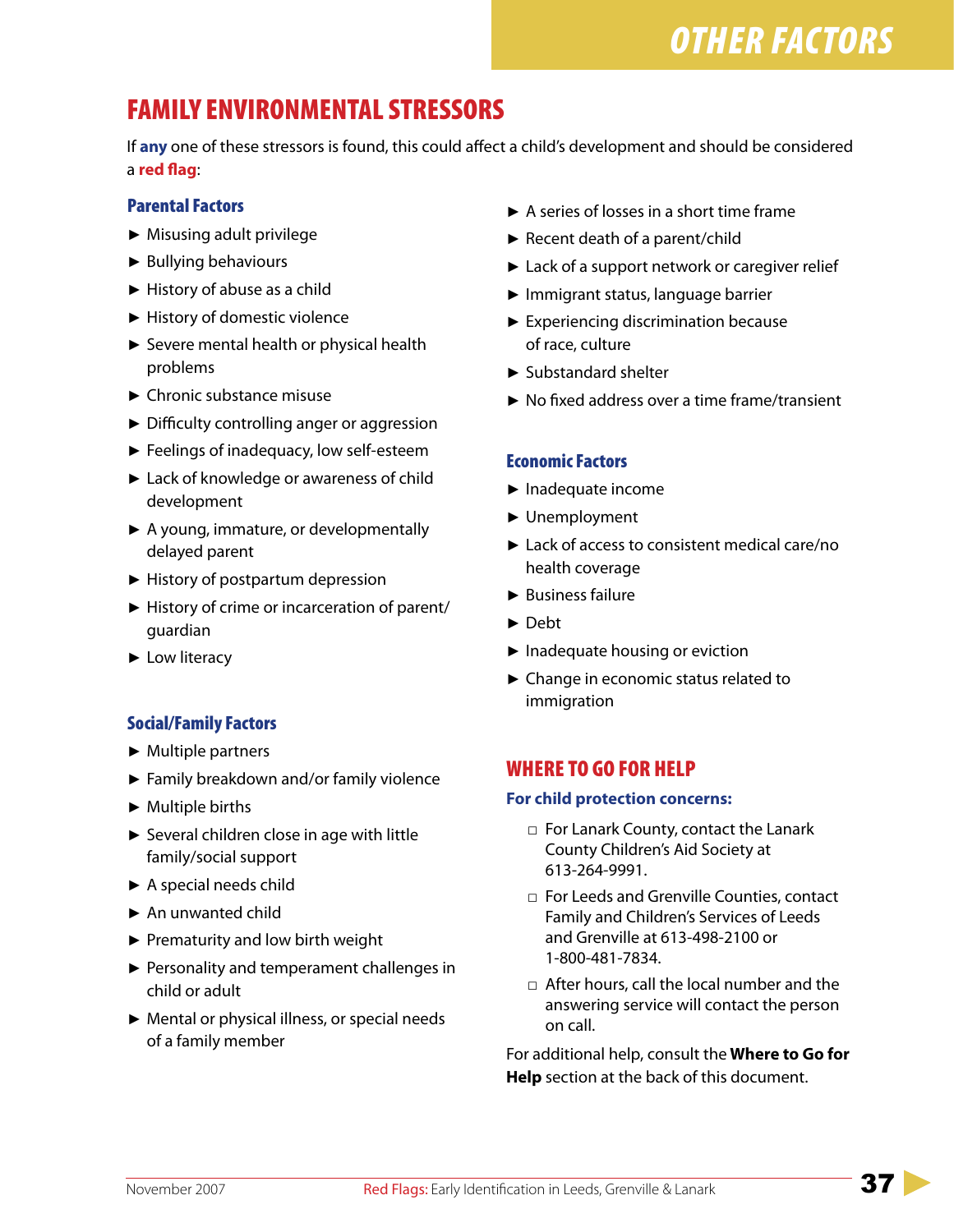# *OTHER FACTORS*

# POSTPARTUM DEPRESSION

Postpartum "blues" are considered normal. They affect up to 80% of new mothers. They can occur 3 to 4 days after birth and can last up to 2 weeks. With good physical care and emotional support, these symptoms will go away (e.g., crying spells, feeling sad, irritability, frustration).

Untreated postpartum depression impacts a child's development, as parents may have altered ability to be attentive, attuned and able to respond appropriately to the infant or child{ren}. For more information on how red flag behaviours may be present in families experiencing postpartum depression, please see sections on: Attachment, Social/Emotional, Abuse, Behaviour, Family Environmental Stressors.

Postpartum Depression may start prenatally, and is part of the spectrum of postpartum mood disorders. A woman who has a personal or family history of depression/anxiety and/or history of abuse or neglect may be at increased risk of postpartum depression.

### Red Flags for Postpartum Depression:

If mom is experiencing **any** of the following beyond 2 weeks of the birth of the child:

- ► Sad and tearful
- ► Exhaustion
- ► Changes in eating and sleeping patterns
- ► Feeling overwhelmed with inability to concentrate
- ► Reduced interest or pleasure in family and/or activities
- ► Hopelessness and frustration
- ► Restlessness, irritability or anger
- ► Extreme highs, full of energy
- ► Guilt and shame, thinking she is not a good mother
- ▶ Poor attachment (e.g., unable to read baby's cues)
- ► Afraid to be alone with baby
- ► Repeated scary thoughts about the baby
- ► Thoughts of harming self or baby
- ► Altered mood; anxiety and/or depression
- ► Lack of supports/partner
- ► Recent stressful life event
- ► Isolation, lack of transportation
- ► Financial concerns which may lead to inadequate access to food and/or housing
- ► Unrealistic expectations of self or child
- ► Substance abuse

## WHERE TO GO FOR HELP

See Postpartum Depression in the **Where to Go for Help** section at the back of this document.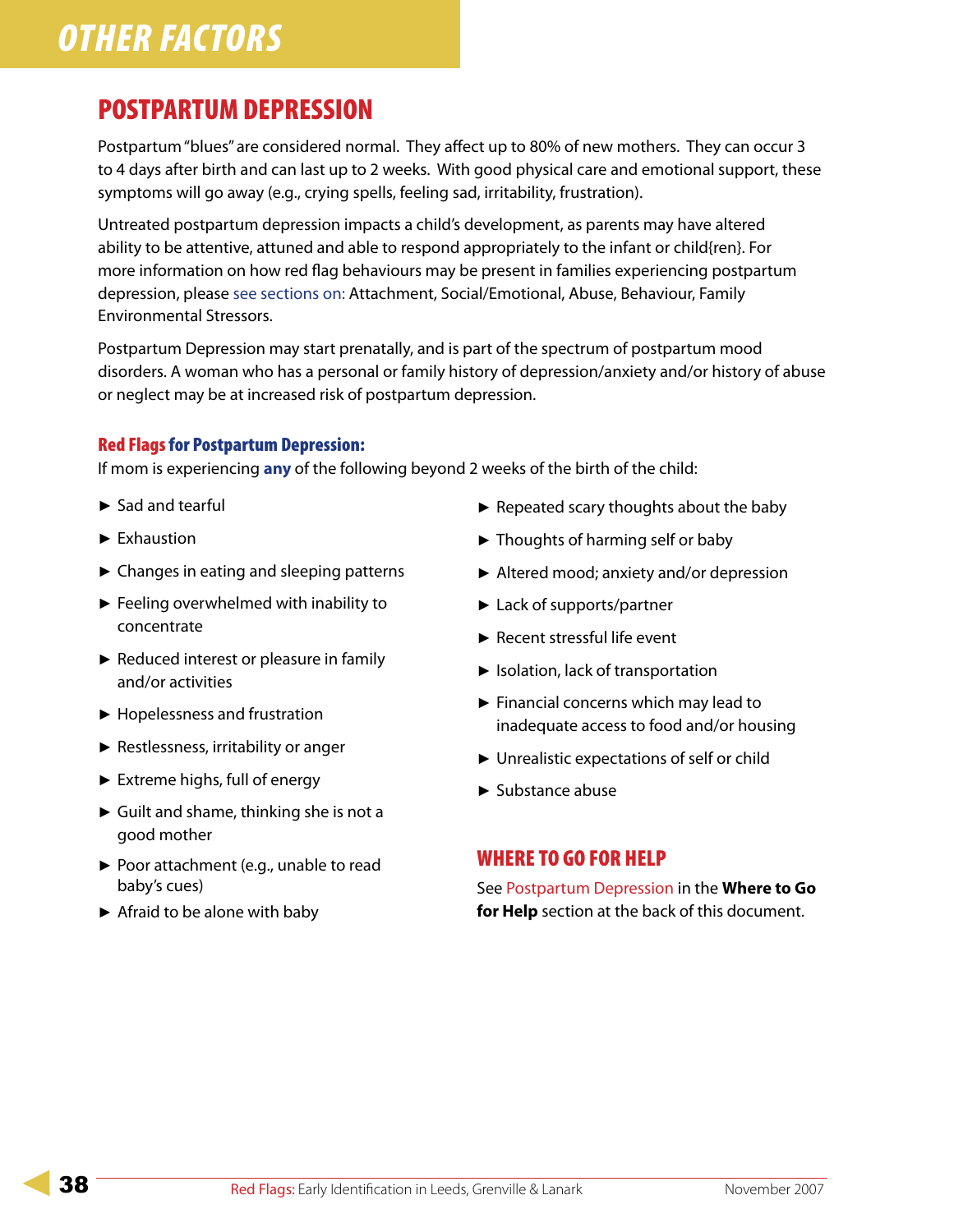# *KINDERGARTEN*

# GETTING READY FOR KINDERGARTEN

Is this child ready for Kindergarten?

### *The child should be able to:*

- ► Get dressed
- ► Go to the bathroom
- ► Engage in healthy practices, i.e. blow nose, wash hands
- ► Open lunch items
- ► Be away from parent/guardian
- ► Ask for help
- ► Share and take turns with other children
- ► Follow routines
- ► Communicate so a teacher and other students can understand
- ► Be able to follow one, two, and three step instructions
- ► Understand basic safety rules
- ► Feel good about trying new things
- ► Take part in group activities
- ► Do simple chores
- ► Know what their printed name looks like
- ► Respect authority
- ► Communicate feelings
- ► Make choices
- ► Listen to a story



#### *By Kindergarten entry, children should have:*

- ► Vision checkup by 6 months of age (www.optom.on.ca)
- ► Dental checkup by age 1 (www.oaphd.on.ca)
- ▶ Up to date immunizations

### Problem signs...

If the child presents with **any** of the following behaviours consider this a **red flag**:

- ► Significant attention difficulties
- ▶ Behaviour affecting ability to learn new things
- ► Sudden change in behaviour uncharacteristic for the individual
- ► Difficulties with pre-academic skills/ concepts (e.g. colours, shapes)
- ► History of learning disabilities in the family
- ► Delay in self-help skills
- ► Inconsistent performances (can't do what he could do last week)
- ► Poorly focused and unorganized

#### **See also:**

- Speech & Language
- Literacy & Numeracy
- Fine Motor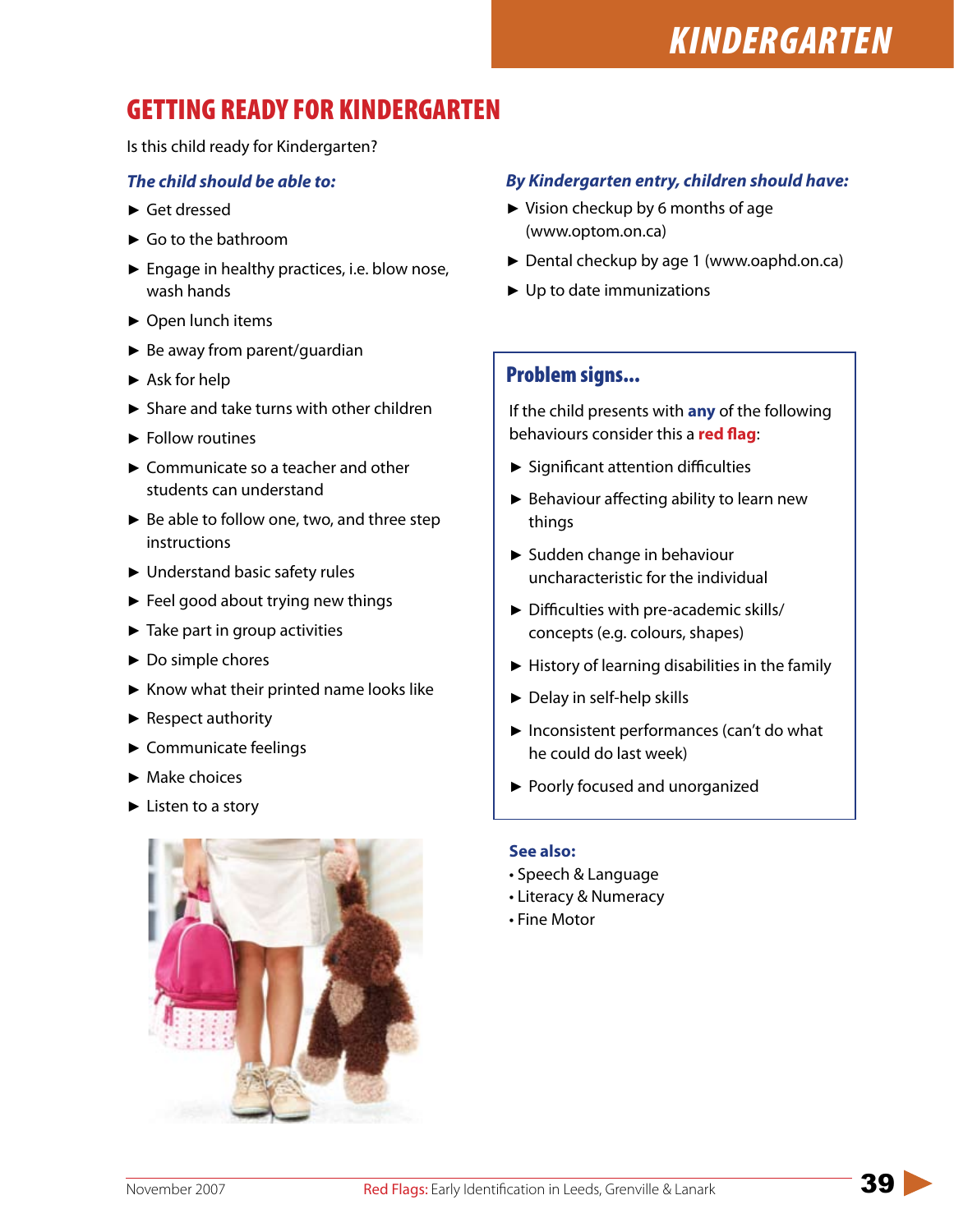# SUBSIDY INFORMATION

#### **ONTARIO CHILD CARE SUPPLEMENT FOR WORKING FAMILIES**

If you are in a low-to-middle income family with children under age seven, you could qualify for the Ontario Child Care Supplement for Working Families. If you would like more information contact the Ministry of Finance at 1- 877-533-2188 or www.fin.gov.on.ca

#### **WHAT IF I ALREADY RECEIVE THE ONTARIO CHILD CARE SUPPLEMENT FOR WORKING FAMILIES?**

If you are eligible to receive child care fee subsidy and are already in receipt of the Ontario Child Care Supplement for Working Families, it is in your best interest to notify the Ministry of Finance at the above telephone number or Website address in order to avoid a possible overpayment.

#### **WHO IS RESPONSIBLE FOR CHILD CARE FEE SUBSIDY?**

**LEEDS & GRENVILLE:** The United Counties of Leeds and Grenville Children's Services Department manages and determines eligibility for child care fee subsidies for residents of Leeds and Grenville under the authority of the Day Nurseries Act.

**LANARK COUNTY:** The County of Lanark Children's Services Department manages and determines eligibility for child care fee subsidies for residents of Lanark County and the Town of Smiths Falls under the authority of the Day Nurseries Act.

#### **DO YOU QUALIFY FOR CHILD CARE FEE SUBSIDY?**

Subsidies are available for children ranging in age from infant to twelve (12) years of age where the parent(s) is/are employed or enrolled in an educational or retraining program (exceptional circumstances may be considered). Child care fee subsidy applies only to contracted services which are licensed under the Day Nurseries Act.

#### **ARE YOU FINANCIALLY ELIGIBLE FOR CHILD CARE SUBSIDY?**

Eligibility is determined by your level of income as shown on Line 236 of your most recent Federal Notice of Assessment or net income as shown on your Canada Child Tax Benefit Notice. In some cases families are eligible for a partial subsidy, but this will be determined during your appointment.

#### **HOW DO YOU MAKE AN APPOINTMENT?**

You must call Children's Services to make an appointment or receive an application. Please be advised that there may be a waiting list at times. **Leeds and Grenville Counties:** 

### 613-342-3840 or 1-800-770-2170

**Lanark County:** 613-267-4200 ext 2302 or 2304 Our offices are open daily from 8:30 a.m. to 4:00 p.m

#### **WHAT DO YOU NEED TO BRING TO YOUR APPOINTMENT?**

You must provide your most recent Federal Notice of Assessment or Canada Child Tax Benefit Notice (your eligibility cannot be determined without this document). To order either of these documents call 1-800-959-8281 and the Canada Revenue Agency will mail one to you.

#### *For a list of licenced childcare programs in your area:*

Residents of Lanark: call Lanark County Social Services at 613-267-4200 or 1-866-846-9019

Residents of Leeds and Grenville: call United Counties of Leeds and Grenville Social Services at 613-342-3840 or 1-800-770-2170

| <b>Total Adjusted Annual Income for</b><br>Applicant and Spouse (Income is on the<br>Notice of Assessment from Revenue Canada<br>or Child Care Tax Benefit Notice) | \$37,000.                        | \$69,000.                       |
|--------------------------------------------------------------------------------------------------------------------------------------------------------------------|----------------------------------|---------------------------------|
| Income at 0% (\$0-\$20,000)                                                                                                                                        | $\$20.000 \times 0\% = \$0.00$   | $$20,000 \times 0\% = $0.00$    |
| Income at 10% (\$20,000-\$40,000)                                                                                                                                  | $\$17,000 \times 10\% = \$1700.$ | $$20,000 \times 10\% = $2000$ . |
| Income at 30% (\$40,000 +) (\$40,000-\$69,000)                                                                                                                     |                                  | $$29000.x 30\% = $8700.$        |
| Total annual parental contribution used for calculation                                                                                                            | \$1700.                          | \$10700.                        |
| Divided by 12 months = Parental Monthly contribution                                                                                                               | \$141.66                         | \$891.66                        |

#### **Example on How to Calculate:**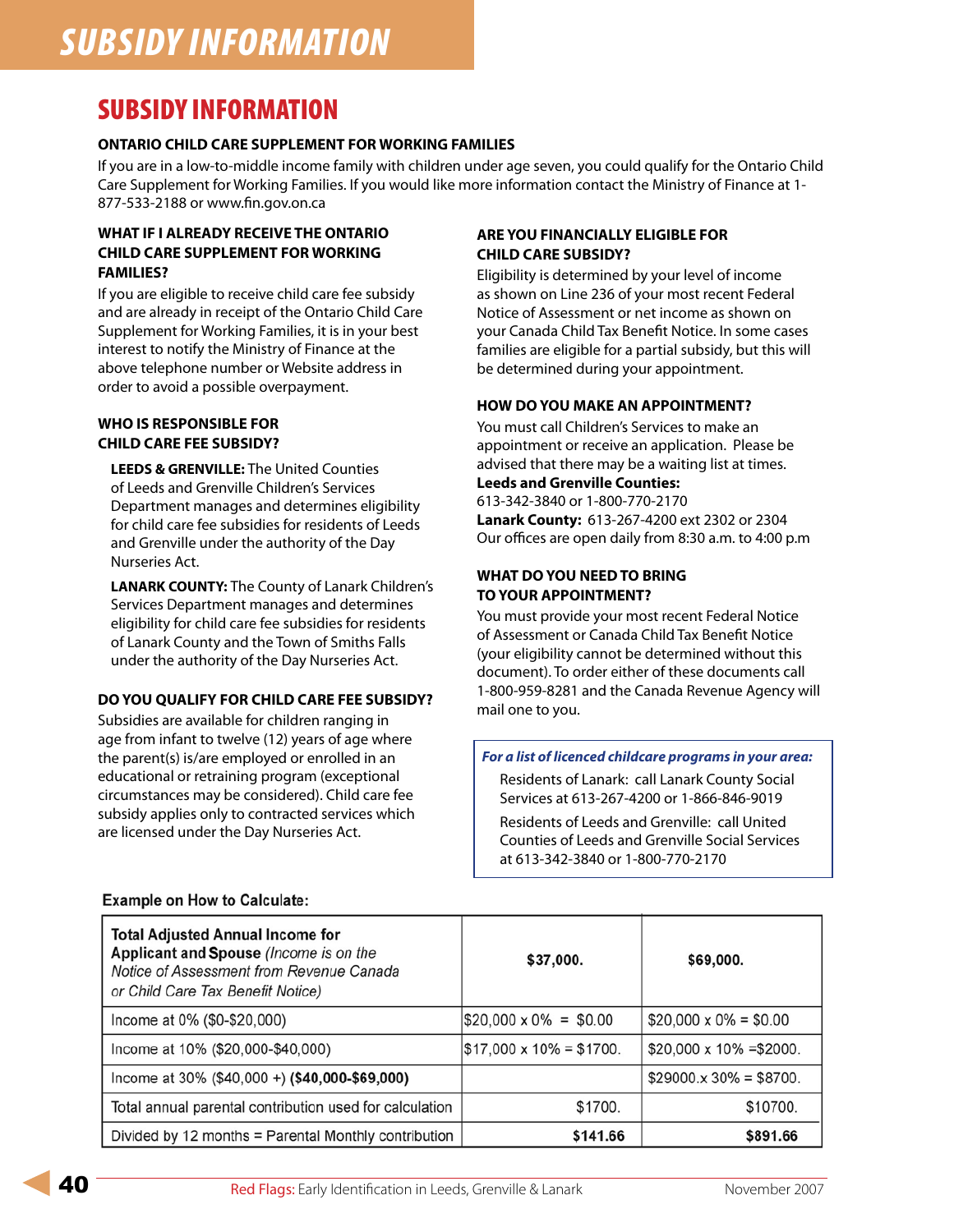# WHERE TO GO FOR HELP

If there are concerns in **any** area, advise the parent to contact any one of the following, as appropriate:

- □ their family physician
- □ their nurse practitioner
- □ the Health Unit's Health Action Line at 613-345-5685 or 1-800-660-5853
- □ any Ontario Early Years Centre: □ **Lanark:** 613-283-0095 or 1-800-267-9252
	- □ Leeds & Grenville: 613-341-9044 or 1-866-433-8933

If the concerns pertain to a **child protection issue**, contact the local Children's Aid Society:

- □ Lanark County Children's Aid Society: 613-264-9991 or 1-866-664-9991
- □ Family and Children's Services of Leeds and Grenville: 613-498-2100 or 1-800-481-7834

**For specific concerns**, see the individual categories listed in this section.

A physician's referral is not always required to contact individual agencies.

## Abuse – pg.26 - 31

Please call your local Children's Aid Society immediately if the concerns relate to a child protection issue.

### **For residents of Lanark:**

Lanark County Children's Aid Society 613-264-9991 or 1-866-664-9991

Interval House 613-257-5960 or 1-800-267-7946

#### **For residents of Leeds and Grenville:**

Family and Children's Services of Leeds and Grenville 613-498-2100 or 1-800-481-7834

Interval House 613-342-4724 or 1-800-267-4409

## Attachment – pg.8

#### **For residents of Lanark:**

Infant & Child Development Program, Lanark Community Programs Ages: 2 years and under 613-257-7121 or 1-800-667-2617

Open Doors for Lanark Children and Youth Ages: 18 years and under 613-283-8260 or 1-877-232-8260

### **For residents of Leeds & Grenville:**

Infant & Child Development Program Ages: 2 years and under 613-345-1662

Child & Youth Wellness Centre Ages: 18 years and under 613-498-4844 or 1-800-809-2494

## Autism – pg.32

For concerns and diagnosis, advise the parent to contact their family physician, paediatrician or: Children's Outpatient Centre Hotel Dieu Hospital, Kingston 613-544-3400, ext. 3150 or 3151

The family's physician would make a referral if appropriate to: Diagnostic Clinic at Pathways for Children and Youth 613-546-8535, ext. 308

If the family has no access to a physician, contact the Diagnostic Clinic at Pathways directly for advice on how to proceed.

*For additional information, visit the autism Ontario website at www.autismontario.com, visit Improving the Odds: Healthy Child Development (Appendix K and L: Checklist for Autism in Toddlers (CHAT) at www.beststart.org/resources or the Geneva Centre for Autism at www.autism.net*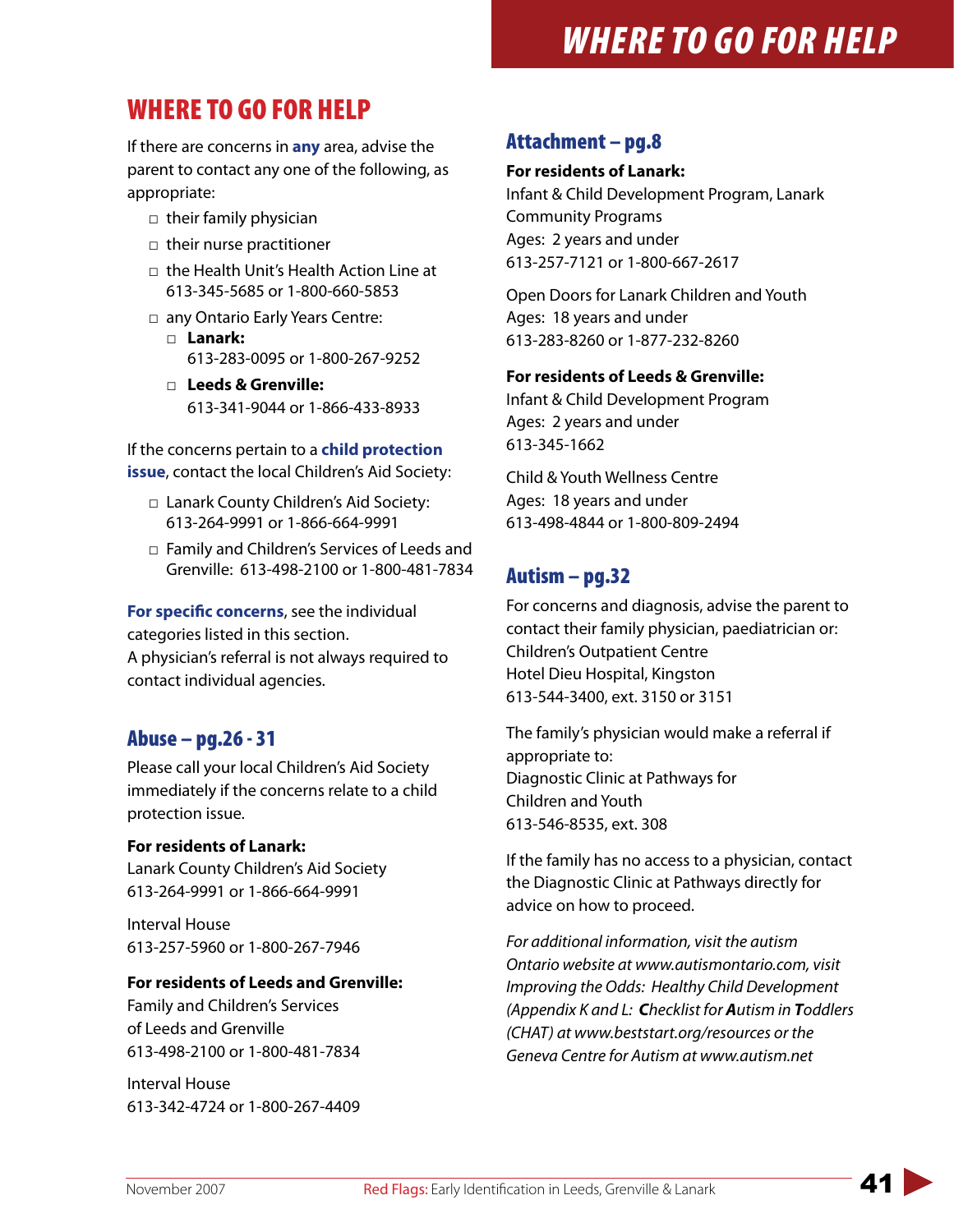## Behaviour – pg.21

### **For residents of Lanark:**

Open Doors for Lanark Children and Youth Ages: 18 years and under 613-283-8260 or 1-877-232-8260

Behaviour Development Program, Lanark Community Programs Ages: 2 years and up 613-257-7619 or 1-800-667-2617

Infant & Child Development Program, Lanark Community Programs Ages: 2 years and under 613-257-7121or 1-800-667-2617

Lanark Early Integration Program, Lanark Community Programs Ages: 2 years – 12 years 613-257-7121 or 1-800-667-2617

### **For residents of Leeds & Grenville:**

Child and Youth Wellness Centre Ages: 18 years and under 613-498-4844 or 1-800-809-2494

Developmental Services of Leeds and Grenville 613-345-1290 or 1-866-544-5614

Inclusive Child Care Program, Developmental Services of Leeds and Grenville Ages: Children from birth to 10 years of age with an identified developmental delay or who are at risk for later delays. 613-345-1290 or 1-866-544-5614

## Dental – pg.25

If there are dental concerns, advise parents to contact their dentist, or call: Dental Services, Leeds, Grenville and Lanark District Health Unit 613-345-5685, or 1-800-660-5853.

Children aged 0-14 years may be eligible for the Children in Need of Treatment (CINOT) Program.

*For additional information, visit www.oaphd.on.ca. Baby Oral Health online video at: www.utoronto. ca/dentistry/newsresources/kids/index.html. Or refer to the yellow pages of your local phone book.*

## Family Environmental Stressors – pg.37

Please call your local Children's Aid Society immediately if the concerns relate to a child protection issue.

### **For residents of Lanark:**

Lanark County Children's Aid Society 613-264-9991 or 1-866-664-9991

Connections Program Ages: 0-6 years 613-257-2779 or 1-888-284-2204

Interval House 613-257-5960 or 1-800-267-7946

### **For residents of Leeds and Grenville:**

Family and Children's Services of Leeds and Grenville 613-498-2100 or 1-800-481-7834

Interval House 613-342-4724 or 1-800-267-4409

## Feeding & Swallowing – pg.24

A physician's referral is required. Children's Hospital of Eastern Ontario (CHEO) 613-737-7600 Child Development Centre, Hotel Dieu Hospital, Kingston 613-544-3400, ext. 3175

## Fetal Alcohol Spectrum Disorder – pg.33

If there are concerns, advise parents to contact their physician or if they do not have a physician, contact: Children's Outpatient Centre, Hotel Dieu Hospital, Kingston 613-544-3400, ext. 3150 or 3151

For a diagnosis, a physician may make a referral to: CHEO Genetics Clinic, Ottawa 613-737-2275

Medical Genetics, Kingston 613-533-6310

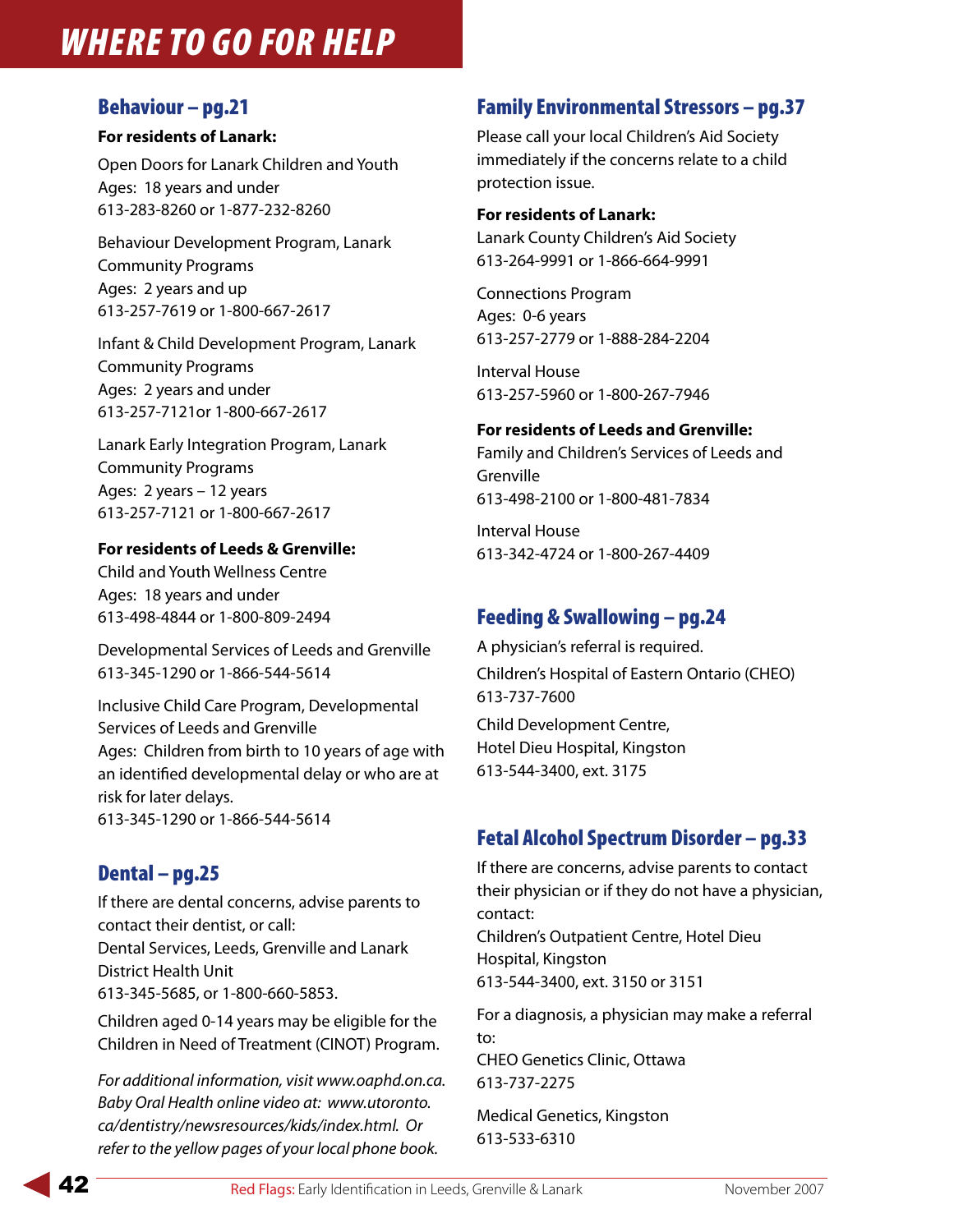St. Michael's Hospital in Toronto has a FASD diagnostic clinic for people of all ages. Referrals are accepted from any source. The clinic is based on a multidisciplinary approach. The process begins by calling 416-867-3655 and requesting a questionnaire. It is recommended that a service provider assist the family with the questionnaire and include their contact information, as the questionnaire is lengthy and requires a thorough family history. Once this is filled in and mailed back, a clinic appointment will be made.

For a FASD Resource Guide, call the Health Action Line of the Leeds, Grenville and Lanark District Health Unit at 613-345-5685, or 1-800-660-5853

*For additional information on FASD, visit the Public Health Agency of Canada at www.publichealth. gc.ca and www.alcoholfreepregnancy.ca as well as the website for the Leeds, Grenville and Lanark District Health Unit at www.healthunit.org*

### Fine Motor – pg.9

**For residents of Lanark:**

Infant & Child Development Program, Lanark Community Programs Ages: under 3 years 613-257-7121 or 1-800-667-2617

Community Care Access Centre Ages: over 3 years 613-283-8012 or 1-800-267-6041

If the child is in kindergarten, contact the teacher to connect with appropriate services.

#### **For residents of Leeds & Grenville:**

Infant & Child Development Program Ages: under 3 years 613-345-1662

Community Care Access Centre Ages: over 3 years 613-283-8012 or 1-800-267-6041

Inclusive Child Care Program, Developmental Services of Leeds and Grenville If the child is in a ministry licensed daycare program

613-345-1290 or 1-866-544-5614

If the child is in kindergarten, contact the teacher to connect with appropriate services.

## Getting Ready for Kindergarten – pg.39

Contact your local Ontario Early Years Centre **Lanark:** 613-283-0095 or 1-800-267-9252

**Leeds and Grenville:**  613-341-9044 or 1-866-433-8933

### Gross Motor – pg.10

#### **For residents of Lanark:**

Infant & Child Development Program, Lanark Community Programs Ages: under 3 years 613-257-7121 or 1-800-667-2617

Community Care Access Centre Ages: over 3 years 613-283-8012 or 1-800-267-6041

Lanark Early Integration Program, Lanark Community Programs If the child is in a ministry licensed daycare program 613-257-7121 or 1-800-667-2617

If the child is in kindergarten, contact the teacher to connect with appropriate services.

#### **For residents of Leeds & Grenville:**

Paediatric Physiotherapy, Brockville General Hospital 613-345-5645

Infant & Child Development Program For children with global delays 613-345-1662

Inclusive Child Care Program, Developmental Services of Leeds and Grenville If the child is in a ministry licensed daycare program 613-345-1290 or 1-866-544-5614

If the child is in kindergarten, contact the teacher to connect with appropriate services.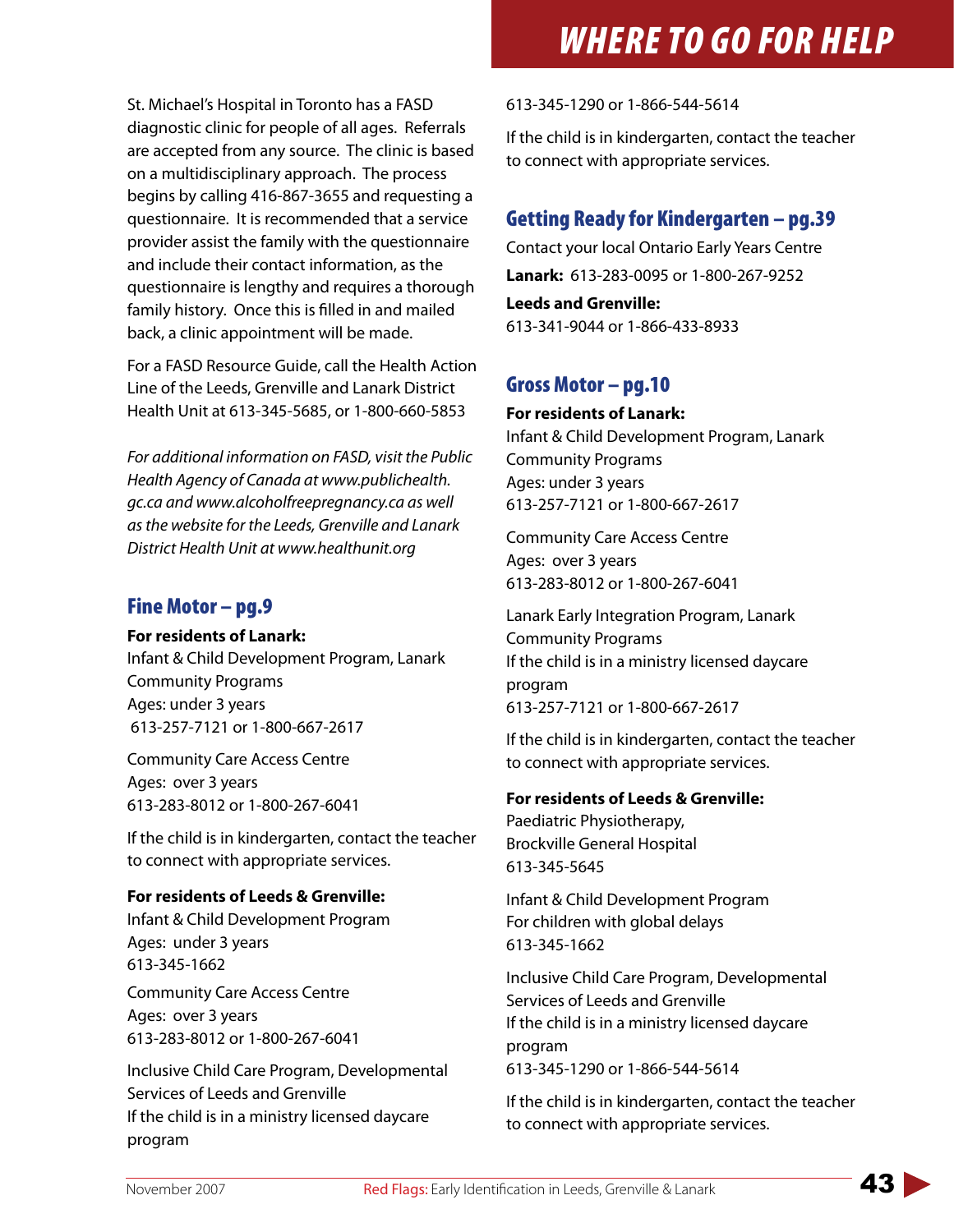## Hearing – pg.13

The first 2 years of life are the most important for speech and language development. By 2 years of age children should receive a hearing test if they don't seem to be developing speech and language at the normal rate.

Southeastern Region Infant Hearing Program Kingston, Frontenac and Lennox & Addington Public Health 613-549-1799, ext. 145 or 1-800-267-7875, ext. 145 Or visit their website at www.healthunit.on.ca. *Or refer to the yellow pages of your local phone book.*

# Intellectual & Developmental Disabilities – pg.35

If there are any concerns, advise the parent to arrange a referral to a paediatrician or psychologist through their family physician. If there is suspicion of a diagnosis of mental retardation, a referral can be made to:

Developmental Services of Leeds and Grenville 613-345-1290 or 1-866-544-5614

Lanark Community Programs 613-257-7121 or 1-800-667-2617

For more information about intellectual deficits and mental retardation, visit the American Association on Intellectual and Developmental Disabilities – AAIDD (formerly the American Association on Mental Retardation – AAMR) at *www.aamr.org/Policies/faq\_mental\_retardation. shtml*. Refer also to the Red Flags sections on Autism, Mild Traumatic Head Injury, Speech and Language, Behaviour and Learning Disabilities.

# Learning Disabilities – pg.34

If there are concerns, advise the parents to contact their family physician, their child's school or:

Learning Disabilities Association of Kingston 613-545-0373 www.kingston.jkl.net/~ldak/index.htm

Learning Disabilities Association of Ottawa Carleton 613-567-5864 www.ldao-c.ncf.ca

## Literacy & Numeracy – pg.18 - 19

Language Express – Preschool Speech and Language Services Ages: 0-5 years 613-283-2742 or 1-888-503-8885 www.language-express.ca

Early Literacy Specialists, Ontario Early Years Centres: **Lanark:** 613-283-0095 or 1-800-267-9252

**Leeds & Grenville:** 613-341-9044 or 1-866-433-8933

## Mild Traumatic Brain Injury – pg.36

If a parent reports changes in their child's behaviour, advise them to contact their family physician or paediatrician, who can make a referral to:

Rehabilitation Services, CHEO 613-737-7600, ext. 2500

Child Development Centre, Hotel Dieu Hospital, Kingston 613-549-2680 (direct intake line) for a medical assessment and referral to the appropriate specialist.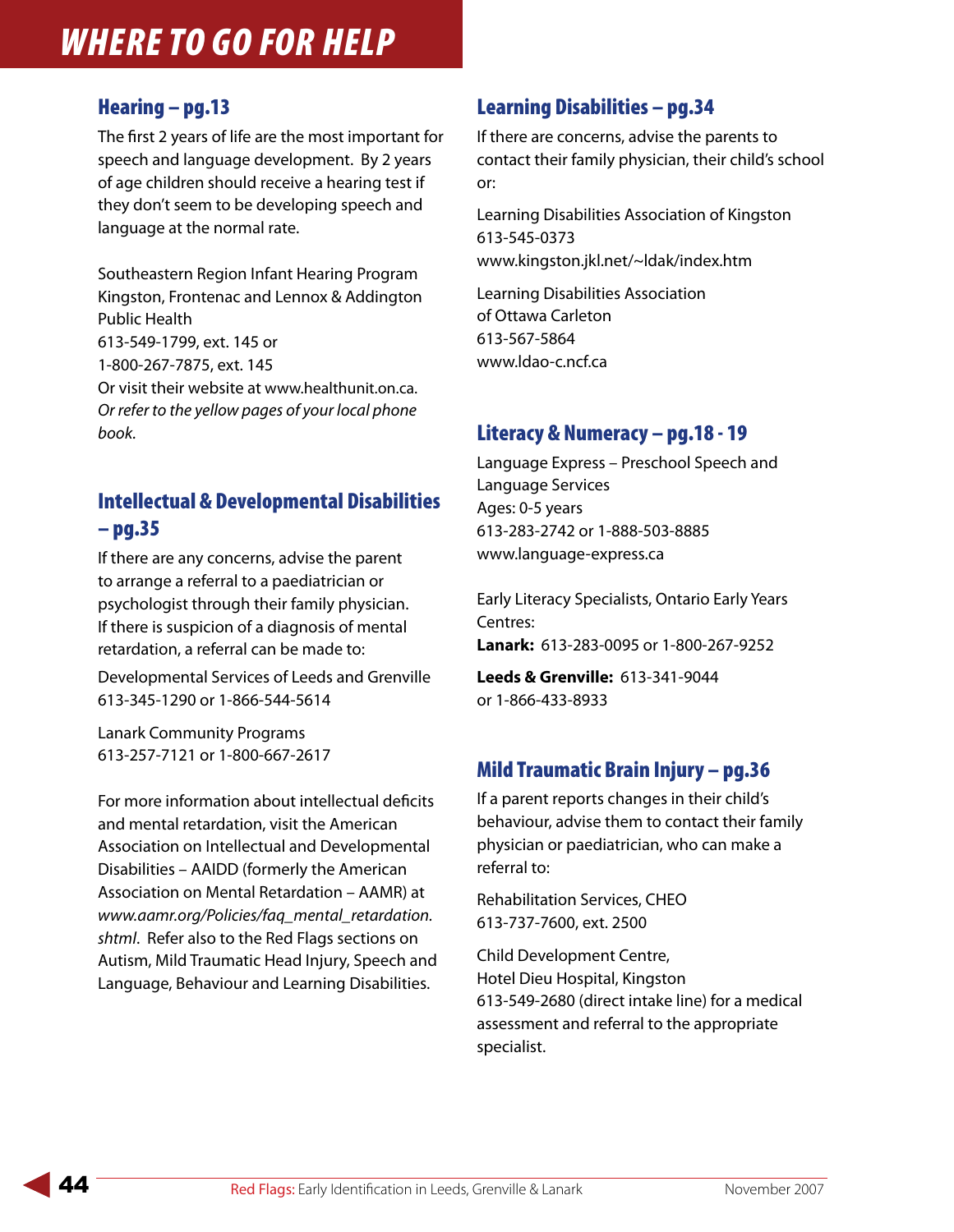## Nutrition – pg.22

Registered Dietitians, Leeds, Grenville and Lanark District Health Unit 613-345-5685 or 1-800-660-5853

## Postpartum Depression – pg.38

For initial assessment of PPD:

Lanark County Mental Health 613-283-2170 or their Crisis Line: 1-866-281-2911

Brockville Mental Health Centre (Brockville Psychiatric Hospital) 613-345-1461 or their Crisis Line: 613-345-4600

Leeds, Grenville and Lanark District Health Unit 613-345-5685 or 1-800-660-5853.

*For ongoing support: Postpartum Depression Support Groups are offered in both Lanark and in Leeds & Grenville once an initial assessment has been completed.*

*If you have reasonable grounds to suspect that a child is or may be in need of protection, promptly report your suspicions, concerns and the information on which they are based to your local Children's Aid Society*.

## Sensory – pg.14

#### **For residents of Lanark:**

Infant & Child Development Program, Lanark Community Programs Ages: under 3 years 613-257-7121 or 1-800-667-2617

Community Care Access Centre Ages: over 3 years 613-283-8012 or 1-800-267-6041

Lanark Early Integration Program, Lanark Community Programs If the child is in a ministry licensed day care program 1-800-667-2617

If the child is in kindergarten, contact the teacher to connect with appropriate services.

### **For residents of Leeds & Grenville**:

Infant & Child Development Program Ages: under 3 years 613-345-1662

Community Care Access Centre Ages: over 3 years 613-283-8012 or 1-800-267-6041

Inclusive Child Care Program, Developmental Services of Leeds and Grenville If the child is in licensed day care 613-345-1290 or 1-866-544-5614

If the child is in kindergarten, contact the teacher to connect with appropriate services.

# Social/Emotional – pg.20

### **For residents of Lanark:**

Open Doors for Lanark Children and Youth 613-283-8260 or 1-877-232-8260

Infant & Child Development Program, Lanark Community Programs Ages: 2 years and under, with a developmental disability or at risk for a developmental disability 613-257-7121 or 1-800-667-2617

Lanark Early Integration Program, Lanark Community Programs For children attending a ministry licensed daycare program 613-257-7121 or 1-800-667-2617

The Lanark County Children's Aid Society 613-264-9991 or 1-866-664-9991

### **For residents of Leeds & Grenville:**

Child and Youth Wellness Centre 613-498-4844 or 1-800-809-2494

Infant & Child Development Program Ages: under 3 years 613-345-1662